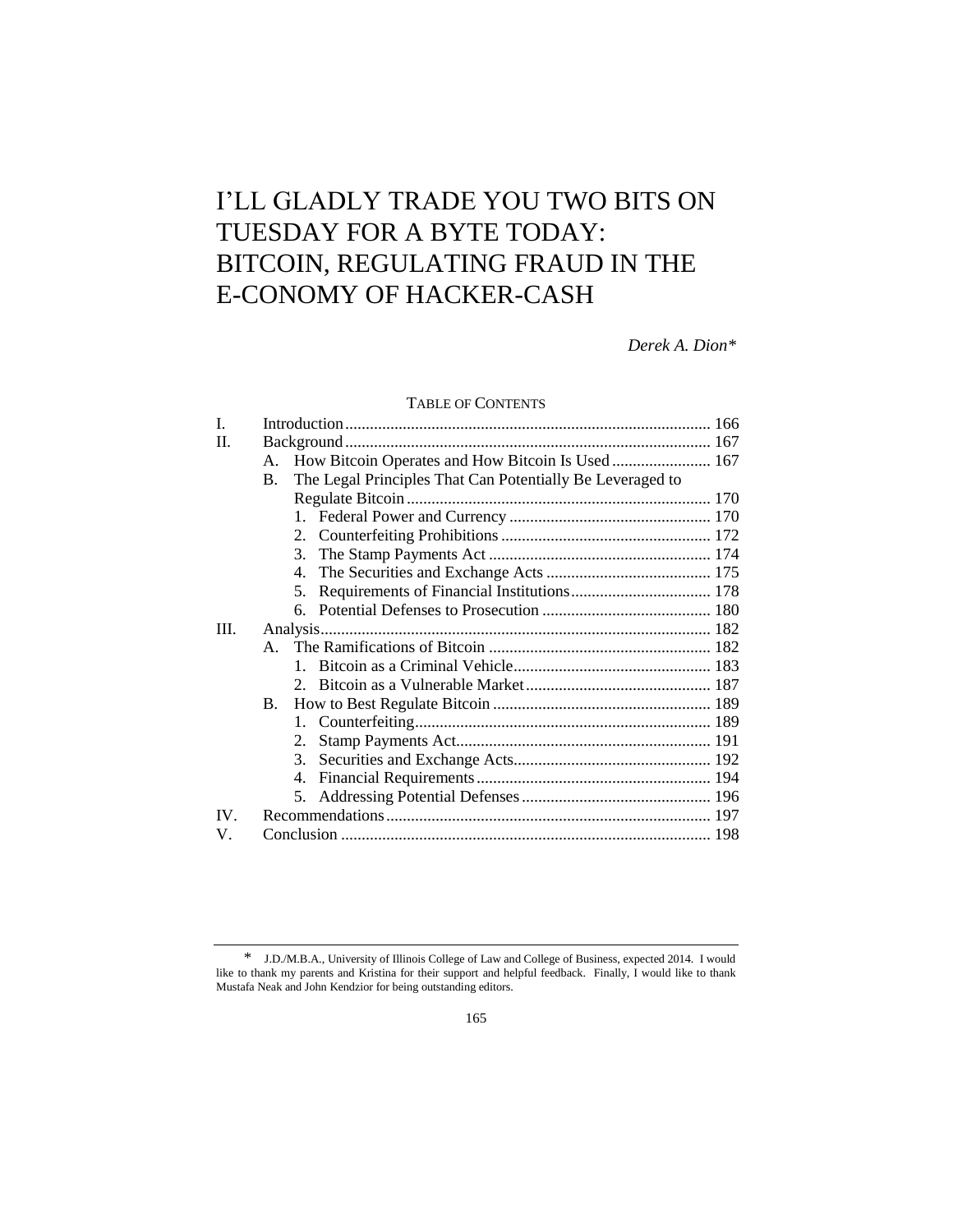#### I. INTRODUCTION

Imagine, if you will, two traders meeting in secret. They are on a path only available by a secret route: it's called the Silk Road. While there, the traders negotiate deals that would be illegal under the laws of their homeland. They exchange in secret, eluding authorities by dealing in a private currency not issued by their mother countries. Then they part ways; having bartered for dangerous narcotics and weaponry.

This is neither the stuff of legend nor history. Silk Road is a hidden website not available through traditional Internet search engines.<sup>1</sup> It is not accessible by Uniform Resource Locator (URL), but instead by The Onion Router  $(TOR)<sup>2</sup>$  TOR is a free online software package that allows users to traverse the Internet in complete anonymity, without third-party tracking.<sup>3</sup> It does this by constantly changing the Internet Protocol (IP) address of a computer.<sup>4</sup> TOR allows its users to explore the "Deepnet" and visit .onion sites—sites that only host completely anonymous users.<sup>5</sup> Silk Road is best found by using an online directory within the Deepnet,<sup>6</sup> but even locating one of these directories can be difficult.<sup>4</sup>

Silk Road hosts a utopic libertarian drug market for marijuana, cocaine, lysergic acid diethylamide (LSD), heroin, and any number of other drugs.<sup>8</sup> There's a catch: the website trades only in Bitcoin—an electronic currency not backed by any government.<sup>9</sup> This allows both parties to deal anonymously and avoid the leering eyes of law enforcement. Although Silk Road is illegal, the trading currency, Bitcoin, seems to fall in between the cracks of a collection of

<sup>1.</sup> Adrian Chen, *Underground Website Lets You Buy Any Drug Imaginable*, WIRED (June 1, 2011, 2:25 PM), http://www.wired.com/threatlevel/2011/06/silkroad/.

<sup>2</sup>*. Id*.; *Silk Road: Not Your Father's Amazon.com*, NPR (June 12, 2011, 3:33 PM), http://www.npr.org/ 2011/06/12/137138008/silk-road-not-your-fathers-amazon-com [hereinafter *Silk Road*]. A URL refers to the address of a website and may contain specific file information. WEBSTER'S THIRD NEW INTERNATIONAL DICTIONARY 2499 (Philip Babcock Gove ed., 2002).

<sup>3.</sup> *Tor: Overview*, TOR PROJECT, https://www.torproject.org/about/overview.html.en (last visited Mar. 8, 2013).

<sup>4.</sup> *Id*.

<sup>5.</sup> Ryan Broderick, *Traveling Down the Silk Road to Buy Drugs With Bitcoins*, MOTHERBOARD (June 24, 2011), http://www.motherboard.tv/2011/6/24/traveling-down-the-silkroad-to-buy-drugs-with-bitcoins [hereinafter Broderick, *Silk Road*]. Some have estimated that the Web that is hidden from most users is 500 times larger than the searchable Web. Bin He et al., *Accessing the Deep Web*, COMM. OF THE ACM, May 2007, at 95, *available at* http://dl.acm.org/citation.cfm?doid=1230819.1241670.

<sup>6.</sup> Broderick, *Silk Road*, *supra* note 5.

<sup>7.</sup> There is no Google in the Deepnet; traditional ways of searching the surface web—via crawlers, or spiders, which follow hyperlinks to survey the Web—are not effective in the Deepnet, where many of the databases are query-based (seeking a specific command). Alex Wright, *Exploring a 'Deep Web' That Google Can't Grasp*, N.Y. TIMES (Feb. 22, 2009), http://www.nytimes.com/2009/02/23/technology/internet/ 23search.html?\_r=1&th&emc=th.

<sup>8.</sup> *Silk Road*, *supra* note 2. Silk Road has about a thousand items available, most of them are drugs. *See* Broderick, *Silk Road*, *supra* note 5 (describing how easy it was to purchase drugs off of the Silk Road). It rakes in about \$1.9 million per month. *Monetarists Anonymous*, ECONOMIST (Sept. 29, 2012), http://www.economist.com/node/21563752.

<sup>9.</sup> Broderick, *Silk Road*, *supra* note 5. Bitcoin is not the first, nor only, currency gone unbacked by a government. As commentator Reuben Grinberg notes, Bitcoin shares that quality with the Iraqi Swiss Dinar. Reuben Grinberg, *Bitcoin: An Innovative Alternative to Digital Currency*, 4 HASTINGS SCI. & TECH. L.J. 159, 174 (2012).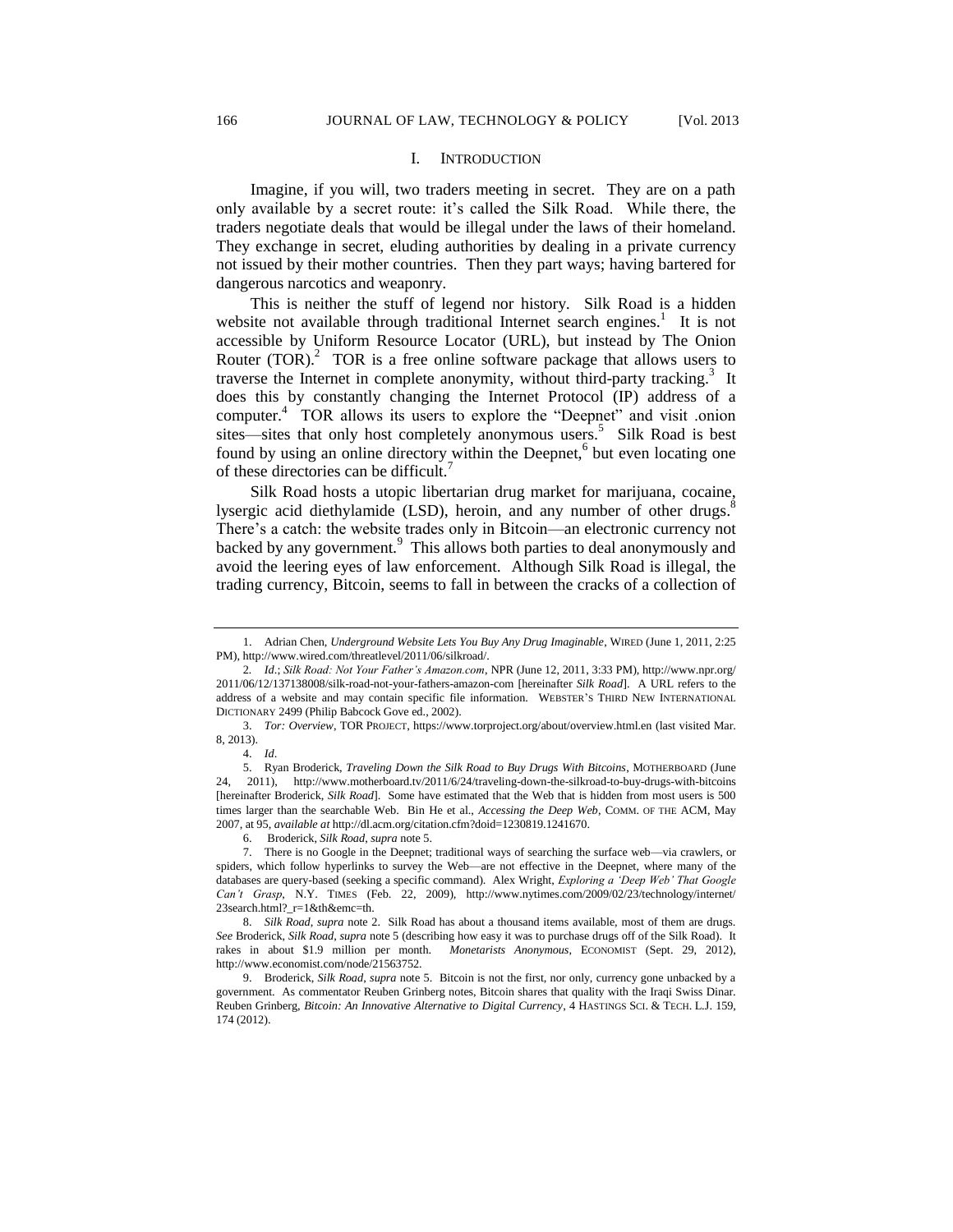legal frameworks.

This Note will argue that Bitcoin should not be strictly outlawed. However, as a matter of policy, Bitcoin, and any future electronic, independent currency should be regulated and fall within the purview of the Securities Acts. Part II of this Note will address the background of Bitcoin and the existing statutes that can be used to regulate electronic currency. Part III will provide an analysis of the real and imagined ramifications of Bitcoin and explore the policy implications of using existing statutes to hamper criminal uses for Bitcoin. Part IV will provide recommendations on how to regulate Bitcoin balancing the personal commercial rights of the individual with the government's need to enforce crimes against fraud and the drug trade. This Note briefly concludes in Part V.

## II. BACKGROUND

Before exploring policy matters, it is important to understand what Bitcoin is and why it is relevant and to survey the laws that could potentially regulate electronic currency. Only then can the legal and monetary implications be adequately evaluated.

## *A. How Bitcoin Operates and How Bitcoin Is Used*

Bitcoin is an electronic form of floating currency unbacked by any real asset and without specie, such as coin or precious metal.<sup>10</sup> It is not regulated by a central bank or any other form of governmental authority; instead, the supply of Bitcoins is based on an algorithm which structures a decentralized peer-to-peer transaction system. $11$  Bitcoin was designed to reduce the transaction costs that are created when third parties validate transactions and mediate disputes.<sup>12</sup> It solved this problem using a system where all of the other users work together to validate transactions, creating a public record of the chain of custody of each Bitcoin.<sup>13</sup>

Users access their Bitcoin account through electronic wallets.<sup>14</sup> They can keep their wallets on their computers, or, to mitigate the risk of theft, they can sign up to use a wallet through an online wallet service.<sup>15</sup> Each wallet is based

<sup>10.</sup> *See* Satoshi Nakamoto, Bitcoin: A Peer-to-Peer Electronic Cash System 8 (2008) (unpublished white paper) (claiming that the Bitcoin system does not require any backing or "trust"), *available at* http://bitcoin.org/bitcoin.pdf. Individuals have made both Bitcoin coins and bills, however these have not been officially adopted by the Bitcoin system. *See Physical Bitcoins by Casascius*, https://www.casascius.com/ (last visited Mar. 8, 2013) (coins); BITBILLS, http://www.bitbills.com/ (last visited Mar. 8, 2013) (bills).

<sup>11.</sup> Chen, *supra* note 1. Satoshi Nakamoto created the algorithm in 2008 in a self-published paper. Nakamoto, *supra* note 10. Many consider the name to be an alias. Joshua Davis, *The Crypto-Currency*, NEW YORKER, Oct. 10, 2011, at 62; Posting of Wobber, *Who Is Satoshi Nakamoto?*, BITCOIN FORUM (Apr. 16, 2011, 9:25 PM), https://bitcointalk.org/index.php?topic=5951.0 ("Nobody knows him.").

<sup>12.</sup> Nakamoto, *supra* note 10, at 1.

<sup>13.</sup> *Id.* at 2.

<sup>14.</sup> J.P., *Bits and Bob*, ECONOMIST (June 13, 2011, 8:30 PM), http://www.economist.com/node/ 21518611.

<sup>15.</sup> *Id*. (noting that the wallet services have their own risk of going defunct or vanishing with users' coins). There has already been one instance of a wallet service fraud. Benjamin Wallace, *The Rise and Fall of*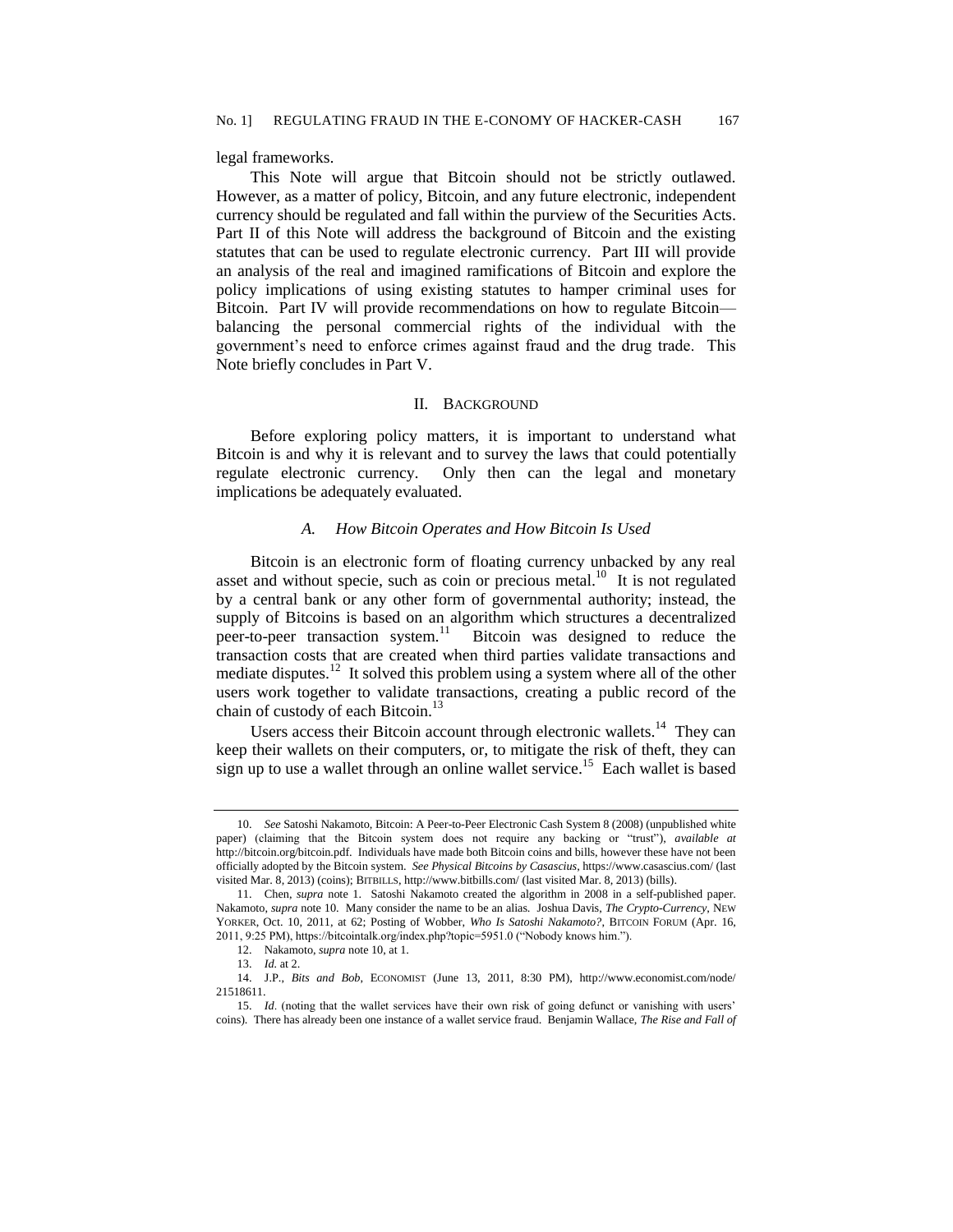upon keypairs—a set of public and private keys that perform different functions.<sup>16</sup> The public keys generate an address: essentially a string of letters and numbers approximately twenty-seven to thirty-four characters long.<sup>17</sup> The private keys are used to authorize transactions.<sup>18</sup> Addresses contain no information about the user, but the public keys' signature can be used to trace transactions.<sup>19</sup> Thus, a Bitcoin can be traced through every address that held it; however, the ownership of each address remains anonymous.

When a transaction is made, it is time-stamped and cannot be modified.<sup>20</sup> This notarizes the transaction and prevents Bitcoins from being double-spent.<sup>21</sup> A single Bitcoin, thus, has a "block chain," a history of time-stamped transactions where it moved from one address to another.<sup>22</sup>

There are a number of ways to begin trading in Bitcoin. One option is to identify someone who is willing to send Bitcoins and offer to pay traditional currency in exchange.<sup>23</sup> After setting a price, the seller can then transfer the Bitcoins to the buyer's wallet.<sup>24</sup> A more formal mechanism for Bitcoin trading is to use a Bitcoin exchange.<sup>25</sup> Traders can use an e-commerce intermediary, such as Dwolla or PayPal, $^{26}$  to make a cash payment into an exchange and to cash out from an exchange.<sup>27</sup> Like traditional currency exchanges, price is not usually individually negotiated, but based on the aggregate supply of, and demand for, Bitcoins in the system.<sup>28</sup> Use of the exchanges through Dwolla or PayPal adds to the transaction  $cost<sub>1</sub><sup>29</sup>$  but it is more efficient and better monitored.

22. Reid & Harrigan, *supra* note 19, at 3.

23. *The Tuesday Podcast: Bitcoin*, NAT'L PUB. RADIO (July 12, 2011, 6:44 PM) [hereinafter *Tuesday Podcast*] (downloaded from *Planet Money*, NPR, http://www.npr.org/blogs/money/2011/07/13/137795648/ the-tuesday-podcast-bitcoin).

27. Danny Schreiber, *Bitcoin: What Is It and How Is Dwolla Involved in the Marketplace?*, SILICON PRAIRIE NEWS (June 21, 2011), http://www.siliconprairienews.com/2011/06/bitcoin-what-is-it-and-how-isdwolla-involved-in-its-marketplace.

28. Daniel Roberts, *The Clock Is Ticking on Bitcoin*, CNN (June 17, 2011, 12:29 PM), http://tech.fortune.cnn.com/2011/06/17/the-clock-is-ticking-on-bitcoin/*.*

29. PayPal charges 2.9% + \$0.30 per transaction. *PayPal Merchant Fees*, PAYPAL, https://cms.paypal.com/us/cgi-bin/?cmd=\_render-content&content\_ID=merchant/merchant\_fees (last visited Mar. 8, 2013). Dwolla's costs are even less: \$0.25 per transaction over \$10, and free under that amount. *Dwolla Fees*, DWOLLA, https://www.dwolla.com/fees (last visited Mar. 8, 2013).

*Bitcoin*, WIRED (Nov. 23, 2011, 2:52 PM), http://www.wired.com/magazine/2011/11/mf\_bitcoin/all/1 [hereinafter Wallace, *Rise and Fall*] (describing how Tom Williams ran MyBitcoin from the West Indies and one day disappeared with everyone's coins).

<sup>16.</sup> Nakamoto, *supra* note 10, at 6*.*

<sup>17.</sup> *Address*, BITCOIN WIKI, https://en.bitcoin.it/wiki/Address (last visited Mar. 8, 2013) ("An example of a Bitcoin address is *31uEbMgunupShBVTewXjtqbBv5MndwfXhb*.").

<sup>18.</sup> Nakamoto, *supra* note 10, at 2*.*

<sup>19.</sup> *See* Fergal Reid & Martin Harrigan, An Analysis of Anonymity in Bitcoin 10–11 (Sept. 30, 2011, 1:20 AM) (unpublished white paper) (mapping a network of transactions surrounding a theft of Bitcoins), *available at* http://anonymity-in-bitcoin.blogspot.com/2011/07/bitcoin-is-not-anonymous.html). For more on investigation techniques to crack the anonymity of Bitcoins, see *infra* Part IV.

<sup>20.</sup> Nakamoto, *supra* note 10, at 2–3*.*

<sup>21.</sup> *Id.* at 2.

<sup>24.</sup> *Id*.

<sup>25.</sup> BITCOIN EXCHANGES, http://www.bitcoinexchanges.net/ (last visited Mar. 8, 2013).

<sup>26.</sup> PayPal has pulled out of serving as intermediary for Bitcoin exchanges. Jason Mick, *Digital Black Friday: First Bitcoin "Depression" Hits*, DAILY TECH (June 10, 2011, 7:05 PM), http://www.dailytech.com/ Digital+Black+Friday+First+Bitcoin+Depression+Hits/article21877.htm [hereinafter Mick, *Black Friday*].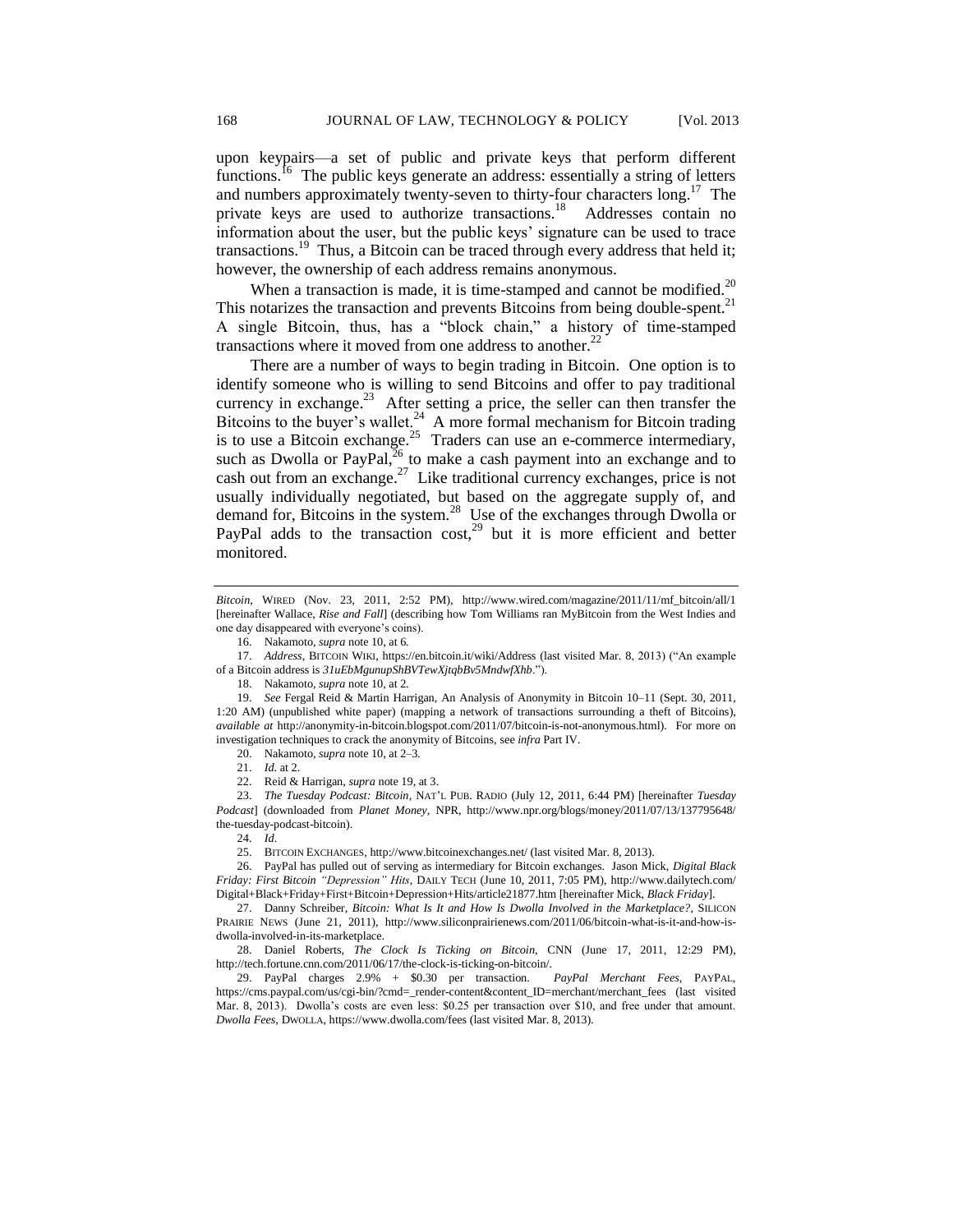Bitcoin is used in a variety of forums. It originally began as a novel currency for computer geeks who were working on Internet-related tasks.<sup>30</sup> The currency may also have been favored by those who viewed American monetary policy as unconstitutional and therefore illegitimate.<sup>31</sup> Their investment in Bitcoin is a political demonstration of the feasibility of a private legal currency.

However, Bitcoins have seen increasing acceptance in a number of other contexts. As alluded to in the Introduction, Bitcoin is commonly used for online drug markets or casinos.<sup>32</sup> Bitcoin has also been accepted by legitimate organizations, such as WikiLeaks, for charitable donations.<sup>33</sup> Additionally, this trend has been extended to donations to illegitimate organizations, such as criminal hacker groups.<sup>34</sup> Even some brick-and-mortar facilities accept Bitcoins.<sup>35</sup> For example, customers can log onto a computer and transfer Bitcoins from their account into the account of a number of restaurants.<sup>36</sup>

Currently there are nearly 10.7 million Bitcoins in existence, and this amount is steadily increasing.<sup>37</sup> Best estimates place Bitcoin adoption at a peak in September of 2012, reaching over 60,000 active users. 38 However, that amount has settled into the 20,000-user range.<sup>39</sup> Although some commentators have already proclaimed the death of Bitcoin due to system vulnerabilities,  $40$ they are mistaken. <sup>41</sup> Bitcoin is ideal for those who seek to purchase illegal guns or drugs online, sponsor domestic or international terrorist agendas, or even hire a hit man in anonymity.<sup>42</sup> Therefore, although Bitcoin use may diminish among mainstream hobbyists, its adoption will be maintained among

34. Sara Yin, *Bitcoin: The Currency of Hackers*, PC MAG (June 13, 2011, 11:06 AM), http://www.pcmag.com/article2/0,2817,2386812,00.asp.

35. *Tuesday Podcast*, *[supra](file:///C:/Users/ddion/Documents/supra)* note 23.

36. *Id*.

37. *Total Number of Bitcoins in Existence*, BITCOIN BLOCK EXPLORER, http://blockexplorer.com/ q/totalbc (last visited Mar. 12, 2013).

38. *Bitcoin Map*, BITCOIN WIKI, https://en.bitcoin.it/wiki/Bitcoin\_Map (last visited Mar. 13, 2012).

39. *Id*.

40. Estes, *supra* note 33 (noting that major non-profits are no longer accepting Bitcoins); Roberts, *supra* note 28 (suggesting Bitcoin will be regulated soon); Wallace, *Rise and Fall*, *supra* note 15 (describing Bitcoin as going from "currency of tomorrow to dystopian joke"); Tim Worstall, *So That's the End of Bitcoin Then*, FORBES (June 20, 2011, 4:42 AM), http://www.forbes.com/sites/timworstall/2011/06/20/so-thats-the-end-ofbitcoin-then/ ("It's difficult to see what the currency has going for it.").

41. Timothy Lee, *Bitcoin's Comeback: Should Western Union Be Afraid?*, WIRED (Dec. 21, 2011, 3:33 PM), http://www.wired.com/threatlevel/2011/12/bitcoins-comeback/ ("We thought Bitcoin's value would continue to collapse, but so far that hasn't happened."). One developer has noted that Bitcoin as a product has passed through industry analyst Gartner's "trough of disillusionment" and is entering the "plateau of productivity." Wallace, *Rise and Fall*, *supra* note 15.

42. Using the same principles as Silk Road, Black Market [Reloaded] markets criminal services, such as assassination and murder, along with the more mundane drug and weapons sales. Wallace, *Rise and Fall*, *supra* note 15.

<sup>30.</sup> Wallace, *Rise and Fall*, *supra* note 15. For example, one might trade three Bitcoins in exchange for some programming help on a website.

<sup>31.</sup> Ruth Whippman, *Bitcoin: The Hacker Currency That's Taking Over the Web*, GUARDIAN (June 12, 2011, 3:00 PM), http://www.guardian.co.uk/technology/2011/jun/12/bitcoin-online-currency-us-government. For more on this topic, see *infra* Part II.B.1.

<sup>32.</sup> Chen, *supra* note 1.

<sup>33.</sup> Adam Clark Estes, *Bitcoin's Speedy Fall: EFF Halts Donations and Wikileaks Cashes Out*, ATLANTIC WIRE (June 21, 2011), http://www.theatlanticwire.com/technology/2011/06/bitcoin-eff-wikileaksfsf-donations/39055/; BITCOINS FOR CHARITY, http://bitcoinsforcharity.org/ (last visited Mar. 8, 2013).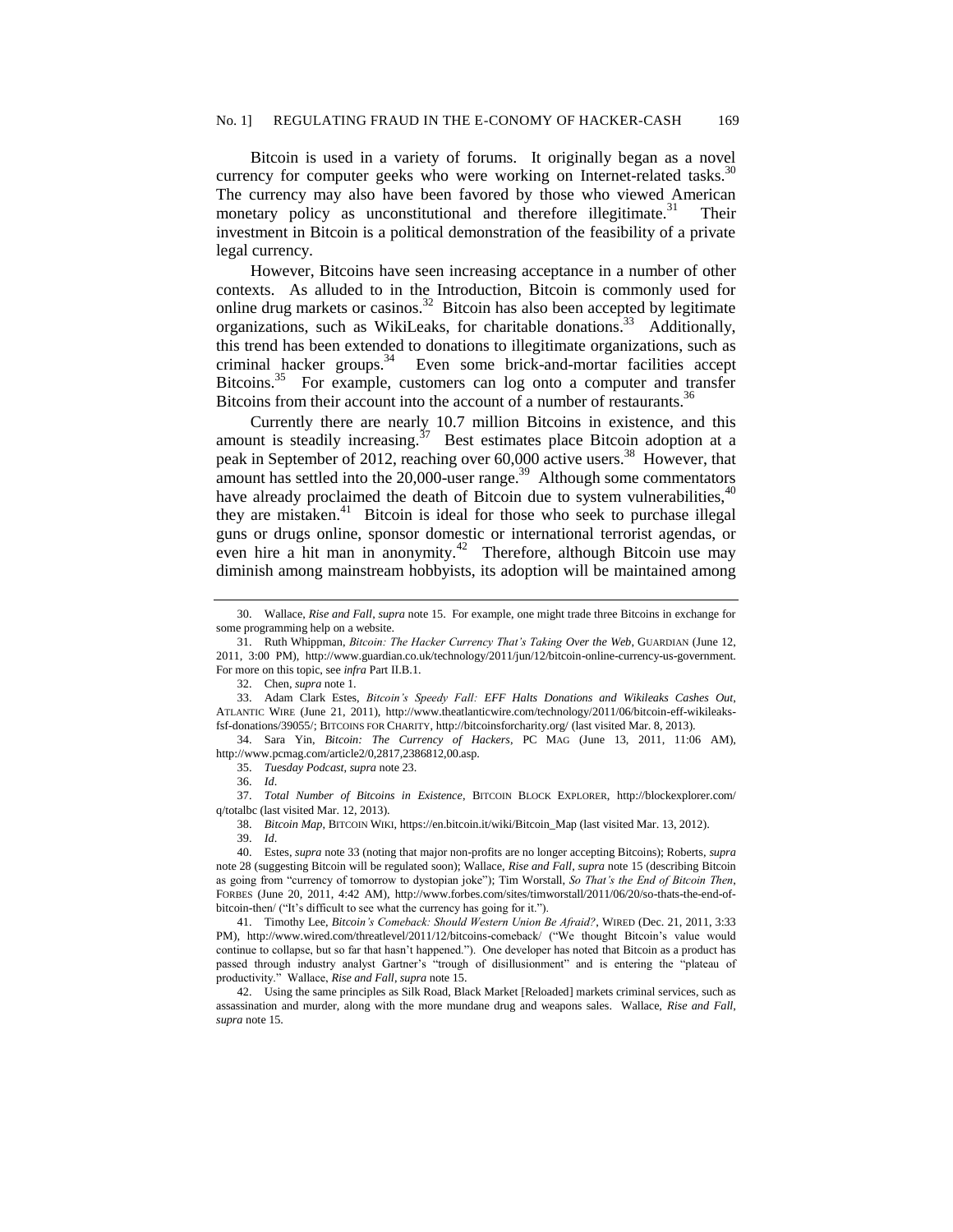hardcore hackers, smugglers, and anarchists.

This Note stresses the need for a paradigm shift away from passively viewing the rise and fall of Bitcoin into an activist role of recognizing the convenience and novelty of e-currency, but diminishing its capacity for criminal exploitation. The following section documents existing laws that can be used to restrict e-currency use.

## *B. The Legal Principles That Can Potentially Be Leveraged to Regulate Bitcoin*

Some authors have concluded that Bitcoin is probably legal under current U.S. law.<sup>43</sup> However, there are a number of existing statutes that could be used if authorities desired to restrict Bitcoin use.

## *1. Federal Power and Currency*

Before addressing which statute is best suited for regulating Bitcoin, it is important to examine whether it is constitutional to use federal law to limit the use of electronic currency. The constitutional issues that come into play are whether the federal government has the power to create legal tender and the power to regulate legal currency.

The Constitution reads: "No state shall . . . emit Bills of Credit; make any Thing but gold and silver coin a Tender in Payment of Debts . . ." and that, "[t]he Congress shall have the Power . . . To coin Money, regulate the Value thereof, and of foreign Coin."<sup>44</sup> This has been interpreted to mean that states do not have the power to issue their own forms of legal currency because this power is reserved for the federal government.<sup>45</sup>

In 1792, Congress passed the Mint Act and established the U.S. dollar.<sup>46</sup> Backed by silver, the dollar was defined as  $24.056g$  of silver.<sup>47</sup> In 1834, the dollar became backed by 1.5g of gold.<sup>48</sup> However, the Civil War led to a run on specie, which left the United States short on gold coins.<sup>49</sup> Congress's response was to legitimize the release of paper tender, unbacked by the gold standard.<sup>50</sup> The Supreme Court initially declared the issuance of these "greenbacks" unconstitutional.<sup>51</sup> The dispute that led to this decision arose

<sup>43.</sup> For another examination of whether Bitcoin falls within the purview of current law, see Grinberg, *supra* note 9, at 181–206. Mr. Grinberg does not draw a conclusion either way as to the legality of Bitcoin. *Id.* at 206. Whereas Mr. Grinberg's article focuses on whether Bitcoin will be found illegal under current law, this Note focuses instead on the policy implications of using particular statutes to attempt to regulate Bitcoin.

<sup>44.</sup> U.S. CONST. art. I, § 10.

<sup>45.</sup> Julliard v. Greenman, 110 U.S. 421, 446 (1884) ("The Constitutional authority of congress to provide currency for the whole country is now firmly established.").

<sup>46.</sup> Mint Act, ch. 16, 1 Stat. 246 (1792).

<sup>47.</sup> Arthur Nussbaum, *The Law of the Dollar*, 37 COLUM. L. REV. 1057, 1059–60 (1937).

<sup>48.</sup> *Id.* at 1064; Paul O'Leary, *The Coinage Legislation of 1834*, 45 J. POL. ECON. 80, 94 (1937).

<sup>49.</sup> *Echoes of the Past With Implications for the Future: The Stamp Payments Act of 1862 and Electronic Commerce*, Banking Rep. (BNA) No. 67, at 465 (1996) [hereinafter *Echoes of the Past*].

<sup>50.</sup> Legal Tender Act, ch. 33, 12 Stat. 345 (1862).

<sup>51.</sup> Hepburn v. Griswold, 75 U.S. (8 Wall.) 603, 626 (1870).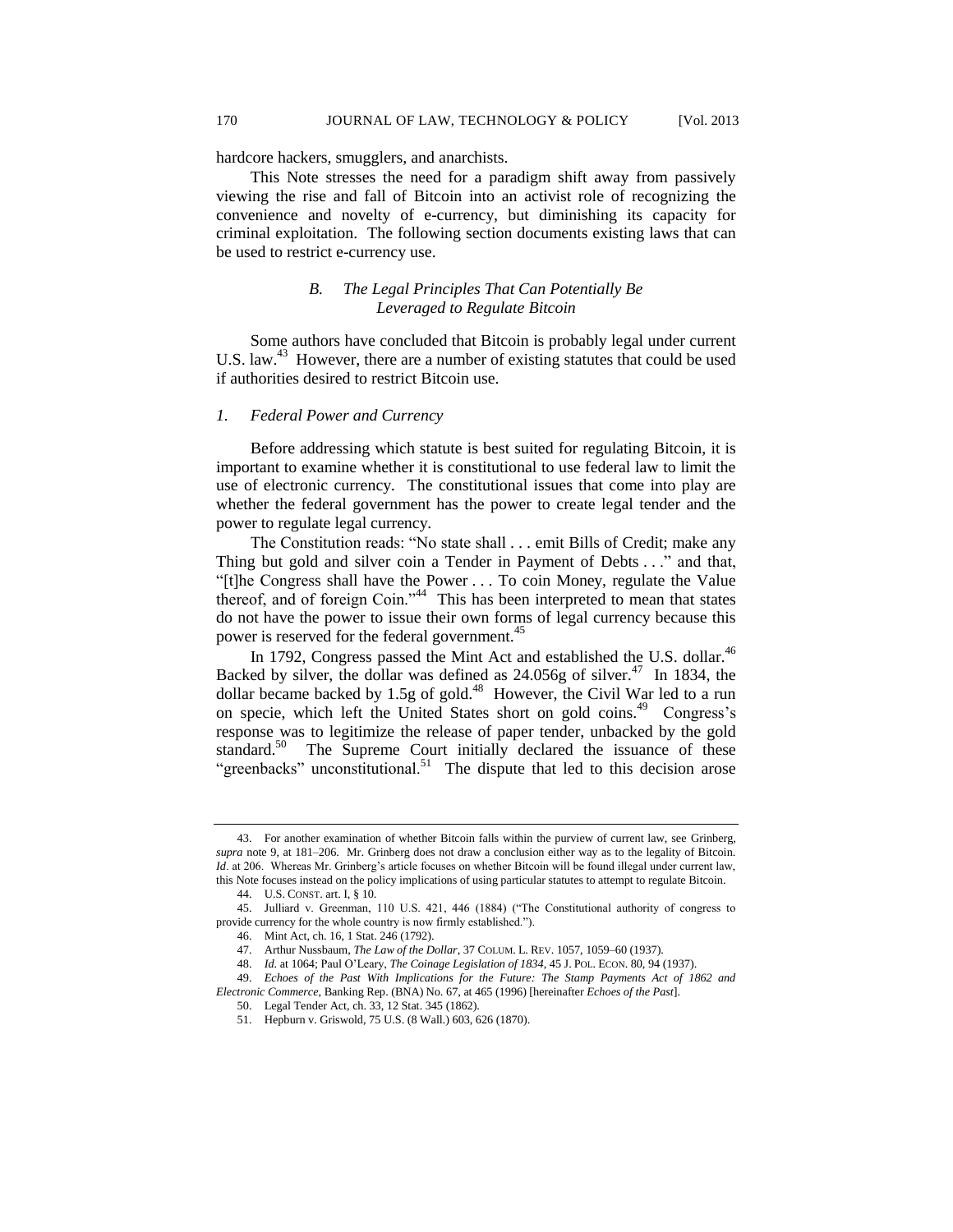when a debtor tried to repay a debt that existed before bills were legal tender.<sup>52</sup> The payor offered to cover the debt with newly minted United States notes, but was refused by the payee.<sup>53</sup> The Supreme Court found that although Congress had the power to mint coin and issue bills or notes, it did not have the power to issue notes *as legal tender*. 54 Put another way, Congress could not force a debtor to accept a particular form of payment. The Court expressed particular concern for the individual right of citizens to contract how they may obligate their own debts.<sup>55</sup>

The Supreme Court soon overruled this decision and found that paper money did not conflict with the Constitution. The Court's reasoning was that certifying notes as legal tender was a combination of Congress's power to coin money and to affix standards.<sup>56</sup> Justice Bradley, concurring, noted that the power under the Necessary and Proper clause allows Congress efficient and effective realization of "national resources."<sup>57</sup>

The *Hepburn* Court drew a strong distinction between legal tender and legal currency. Indeed, the two are not the same. According to Merriam Webster, "legal tender" is "currency in such amounts and denominations as the law authorizes a debtor to tender and requires a creditor to receive in payment of money obligations."<sup>58</sup> However, "currency," according to Webster, is a legitimate "medium of exchange."<sup>59</sup> To be more specific, it is possible for a government to host one legal tender, but to recognize a number of other legal currencies. Under this state of affairs, a *creditor* could not refuse payment offered in legal tender for a debt, but a *service provider* could be particular about which currency they will accept. Even though the U.S. dollar is the only legal tender, those providing goods or services are not forced to accept certain denominations when their service does not involve a debt or obligation.<sup>60</sup>

Congress has the power to regulate legal currency. The Supreme Court has made clear:

[I]n the exercise of undisputed constitutional powers, undertaken to provide a currency for the whole country, it cannot be questioned that congress may, constitutionally, secure the benefit of it to the people by appropriate legislation. To this end, congress has denied the imposition of counterfeit and base coin to the community. To the same end, congress may restrain, by suitable enactments, the circulation as money of any notes not issued under its own authority. Without this power, indeed, its attempts to secure a sound and

<sup>52.</sup> *Id.* at 606.

<sup>53.</sup> *Id.*

<sup>54.</sup> *Id.* at 616.

<sup>55.</sup> *Id.* at 623 ("[I]t is understood and declared that no law ought ever to be made or have force in the said territory, that shall in any manner interfere with or affect private contracts . . . .").

<sup>56.</sup> Knox v. Lee & Parker v. Davis, 79 U.S. (9 Wall.) 457, 553 (1871).

<sup>57.</sup> *Id.* at 560 (Bradley, J., concurring).

<sup>58.</sup> WEBSTER'S THIRD NEW INTERNATIONAL DICTIONARY 1290 (Philip Babcock Gove ed. 2002).

<sup>59.</sup> *Id.* at 557.

<sup>60.</sup> *Legal Tender Status*, U.S. DEPT. OF THE TREASURY, [http://www.treasury.gov/resource-center/faqs/](http://www.treasury.gov/resource-center/faqs/Currency/Pages/legal-tender.aspx) [Currency/Pages/legal-tender.aspx](http://www.treasury.gov/resource-center/faqs/Currency/Pages/legal-tender.aspx) (last updated Jan. 4, 2011).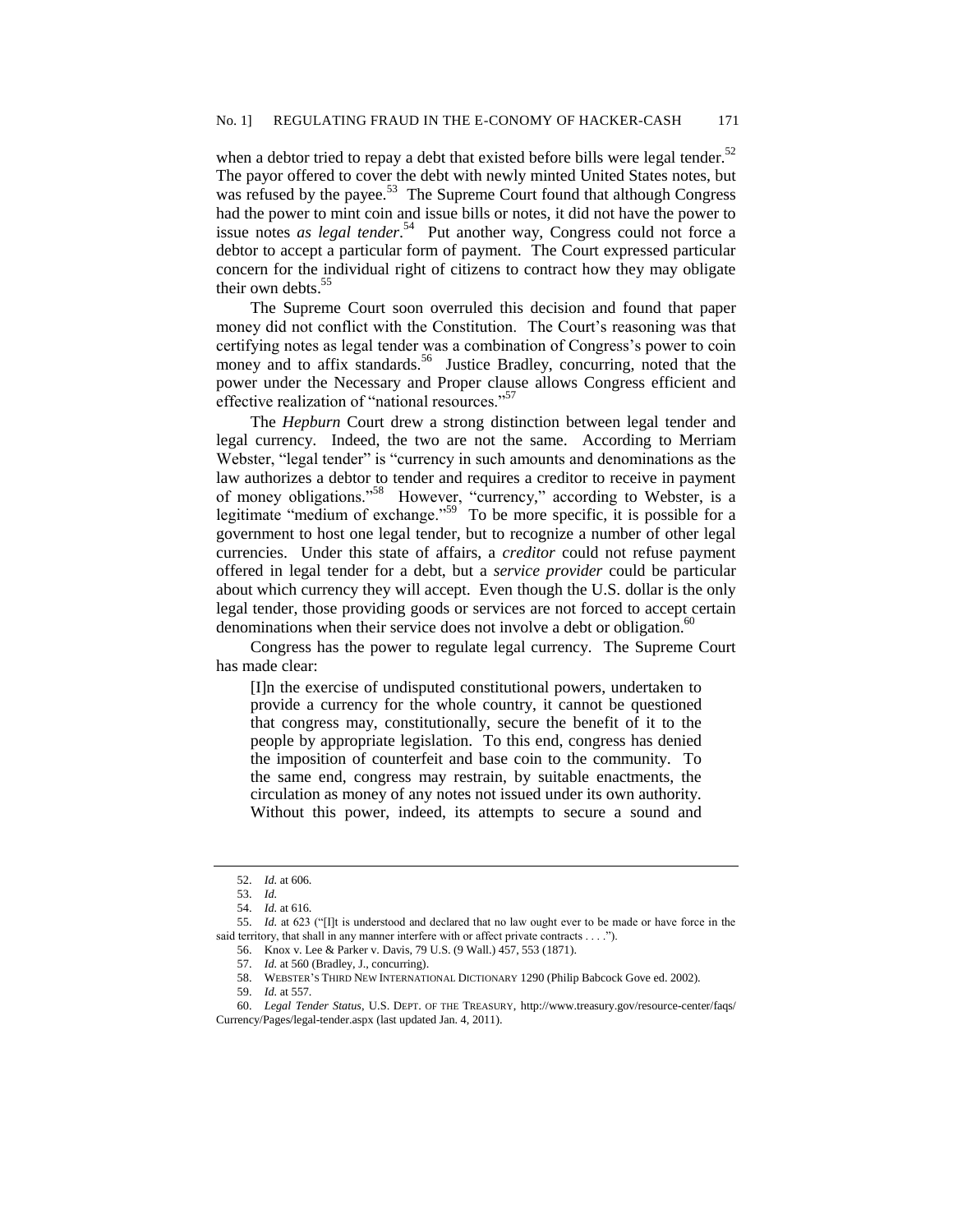uniform currency for the country must be futile. $61$ The next two parts will address two such enactments by Congress.

## *2. Counterfeiting Prohibitions*

The most obvious legal framework for regulating currency is the counterfeiting statutes. $^{62}$  An enterprising litigator could claim that Bitcoin is a form of counterfeiting, and creating, mining, and possessing Bitcoins is therefore an illegal act. This section will examine the language of the counterfeiting statutes, as well as their application, in several contexts.

The United States has a robust set of counterfeiting laws that prohibit almost any form of legal tender imitation. The statutes expressly punish those who falsely make, forge, or counterfeit "any coin or bar in resemblance or similitude of any coin of a denomination higher than 5 cents or any gold or silver bar coined or stamped at any mint or assay office of the United States . . . .<sup>563</sup> The counterfeiting statutes are broad and do not simply punish those who attempt to create imitation currency, but also those who attempt to "utter or pass, any coins of gold or silver or other metal, or alloys of metals, intended for use as current money  $\dots$ ."<sup>64</sup>

The counterfeiting statutes are concerned not just with undue wealth creation, but competition with U.S. legal tender that could, in aggregate, do damage to the value of the U.S. dollar and American monetary policy.<sup>65</sup> This principal is particularly true in a world where governments have fiat currencies—floating currencies whose value is derived relative to each other and their own purchasing power.<sup>66</sup> Thus, it is illegal for an individual to make or pass currency "whether in the resemblance of coins of the United States . . . *or of original design*." 67

Most famous counterfeiting cases involve attempts at directly replicating legal tender, checks, or other financial instruments. For example, Frank Abagnale Jr. passed approximately  $$2.5$  million in fraudulent checks.<sup>68</sup> Emerich Juether, also known as Edward Mueller, eluded authorities for years as he passed replica \$1 bills.<sup>69</sup> Thirteen-year-old Mary Butterworth used a

<sup>61.</sup> Veazie Bank v. Fenno, 75 U.S. (7. Wall.) 533, 549 (1869) (addressing the federal power to issue a tax on private bank notes).

<sup>62.</sup> 18 U.S.C. §§ 485–486 (2006).

<sup>63.</sup> *Id.* § 485.

<sup>64.</sup> *Id.* § 486.

<sup>65.</sup> *See* United States v. LeMon, 622 F.2d 1022, 1024 (10th Cir. 1980) ("The manifest purpose of the counterfeiting statute is the protection of all currency and obligations of the United States."). A counterfeiting penalty was included with the passing of the Legal Tender Act. Ch. 33, 12 Stat. 347.

<sup>66.</sup> *See* BENJAMIN KLEIN & MICHAEL MELVIN, *Competing International Monies and International Monetary Arrangements*, *in* THE INTERNATIONAL MONETARY SYSTEM: CHOICES FOR THE FUTURE 290, 294–97 (Michael B. Connolly ed., 1982).

<sup>67.</sup> 18 U.S.C. § 486 (emphasis added).

<sup>68.</sup> *About Frank Abagnale*, ABAGNALE & ASSOCIATES, http://www.abagnale.com/aboutfrank.htm (last visited Mar. 8, 2013).

<sup>69.</sup> William Bryk, *Little Old Moneymaker*, N.Y. SUN (Feb. 16, 2005), http://www.nysun.com/on-thetown/little-old-moneymaker/9282/.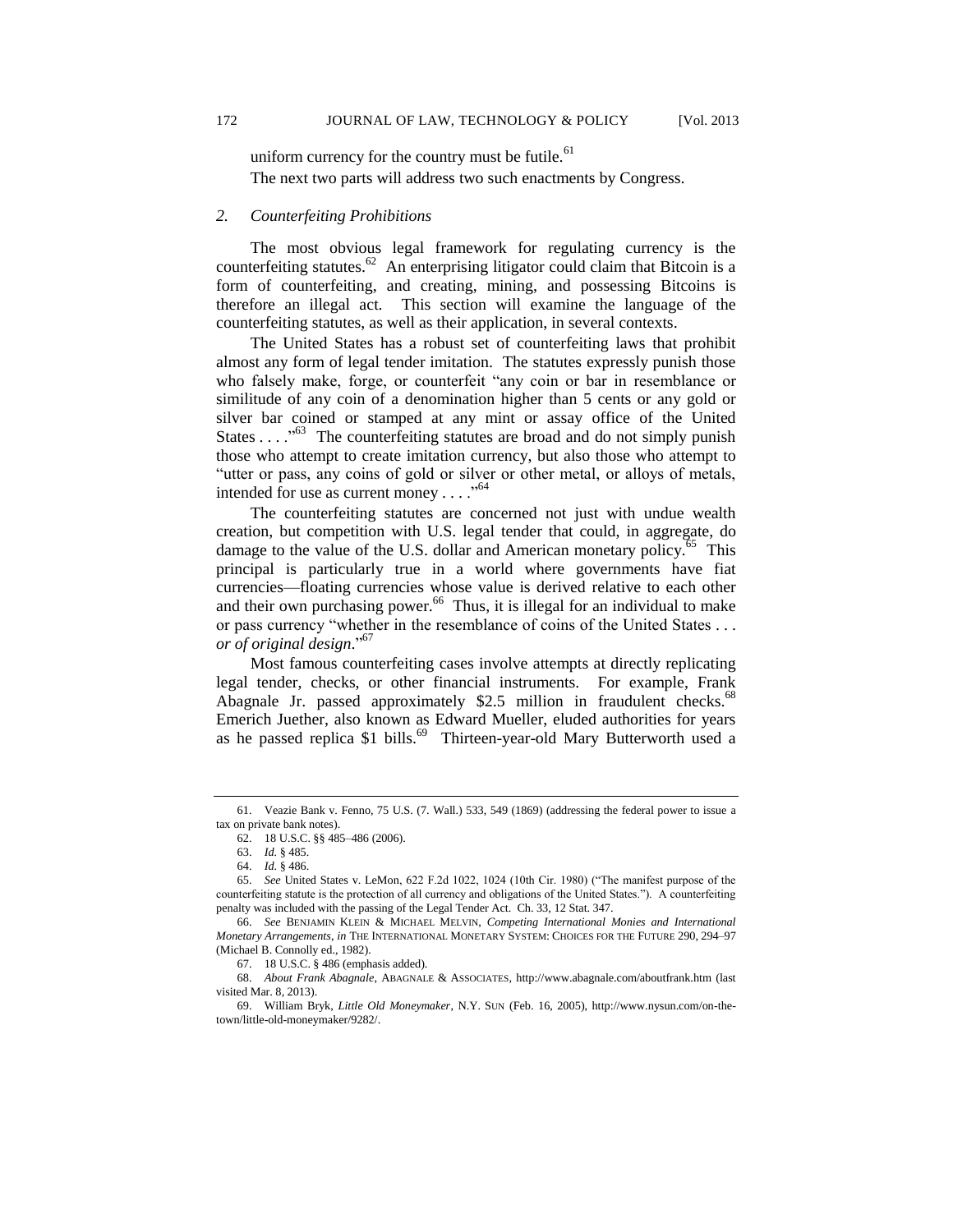cotton cloth, an iron, and a pen to replicate early eighteenth century currency.<sup>70</sup>

But there are fewer instances of counterfeiting via "original design." A recent case has shed light on what constitutes original-design counterfeiting under federal law. Beginning in 1998, the National Organization to Repeal the Federal Reserve Act and the Internal Revenue Code (NORFED) produced gold and silver coins as well as gold-backed dollar bills which it called "Liberty Dollars."<sup>71</sup> The organization was based in Evansville, Indiana and used a private mint to circulate, according to its claim,  $$20,000,000$  in currency.<sup>72</sup> The advertisements for Liberty Dollars referred to it as "real money" and "currency."<sup>73</sup> The bills contained inscribed terms such as "Liberty," "Dollars," "Trust in God," and "USA," and the coins contained images such as the Torch of the Reserves, the Statue of Liberty, and the Bill of Rights.<sup>74</sup> NORFED claimed that Liberty Dollars were "absolutely 100% legal, lawful, and Constitutional! Legal opinions have been obtained by prominent attorneys that validate that the Liberty Dollar complies with all U.S. laws and the Uniform Commercial Code."<sup>75</sup>

It is important to note that Liberty Dollars were not an exact attempt to copy U.S. tender. To begin with, Liberty Dollars were not green, like U.S. dollars, but rather pink, red, blue, and other colors.<sup>76</sup> Furthermore, the bills lacked any images of presidents: on one side was an image of the Statue of Liberty, on the other was a description of the bill as a warehouse receipt.<sup>77</sup> Even the dimensions differed between U.S. dollars and Liberty Dollars.<sup>78</sup> Appendix A.1 juxtaposes images of Liberty Dollars to traditional U.S. dollars to illustrate the obvious differences between the two.<sup>79</sup>

In 2006, the U.S. Mint released a press release stating that prosecutors within the Justice Department had found that competition with U.S. currency is

<sup>70.</sup> LYNN GLASER, COUNTERFEITING IN AMERICA 21–22 (1968). Though her brother and sister-in-law testified against her, she was acquitted for lack of evidence. *Id*.

<sup>71.</sup> Elizabeth Williamson, *'Liberty Dollars' Can Buy Users a Prison Term, U.S. Mint Warns*, WASH. POST (Oct. 10, 2006), http://www.washingtonpost.com/wp-dyn/content/article/2006/10/09/ AR2006100900993.html.

<sup>72.</sup> Press Release, U.S. Mint, Liberty Dollars Not Legal Tender, United States Mint Warns Consumers (Sept. 14, 2006) [hereinafter Press Release, U.S. Mint], *available at* http://www.usmint.gov/pressroom/ index.cfm?flash=yes& action=press\_release&id=710.

<sup>73.</sup> *Id.*

<sup>74.</sup> *Id.*

<sup>75.</sup> *Frequently Asked Questions*, LIBERTY DOLLAR, http://libertydollar.org/ld/faqs/ (available through WAYBACK MACHINE, http://web.archive.org/web/20090220133950/http://libertydollar.org/ld/faqs/ (last visited Mar. 8, 2013)).

<sup>76.</sup> For images of Liberty Dollars, see *Liberty Dollar Office Raided by FBI—Gold and Silver "Coins" Seized*, COINLINK (Nov. 16, 2007), http://www.coinlink.com/News/top-stories/liberty-dollar-office-raidedgold-and-silver-coins-confiscated/ [hereinafter *Raided by FBI*].

<sup>77.</sup> Post of hugolp, *Re: Liberty Dollars Held by Collectors Subject to Seizure as Contraband*, BITCOIN TALK (Sept. 6, 2011, 6:51 PM), [https://bitcointalk.org/index.php?topic=41067.0.](https://bitcointalk.org/index.php?topic=41067.0) However, the coins did feature presidential candidate Ron Paul. *Raided by FBI*, *supra* note 76. For a discussion on the purpose of the warehouse receipt, see *infra* Part I.B.6.

<sup>78.</sup> Letter from Paul J. Sulla to G. Edward Griffin (June 10, 1998) [hereinafter Sulla], *available at* http://web.archive.org/web/20090227104328/http://www.libertydollar.org/ld/legal/legalopinionletter.htm. For an image comparing Liberty Dollars and U.S. dollars, see Post of hugolp, *supra* note 77.

<sup>79.</sup> *Raided by FBI*, *supra* note 76; *United States Dollar*, FAMOUS WONDERS, http://famouswonders.com/ united-states-dollar/ (last visited Feb. 3, 2013) (displaying the image of the U.S. dollar).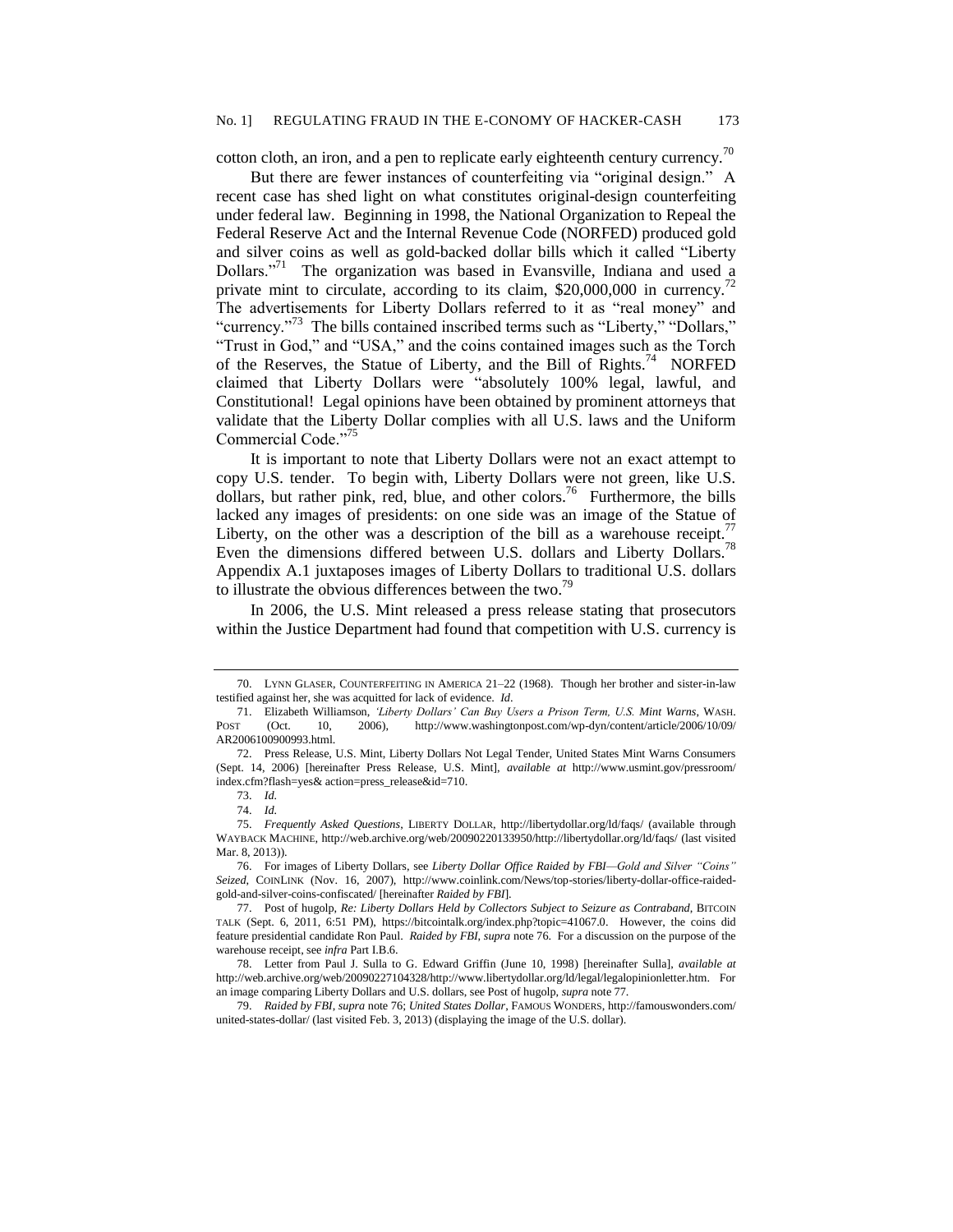a criminal act. $80$  The Mint asserted that Liberty Dollars were illegal not just because they resemble U.S. dollars, but because they attempted to compete with them as well. $81$ 

In March 2011, Liberty Coin creator Bernard von NotHaus was convicted of conspiracy<sup>82</sup> and two counts of counterfeiting.<sup>83</sup> According to von NotHaus, during the trial, prosecutors compared the similarity of Liberty Dollar coins to U.S. coins and successfully made clear the possibility of confusion between the two.<sup>84</sup> In response, the FBI released a press release stating, "It is a violation of federal law for individuals, such as von NotHaus, or organizations, such as NORFED, to create private coin or currency systems to compete with the official coinage and currency of the United States."<sup>85</sup> However, some have noted that during trial, the judge removed the "competition" clause of the indictment without objection by the prosecution, and the government's press release is not on sound legal footing.<sup>86</sup>

The counterfeiting statutes have been used to prosecute not just instances of direct copying of U.S. legal tender, but original designs, which confuse spenders and compete with the U.S. dollar. Part III addresses whether it is possible that Bitcoin is a form of illegal counterfeiting.

## *3. The Stamp Payments Act*

Other statutes directly address an individual's ability to create legal currency that competes with U.S. legal tender. It could be argued that circulating Bitcoin is illegal under the Stamp Payments Act.

The Stamp Payments Act of 1862 proscribes: "Whoever makes, issues, circulates, or pays out any note, check, memorandum, token, or other obligation for a less sum than \$1, intended to circulate as money or to be received or issued in lieu of lawful money of the United States, shall be fined under this title or imprisoned not more than six months, or both."<sup>87</sup> This law was enacted during the coin shortage that resulted from Civil War monetary policy. 88 Businesses had begun to release their own stamps as private currencies since many small coins had been hoarded.<sup>89</sup> It was Congress<sup>3</sup> intent to disincentivize businesses who issued these stamps that competed with U.S.

<sup>80.</sup> Press Release, U.S. Mint, *supra* note 72.

<sup>81.</sup> *See id.* ("Liberty Dollars ... compete with the circulating coinage of the United States. Consequently, prosecutors . . . have concluded that the use of NORFED's 'Liberty Dollars' . . . is a crime.").

<sup>82.</sup> 18 U.S.C. §§ 371, 485, 486 (2006).

<sup>83.</sup> Press Release, Fed. Bureau of Investigation, Defendant Convicted of Minting His Own Currency (Mar. 18, 2011) [hereinafter Press Release, FBI], *available at* http://www.fbi.gov/charlotte/pressreleases/2011/defendant-convicted-of-minting-his-own-currency.

<sup>84.</sup> Reality Report, *Bernard von NotHaus: Liberty Dollar Trial Update*, YOUTUBE (Apr. 18, 2011), http://www.youtube.com/ watch?v=U0D7s4MfbQE.

<sup>85.</sup> Press Release, FBI, *supra* note 83 ("Attempts to undermine the legitimate currency of this country . . . represent a clear and present danger to the economic stability of this country.").

<sup>86.</sup> Seth Lipsky, *When Private Money Becomes a Felony Offense*, WALL ST. J. (Mar. 31, 2011), http://online. wsj.com/article/SB10001424052748704425804576220383673608952.html.

<sup>87.</sup> 18 U.S.C. § 336 (2006).

<sup>88.</sup> *Echoes of the Past*, *supra* note 49, at 465.

<sup>89.</sup> *Id.*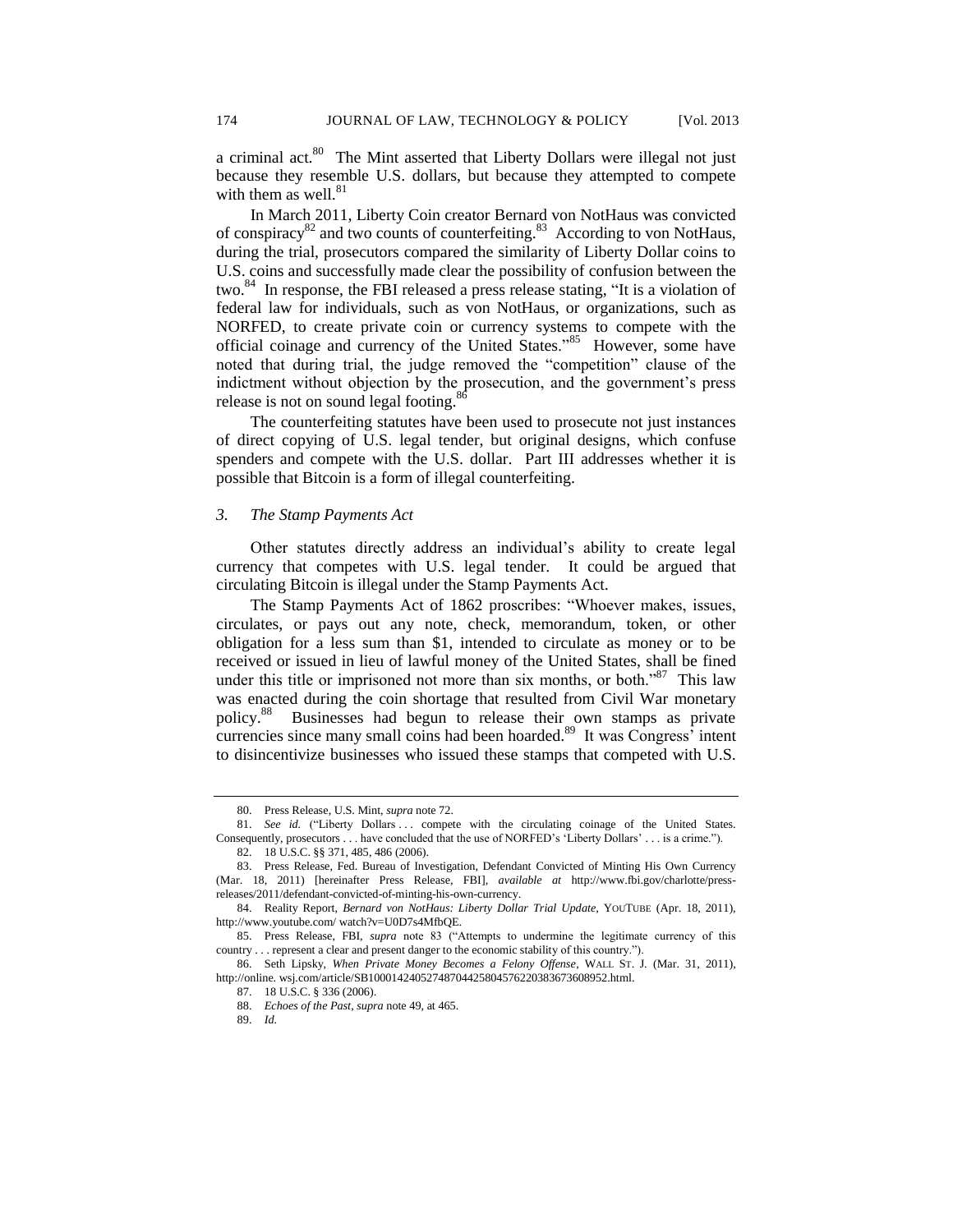coins.<sup>90</sup> The Act has most recently been incorporated into the Violent Crime Control and Law Enforcement Act of 1994.<sup>91</sup>

In *Monongahela Bridge*, the court was concerned with whether a train company's paper ticket labeled "good for one trip" was in violation of the Stamp Payments  $Act.^{92}$  The court concluded that the tickets were not in violation of the law because they bore no resemblance to U.S. coins and did not offer payment in money.<sup>93</sup>

Another charge saw its way to the Supreme Court when a furnace company issued notes that it would pay fifty cents worth of goods on demand.<sup>94</sup> The Court found that the Act did not apply because the notes' restriction to "payment in goods" limited the geographic range of the notes' worth and, thus, they could not realistically compete with U.S. tender.<sup>95</sup>

Finally, in a later case, an individual created tokens that stated "good for amusement only" and "no cash value," but could potentially fool vending machines into accepting them as currency.<sup>96</sup> The Minnesota District Court rejected a "mechanical test" (an ironic double entendre) and focused on whether the coins would "deceive [a] person exercising ordinary caution."<sup>97</sup> It concluded that, in this case, there was no way most people could be duped into using the tokens as currency.<sup>98</sup> Finally, the court was quite concerned with whether the tokens were intended to be used as a medium of exchange—which simply was not the case.<sup>99</sup>

This reasoning furthers the argument that the purpose of the Stamp Act is to prohibit currencies that undermine the circulation of coins. Individuals who circulate notes, stamps, or tokens meant to be payable only in goods are not posing a real threat to U.S. coin denominations. From this, one commentator has noted that the Stamp Payments Act is unlikely to apply to instances where the currency: (1) Serves a particular community; (2) Is for repayment in goods; and (3) Does not compete with U.S. coins. $100$ 

Though the Stamp Payments Act has not often been used, it is possible that it could be revitalized to limit the use of Bitcoin.

## *4. The Securities and Exchange Acts*

Another candidate is the Securities and Exchange Acts. By trading Bitcoins for other currency, exchanges are potentially engaged in securities trading, and thus fall within the purview of the Securities and Exchange

<sup>90.</sup> *Id.*

<sup>91.</sup> *Id.* at 467; 18 U.S.C. § 336.

<sup>92.</sup> United States v. Monongahela Bridge Co., 26 F. Cas. 1292, 1292 (W.D. Pa. 1863).

<sup>93.</sup> *Id.* at 1292–93.

<sup>94.</sup> United States v. Van Auken, 96 U.S. 366, 367 (1877).

<sup>95.</sup> *Id.* at 369.

<sup>96.</sup> United States v. Gellman, 44 F. Supp. 360, 362 (D. Minn. 1946).

<sup>97.</sup> *Id.* at 363.

<sup>98.</sup> *Id.* ("[A]ny school child, or the most illiterate person, would not be duped into accepting any of these slugs or tokens as genuine coins.").

<sup>99</sup>*. Id.* at 364.

<sup>100.</sup> Grinberg, *supra* note 9, at 187.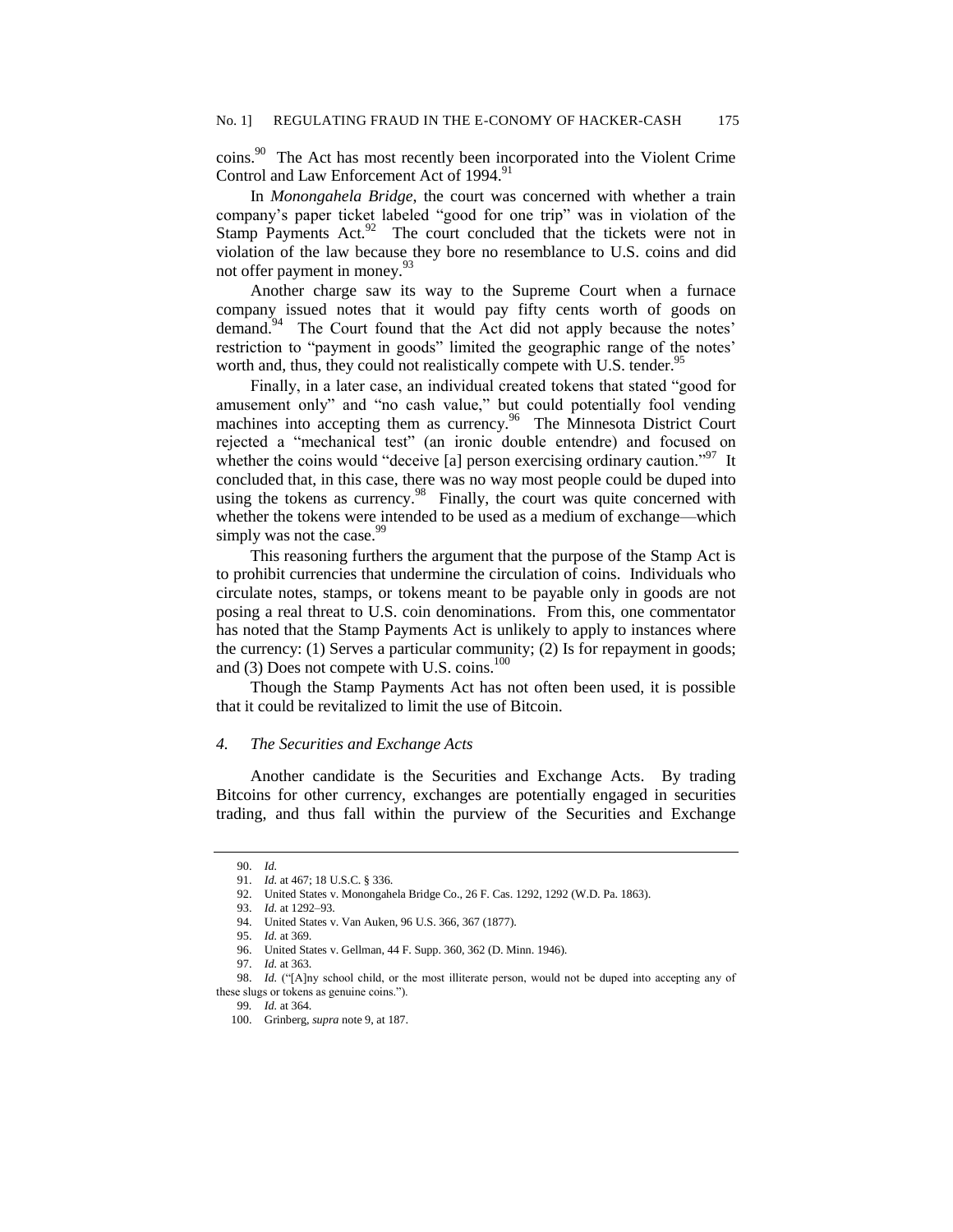Commission (SEC). Of course, much has been written about the Securities and Exchange Acts,<sup>101</sup> and a full survey of the Acts lies outside the scope of this Note. Instead, this Note will concern itself with the purpose of the Acts, definitions within the Acts, and consequences of the Acts when addressing arguments in favor of or against its application to Bitcoin.

The Securities Act was enacted due to the overriding public interest in providing comprehensive regulation for markets and exchanges.<sup>102</sup> Congress showed appreciable concern for the fact that "[f]requently the prices of securities on such exchanges and markets are susceptible to manipulation and control, and the dissemination of such prices gives rise to excessive speculation, resulting in sudden and unreasonable fluctuations in the prices of securities . . . .<sup>"103</sup> It also made note of the effect of securities on liquidity and credit in times of economic strife.<sup>104</sup>

The 1929 stock market crash was believed to be caused, at least in part, by "excessive promotion of securities at prices unreasonably high in relation to their true underlying values."<sup>105</sup> Congress' goal was to force markets into conservative valuations, increased disclosure, and a dedicated surveillance for fraud.<sup>106</sup> Before the Great Depression, many uneducated investors believed the stock market was a place where investments only went up.<sup>107</sup> Because of little comprehensive regulation regarding securities, individuals could get away with failing to disclose negative facts about their company.<sup>108</sup> Other fraudsters would band together and manipulate stock prices by purchasing them en masse and trading amongst themselves.<sup>109</sup>

The Securities Act prohibits an individual who "with intent to defraud, passes, utters, publishes, or sells, or attempts to pass, utter, publish, or sell, or with like intent brings into the United States or keeps in possession or conceals any falsely made, forged, counterfeited, or altered obligation or other security of the United States."<sup>110</sup> As the statute stands, the Act applies to notes, stocks, investments, and commodities.<sup>111</sup>

Although perhaps pedantic, a survey of the definitions of each of these terms is useful when dealing with an instrument as unique as Bitcoin. A stock is "[a] proportional part of a corporation's capital represented by the number of equal units (or shares) owned, and granting the holder the right to participate in the company's general management and to share in its net profits or

<sup>101.</sup> *See generally* THOMAS LEE HAZEN, FEDERAL SECURITIES LAW (2d ed. 2003); MARC I. STEINBERG, SECURITIES REGULATION (5th ed. 2009); THOMAS LEE HAZEN, SECURITIES REGULATION (2008) (serving as a reference to the Securities Acts and rules).

<sup>102.</sup> 15 U.S.C. § 78b. (2006).

<sup>103.</sup> *Id.* § 78b.(3).

<sup>104.</sup> *Id.* § 78b.(4).

<sup>105.</sup> Edmund W. Kitch, *A Federal Vision of the Securities Laws*, 70 VA. L. REV. 857, 858 (1984).

<sup>106.</sup> *Id.*

<sup>107.</sup> HAROLD BIERMAN JR., THE CAUSES OF THE 1929 STOCK MARKET CRASH: A SPECULATIVE ORGY OR A NEW ERA? 29–32 (1998).

<sup>108.</sup> *Id.* at 20–23.

<sup>109.</sup> *Id*. at 35–37.

<sup>110.</sup> 18 U.S.C. § 472 (2006).

<sup>111.</sup> 15 U.S.C. § 78c.(a)(10) (2006).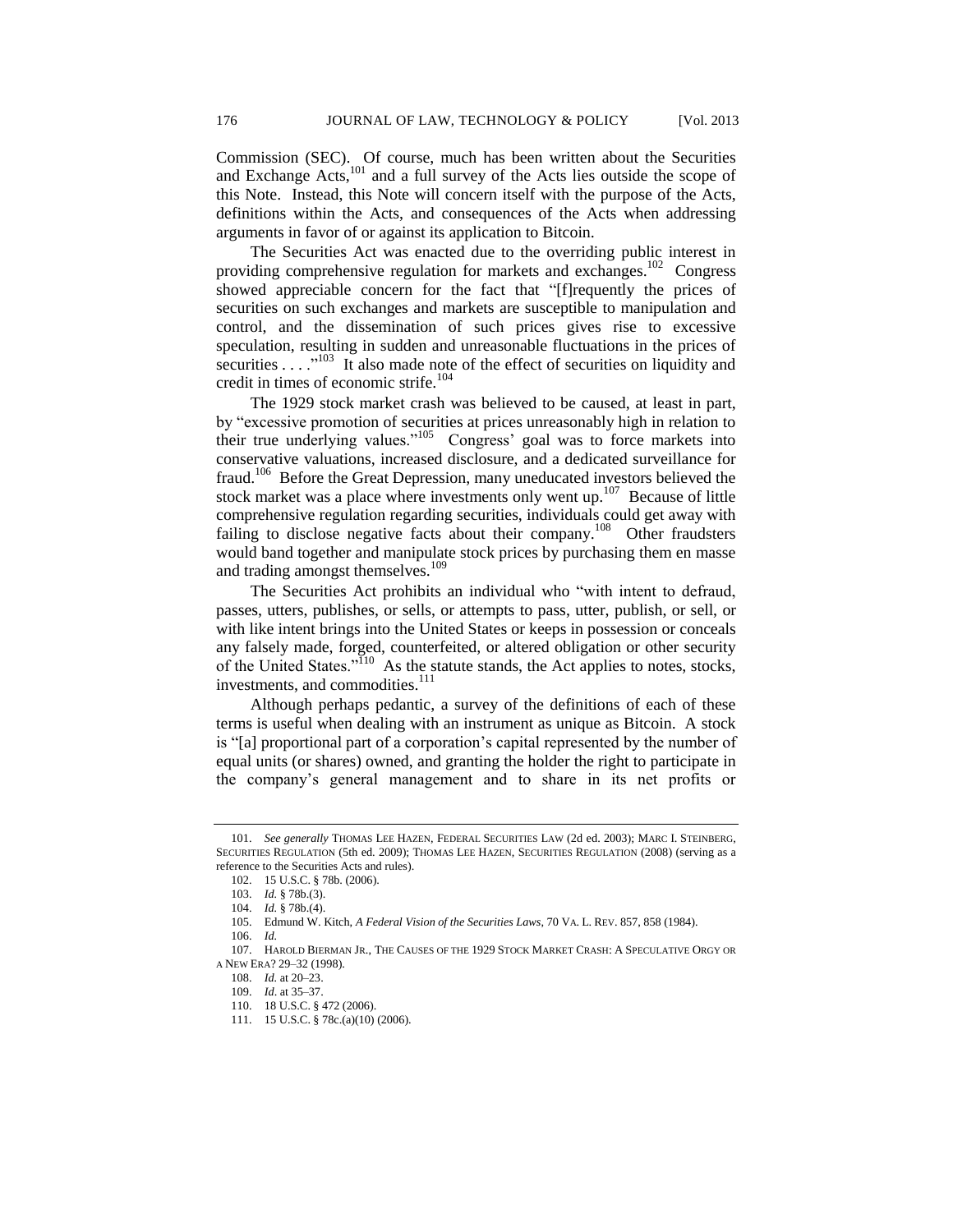earnings."<sup>112</sup> A note is "[a] written promise by one party (the *maker*) to pay money to another party (the *payee*) or to bearer."<sup>113</sup> A commodity is "[a]n article of trade or commerce . . . . The term embraces only tangible goods, such as products or merchandise, as distinguished from services."<sup>114</sup> However, definitions are to be taken broadly within the Acts and focus on the real-world implications of the vehicle.<sup>115</sup> Importantly, foreign currency falls outside the purview of the securities laws.<sup>116</sup> Currency is defined as: "[a]n item (such as a coin, government note, or banknote) that circulates as a medium of exchange."<sup>117</sup>

Of course, the securities laws are also applicable to investment contracts.<sup>118</sup> The Supreme Court clarified that an investment contract is "a contract, transaction, or scheme whereby a person invests his money in a common enterprise and is led to expect profits solely from the efforts of the promoter or a third party  $\dots$ <sup>119</sup> However, the investor may still have a nominal involvement in the investment.<sup>120</sup> An investment contract can revolve around the purchase of a piece of technology, but a critical question becomes whether the investor seeks to derive profit from the piece of technology, rather than use or enjoy it. $^{121}$ 

Investments that fall under the securities laws must register with the  $SEC.<sup>122</sup>$  Issuers must also make regular public reports to the SEC where they disclose pertinent facts.<sup>123</sup> Furthermore, issuers are subject to liability in instances of fraud.<sup>124</sup>

What qualifies as an exchange is broad and includes currency exchanges.<sup>125</sup> However, in a relevant limitation to the definition, the Seventh Circuit found that a computer program called "Delta," which compiled information about buyers and sellers and made the two parties aware of each other, was not an exchange.<sup>126</sup> The court noted that Delta lacked a "trading"

117. BLACK'S LAW DICTIONARY 440 (9th ed. 2009).

118. 15 U.S.C. § 78c.(a)(10) (2006).

121. SEC v. Infinity Grp. Co., 212 F.3d 180, 187 (3d Cir. 2000).

125. 15 U.S.C. § 78c.(a)(1) (2006). Foreign currency exchanges apply as well. United States v. Roberts, No. 4:08CR00181, 2008 WL 5111165, at \*1 (E.D. Ark. Dec. 2, 2008).

<sup>112.</sup> BLACK'S LAW DICTIONARY 1551 (9th ed. 2009).

<sup>113.</sup> *Id.* at 1162.

<sup>114.</sup> *Id.* at 310.

<sup>115.</sup> SEC v. C. M. Joiner Leasing Corp., 320 U.S. 344, 351 (1943) ("[T]he reach of the Act does not stop with the obvious and commonplace. Novel, uncommon, or irregular devices, whatever they appear to be, are also reached if it be proved as matter of fact that they were widely offered or dealt in under terms or courses of dealing which established their character in commerce as 'investment contracts,' or as 'any interest or instrument commonly known as a "security.""").

<sup>116.</sup> Proctor & Gamble Co. v. Bankers Trust Co., 925 F. Supp. 1270, 1280 n.4 (S.D. Ohio 1996).

<sup>119.</sup> SEC v. W.J. Howey Co., 328 U.S. 293, 298–99 (1946) (defining "investment contracts" using state "Blue Sky" laws).

<sup>120.</sup> SEC v. Merch. Capital, LLC, 483 F.3d 747, 755 (11th Cir. 2007); SEC v. Alpha Telcom, Inc., 187 F. Supp. 2d 1250, 1260 (D. Or. 2002), *aff'd*, SEC v. Rutera, 350 F.3d 1084, 1097 (9th Cir. 2003).

<sup>122.</sup> 15 U.S.C. § 77e.(a), e.(c) (2006).

<sup>123.</sup> 17 C.F.R. § 229.601 (2012).

<sup>124.</sup> *See* Caravan Mobile Home Sales v. Lehman Bros. Kuhn Loeb, 769 F.2d 561, 564 (9th Cir. 1985) (stating that to be held liable, issuers must (1) intentionally; (2) misrepresent; (3) a material fact; (4) in connection with the sale of securities).

<sup>126.</sup> Bd. of Trade of City of Chi. v. SEC, 923 F.2d 1270, 1272 (7th Cir. 1991).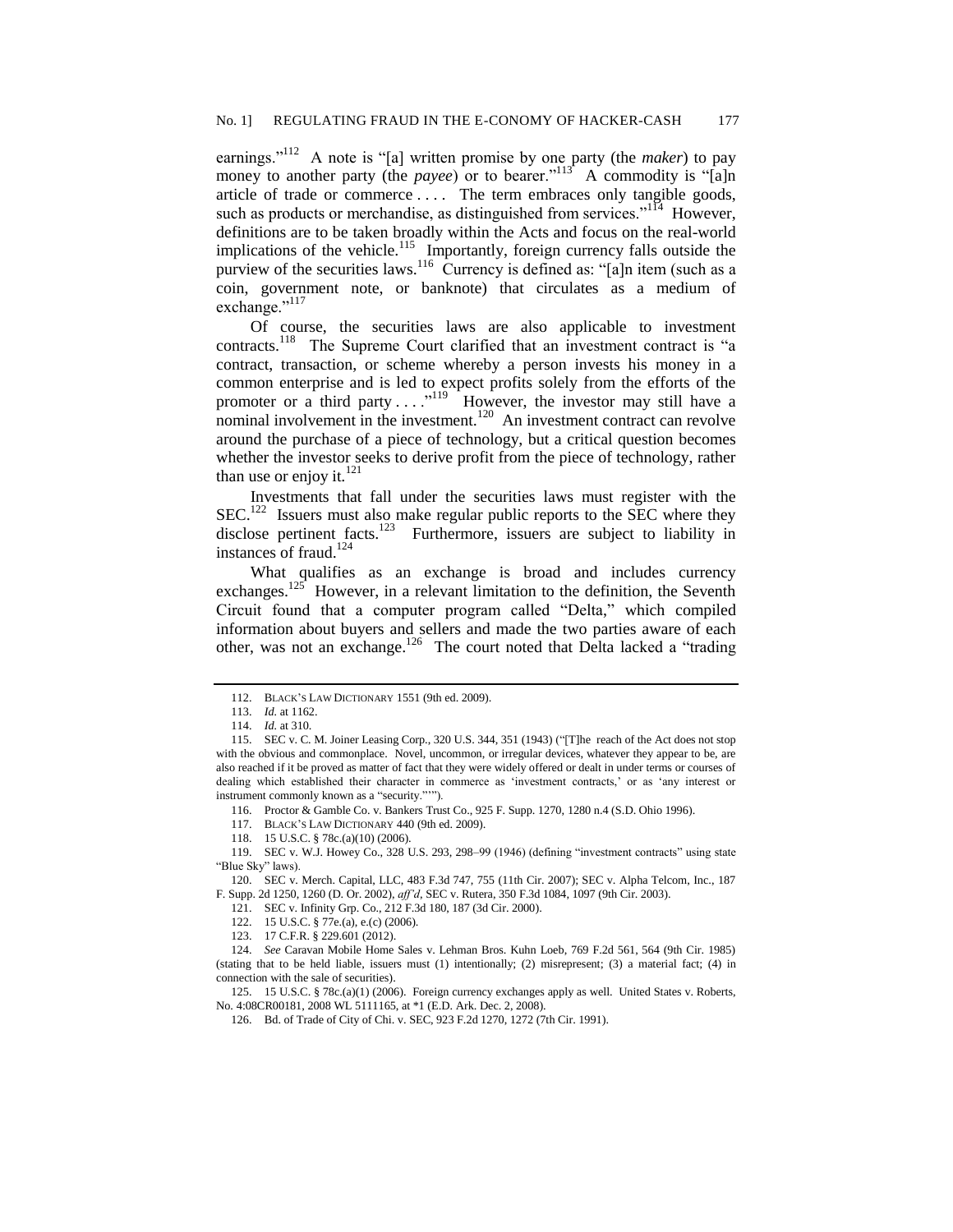floor."<sup>127</sup> Although virtual exchanges can possibly fall within the definition of the Act, they must behave in a way "generally understood" as the way exchanges conduct business.<sup>128</sup>

Thus, Bitcoin could potentially be considered securities through a number of various definitions, and exchanges such as Mt. Gox could feasibly fall within the purview of the Exchange Act.

## *5. Requirements of Financial Institutions*

Financial institutions are required to conform to a plethora of statutes in order to play a role in reducing money laundering, fraud, and tax evasion. These statutes include the Bank Secrecy Act<sup>129</sup> and the Money Laundering Statute.<sup>130</sup> Exchanges that trade Bitcoin could be regulated through the use of these statutes.

The Bank Secrecy Act requires financial institutions to report currency transactions over  $$10,000$ .<sup>131</sup> Financial institutions are also required to file a number of other reports involving the transport of currency.<sup>132</sup> Additionally, these institutions are required to police and report suspicious activity by registering with the Financial Crimes Enforcement Network (FinCEN).<sup>133</sup> A currency exchange is a recognized financial institution according to the Bank Security Act.<sup>134</sup>

The money laundering statute prohibits those who:

[K]nowing that the property involved in a financial transaction represents the proceeds of some form of unlawful activity, conduct[] or attempt[] to conduct such a financial transaction which in fact involves the proceeds of specified unlawful activity . . . knowing that the transaction is designed in whole or in part—to conceal or disguise the nature, the location, the source, the ownership, or the control of the proceeds of specified unlawful activity. 135

It has been noted that money laundering cases primarily turn on the scienter element of the crime.<sup>136</sup> Although "knowing" is a high standard and does not capture mere negligence, "willful blindness"—where an actor knowingly disregards the potentially criminal nature regarding the origin of the funds—will satisfy the element of scienter.<sup>137</sup>

<sup>127.</sup> *Id.* The court did not expect a literal trading floor, but a virtual one. *Id.*

<sup>128.</sup> *Id.*

<sup>129.</sup> 31 U.S.C. §§ 5311–5330 (2006).

<sup>130.</sup> 18 U.S.C. § 1956 (2006).

<sup>131.</sup> 31 U.S.C. § 5313(a)[; 31 C.F.R. § 103.22](http://web2.westlaw.com/find/default.wl?mt=208&db=1000547&docname=31CFRS103.22&rp=%2ffind%2fdefault.wl&findtype=L&ordoc=1991200739&tc=-1&vr=2.0&fn=_top&sv=Split&tf=-1&pbc=41877673&rs=WLW12.01) (2011).

<sup>132.</sup> 31 U.S.C. § 5313.

<sup>133.</sup> *Forms*, FINCEN, http://www.fincen.gov/financial\_institutions/forms.html (last visited Feb. 26, 2013).

<sup>134.</sup> 31 U.S.C. § 5312(a)(2)(J).

<sup>135.</sup> 18 U.S.C. § 1956(a)(1).

<sup>136.</sup> Charles Thalen Plombek, *Confidentiality and Disclosure: The Money Laundering Control Act of 1986 and Banking Secrecy*, 22 INT'L LAW. 69, 71–72 (1988).

<sup>137.</sup> *Id.* at 72–73. Mr. Plombek notes in a footnote that "a currency exchanger who participates in a transaction with a known drug dealer involving hundreds of thousands of dollars in cash and accepts a commission far above the market rate, could not escape conviction simply by claiming that he did not know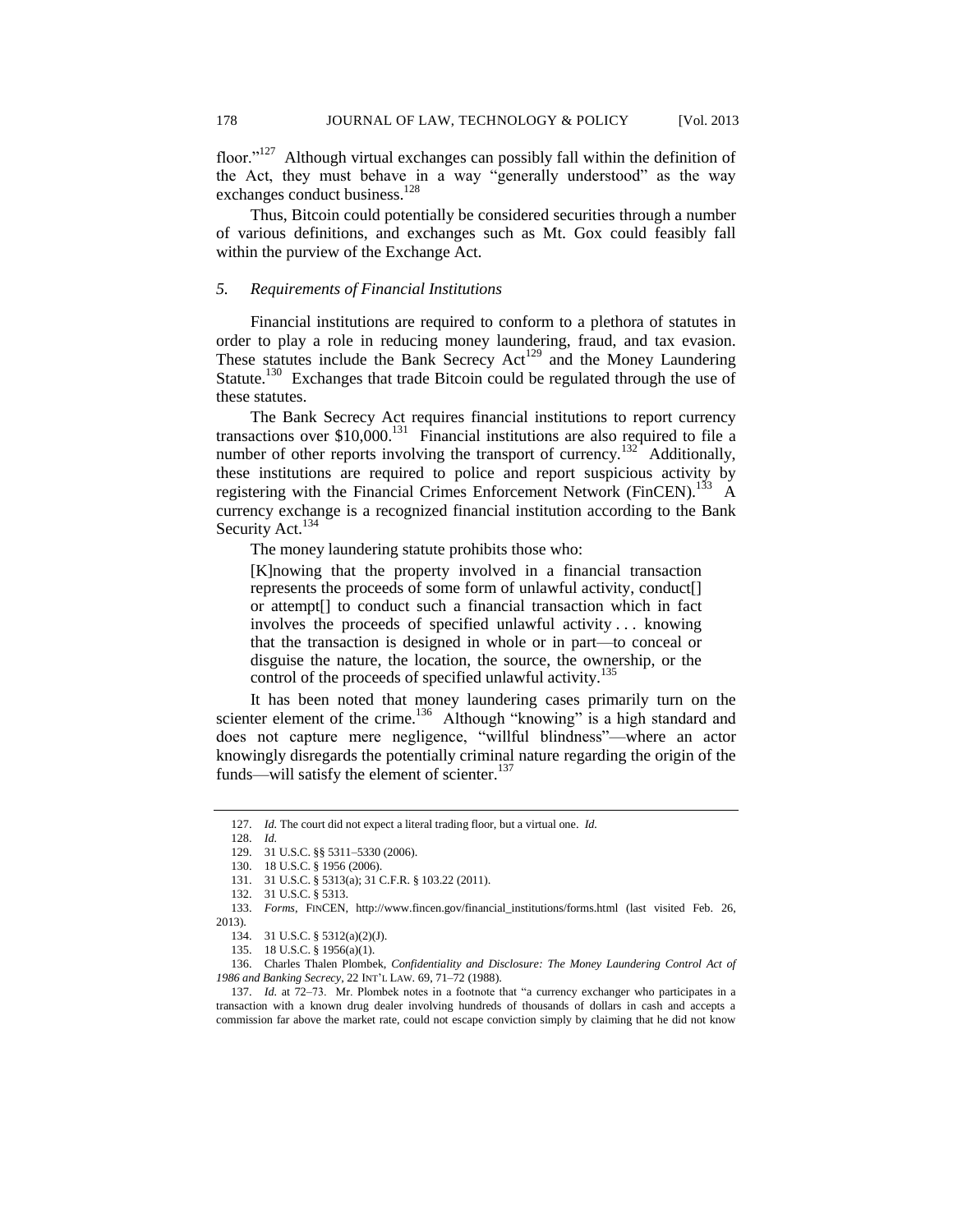A recent case has shed light on the applicability of money laundering statutes to institutions that exchange in independent digital currency. e-Gold was an early form of e-currency.<sup>138</sup> It claimed to back its currency with gold specie stored in St. Kitts and Nevis.<sup>139</sup> e-Gold accounts were allowed to be anonymous and transfers were irrevocable, making them a strong vehicle for those engaging in pyramid schemes, $140$  get-rich-quick scams, $141$  and pump-anddump schemes.<sup>142</sup> For every transaction in e-Gold currency, the company received a share of the proceeds.<sup>143</sup> e-Gold was not registered or licensed as a money transmitting service.<sup>144</sup>

e-Gold founder Doug Jackson insisted that he was not aware of particular instances of crime despite its rampant existence on e-Gold.<sup>145</sup> After a visit from federal authorities, Jackson began to take a more proactive role in policing individuals who may have been using e-Gold to support criminal activity.<sup>146</sup> Although e-Gold users could set up anonymous accounts, Jackson was able to gather information on potential abusers when they traded their e-Gold for cash by giving an address or debit card account.<sup>147</sup> An FBI agent, who worked on the investigations of e-Gold fraudsters, noted that Jackson was "instrumental in helping track people down."<sup>148</sup>

However, the cooperation was not enough to avoid indictment. e-Gold and particular members within the organization were charged and convicted based on a series of financially-related crimes.<sup>149</sup> First, they were charged with conspiracy to commit money laundering by conducting financial transactions that involved the proceeds of illegal activity.<sup>150</sup> They were also charged with transmitting funds without a license and criminal forfeiture.<sup>151</sup> The indictment noted that e-Gold allowed its users to remain anonymous, maintained staff without financial experience, and did not respond to customer complaints

for sure that the currency involved in the transaction was derived from crime. On the other hand, an automobile dealer who sells a car at market rate to a person whom he merely suspects has involvement with crime, cannot be convicted of this offense in the absence of a showing that he knew something more about the transaction or the circumstances surrounding it." *Id.* at 75 n.25.

<sup>138.</sup> Kim Zetter, *Bullion and Bandits: The Improbable Rise and Fall of e-Gold*, WIRED (June 9, 2009, 12:00 AM), http://www.wired.com/threatlevel/2009/06/e-gold/all/1. e-Gold began in 1995 and its founder created it as an international currency that was free from government control. *Id.* Its gold backing supposedly made it superior to paper currency. *Id.* 

<sup>139.</sup> Indictment at 14, United States v. e-Gold, Ltd., No. 07-109 (D.D.C. 2007).

<sup>140.</sup> A pyramid scheme is where participants make money only by recruiting more participants, and not through the growth of the investment. *Pyramid Schemes*, U.S. SEC. & EXCH. COMM'N, http://www.sec.gov/ answers/pyramid.htm (last updated Feb. 25, 2009).

<sup>141.</sup> Indictment, *supra* note 139, at 23; *see* Mark Herpel, *Experiences With High Yield Investment Programs (HYIPs)*, HELIUM (Aug. 24, 2007), http://www.helium.com/items/550557-experiences-with-highyield-investment-programs-hyips (providing analysis on how much spending on e-Gold goes to scams).

<sup>142.</sup> Indictment, *supra* note 139. For a definition of pump-and-dump schemes, see *infra* Part III.A.2.

<sup>143.</sup> Indictment, *supra* note 139, at 27.

<sup>144.</sup> Zetter, *supra* note 138.

<sup>145.</sup> *Id.* ("e-[G]old had unwittingly become banker to the underworld.").

<sup>146.</sup> *Id.*

<sup>147</sup>*. Id.*

<sup>148.</sup> *Id.*

<sup>149.</sup> Indictment, *supra* note 139; Zetter, *supra* note 138.

<sup>150.</sup> 18 U.S.C. § 1956 (2006); Indictment, *supra* note 139, at 29.

<sup>151.</sup> 18 U.S.C. § 982(a)(1) (2006); 18 U.S.C. § 1956; 18 U.S.C. § 1960 (2006); Indictment, *supra* note 139, at 50.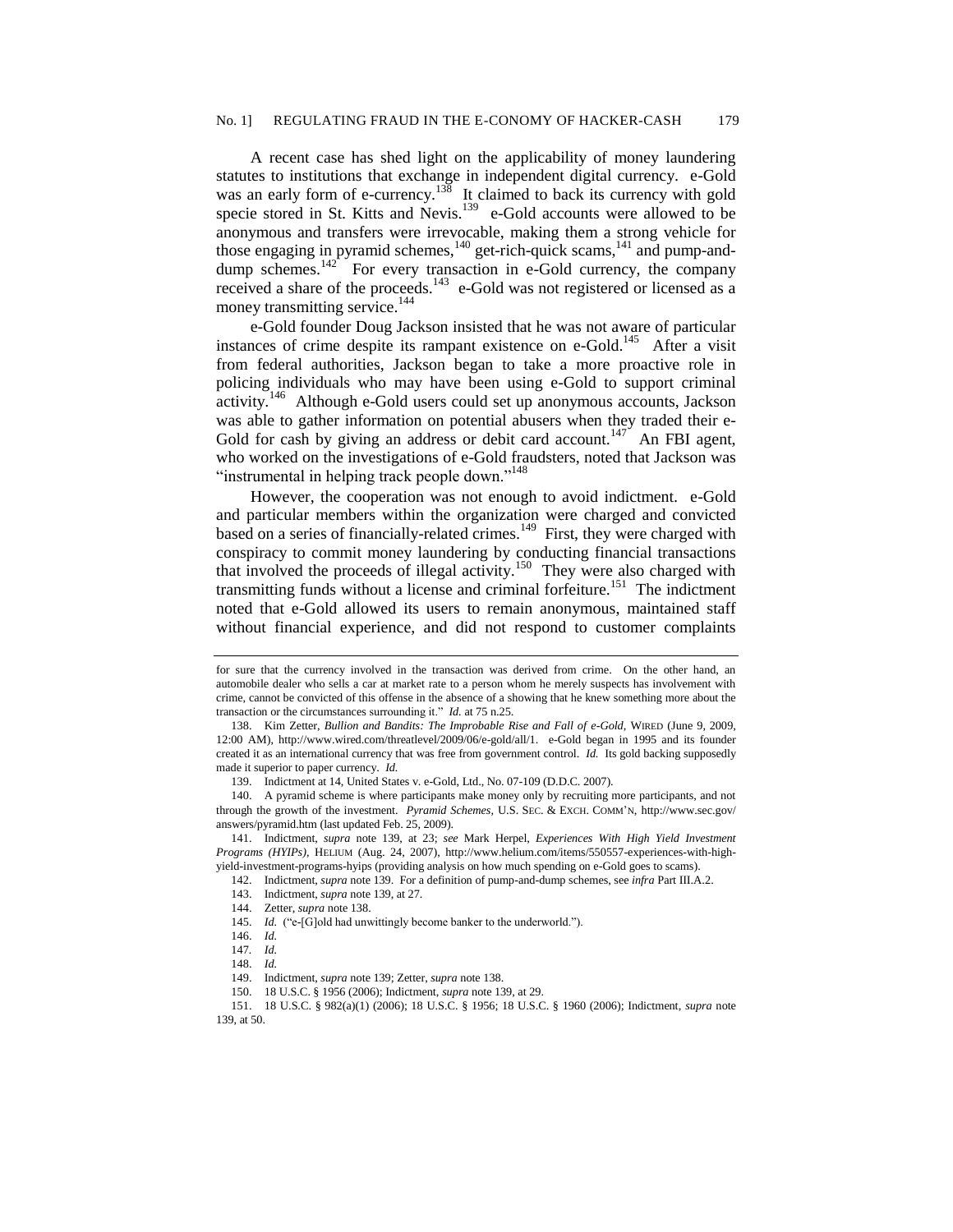concerning fraud as evidence of its guilt.<sup>152</sup>

An alternate example of a similar business is PayPal. PayPal emerged because many small businesses could not accept credit cards when doing business online and sending checks or cash through the mail was not a feasible solution. $153$  PayPal offered a solution through a peer-to-peer payment system—the company served as financial intermediary between two parties and did not require a buyer to give away sensitive credit information to the seller.<sup>154</sup> PayPal's growth was correlated with the growth of the online auction house giant, eBay.<sup>155</sup>

Like e-Gold, PayPal faced investigation for operating as a bank without a license because of its practice of allowing buyers to enter funds into their PayPal account in advance of selecting purchases.<sup>156</sup> However, PayPal received an opinion from the Federal Deposit Insurance Corporation (FDIC) stating that it was not a bank because it did not handle or hold funds placed into it and its funds were not FDIC-insured because PayPal was not chartered as a bank.<sup>157</sup> Even still, PayPal was advised to apply for a money-transmitter license and complied.<sup>158</sup> PayPal also took steps to detect fraud within its system by appointing a compliance officer, using fraud detection software, training employees to detect fraud, and keeping records of every transaction.<sup>159</sup> Of course, these steps add to the transaction costs for PayPal's service.<sup>160</sup>

Thus, PayPal and e-Gold collectively demonstrate a range of regulatory fates that could befall Bitcoin using the money laundering statutes.

## *6. Potential Defenses to Prosecution*

Even if Bitcoin was officially prohibited, potential defenses derive from the Uniform Commercial Code (UCC) and the First Amendment to the U.S. Constitution.

Regarding the UCC, NORFED claimed that Liberty Dollars were legal. On its website, there was a letter from June 10, 1998, written by attorney Paul J. Sulla.<sup>161</sup> Mr. Sulla argues that Liberty Dollar bills were paper receipts that demonstrated the purchaser paid \$10 for one ounce of .999 fine silver<sup>162</sup> to be stored in a warehouse pursuant to the terms on the instrument.<sup>163</sup> He asserted that the warehouse receipt itself is a transferable and negotiable instrument payable to the bearer and thus is legal under the UCC.<sup>164</sup>

<sup>152.</sup> Indictment, *supra* note 139, at 35.

<sup>153.</sup> Carl Kaminski, Note, *Online Peer-to-Peer Payments: PayPal Primes the Pump, Will Banks Follow?*, 7 N.C. BANKING INST. 375, 375 (2003).

<sup>154.</sup> *Id.* at 378–79.

<sup>155.</sup> *Id.* at 375.

<sup>156.</sup> *Id*. at 380–81.

<sup>157.</sup> *Id.* at 382–83.

<sup>158.</sup> *Id.* at 384–85.

<sup>159.</sup> *Id.* at 390.

<sup>160.</sup> *Id.* at 390. For PayPal's current costs per transaction, see *PayPal Merchant Fees*, *supra* note 29.

<sup>161.</sup> Sulla, *supra* note 78.

<sup>162.</sup> ".999 fine silver" refers to the coins being 99.9% pure silver.

<sup>163.</sup> Sulla, *supra* note 78 (citing U.C.C. § 2-503(4)(a) (2007)).

<sup>164.</sup> *Id.* (citing U.C.C. §§ 3104(a), 3-412 (2007)).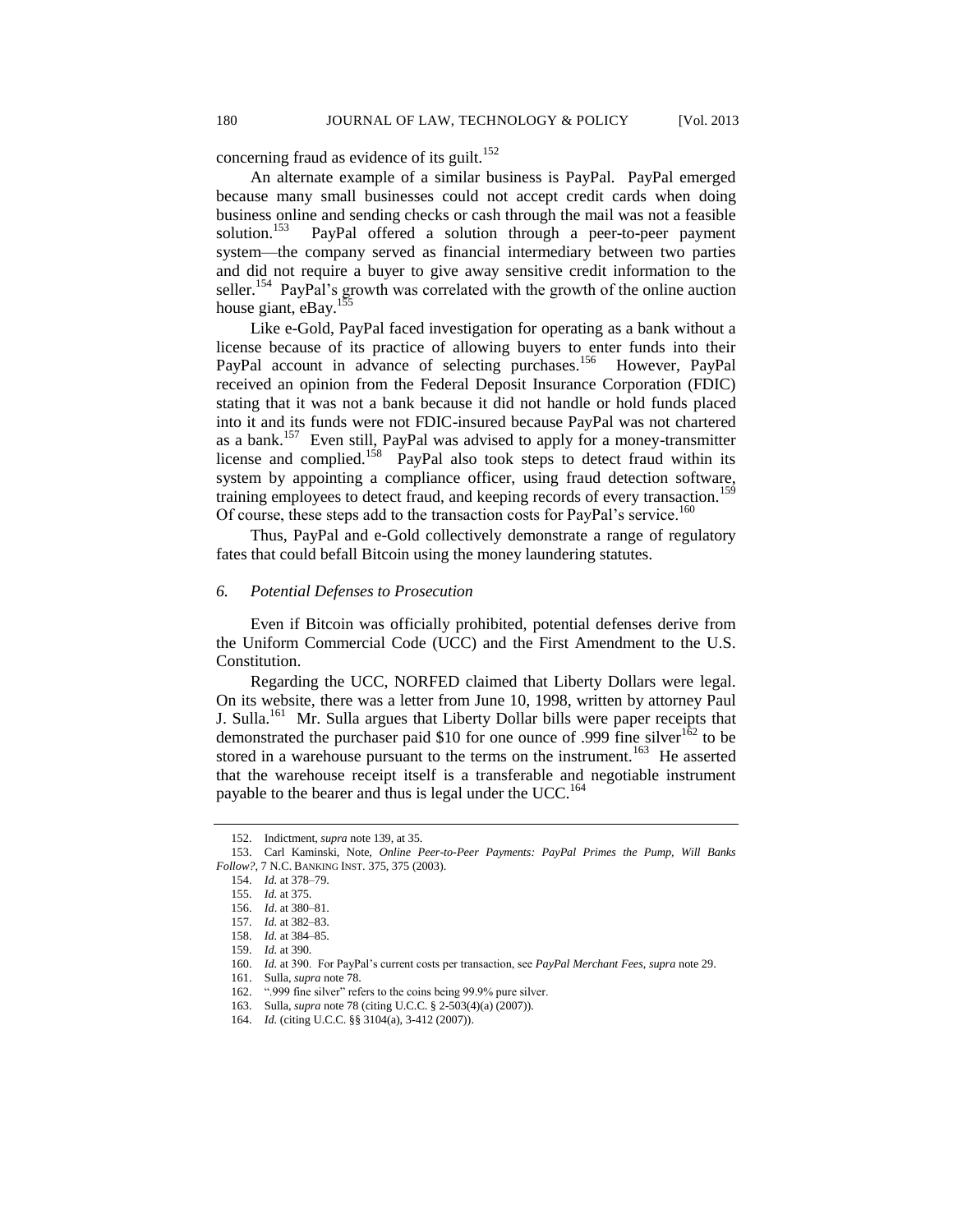A warehouse receipt is a document that serves as evidence for the fact that someone owns title in goods that are being stored by another party.<sup>165</sup> In this case, the Liberty Dollars bills and coins are simply receipts for the silver that is being stored. Mr. Sulla points out that it is customary for silver dealers to warehouse their goods by lots determined by the receipts.<sup>166</sup> He further insists that the back of each Liberty Dollar houses the elements necessary for a warehouse receipt.<sup>167</sup> At the trial of von NotHaus, the court found this argument unavailing, as it was more concerned with the fact that the form of the receipt was confusingly similar to U.S. coins and dollars.<sup>168</sup>

Mr. Sulla also argued that use of Liberty Dollars is protected by the First Amendment as it is a form of "petition" seeking redress from the federal government, namely, the disbanding of the Federal Reserve and Internal Revenue Service.<sup>169</sup> The closest parallel is a string of cases involving a tax protest organization called the National Commodity and Barter Association  $(NCBA)$ .<sup>170</sup> The organization engaged in commercial transactions and was the subject of several investigations concerning its suspected involvement in money laundering and tax evasion.<sup>171</sup> The Tenth Circuit found that the commercial aspect of the organization did not alter the protections of the First Amendment.<sup>172</sup> Thus, the U.S. government had to overcome its burden before issuing subpoenas to the NCBA, which would reveal the member list and have a chilling effect on the free speech of the members.<sup>173</sup>

However, this case and others with a similar message may not be as broad as Mr. Sulla alludes. It is true that the court noted that the "commercial aspect" of the organization did not forfeit its First Amendment protections.<sup>174</sup> Indeed, it forced the government to demonstrate an "overriding and compelling" state interest before issuing the subpoenas.<sup>175</sup> However, the court did not mention, at any point, that the money laundering statute or reporting regulation did not apply to the NCBA.<sup>176</sup>

171. *Pleasant*, 876 F.2d at 789–90.

<sup>165.</sup> BLACK'S LAW DICTIONARY 1721 (9th ed. 2009).

<sup>166.</sup> Sulla, *supra* note 78.

<sup>167.</sup> *Id*. (noting U.C.C. § 7-202(2) (2007)).

<sup>168.</sup> Press Release, FBI, *supra* note 83.

<sup>169.</sup> Sulla, *supra* note 78 (citing Nat'l Commodity & Barter Ass'n v. United States, 951 F.2d 1172, 1174 (10th Cir. 1991)); *see also* Pleasant v. Lovell, 876 F.2d 787, 795 (10th Cir. 1989); *In re* First Nat'l Bank, Englewood, Colo., 701 F.2d 115, 118–19 (10th Cir. 1983) (in error, Mr. Sulla cited "Granbouceh v. US 701 F.2d 1172 (1983)").

<sup>170.</sup> *See generally Nat'l Commodity*, 951 F.2d at 1174 (listing several cases in which NCBA offered first amendment defenses against federal charges); *Pleasant*, 876 F.2d at 795 (listing previous cases involving the first amendment rights of NCBA members).

<sup>172.</sup> *Id*. at 795.

<sup>173.</sup> *Id*. at 793.

<sup>174.</sup> *Id*. at 795.

<sup>175.</sup> *Nat'l Commodity*, 951 F.2d at 1175; *see also Pleasant*, 876 F.2d at 795 (noting that the government's requirement of disclosure, when a group wishes to remain anonymous, can be a form of infringement on free speech).

<sup>176.</sup> *See Nat'l Commodity*, 951 F.2d at 1175 (stating that a grand jury is investigating the statutory violations); *Pleasant*, 876 F.2d at 795 (holding that NCBA members' claims are barred on the grounds of absolute immunity without addressing the issue of whether the NCBA was obligated under the money laundering statute or reporting regulation).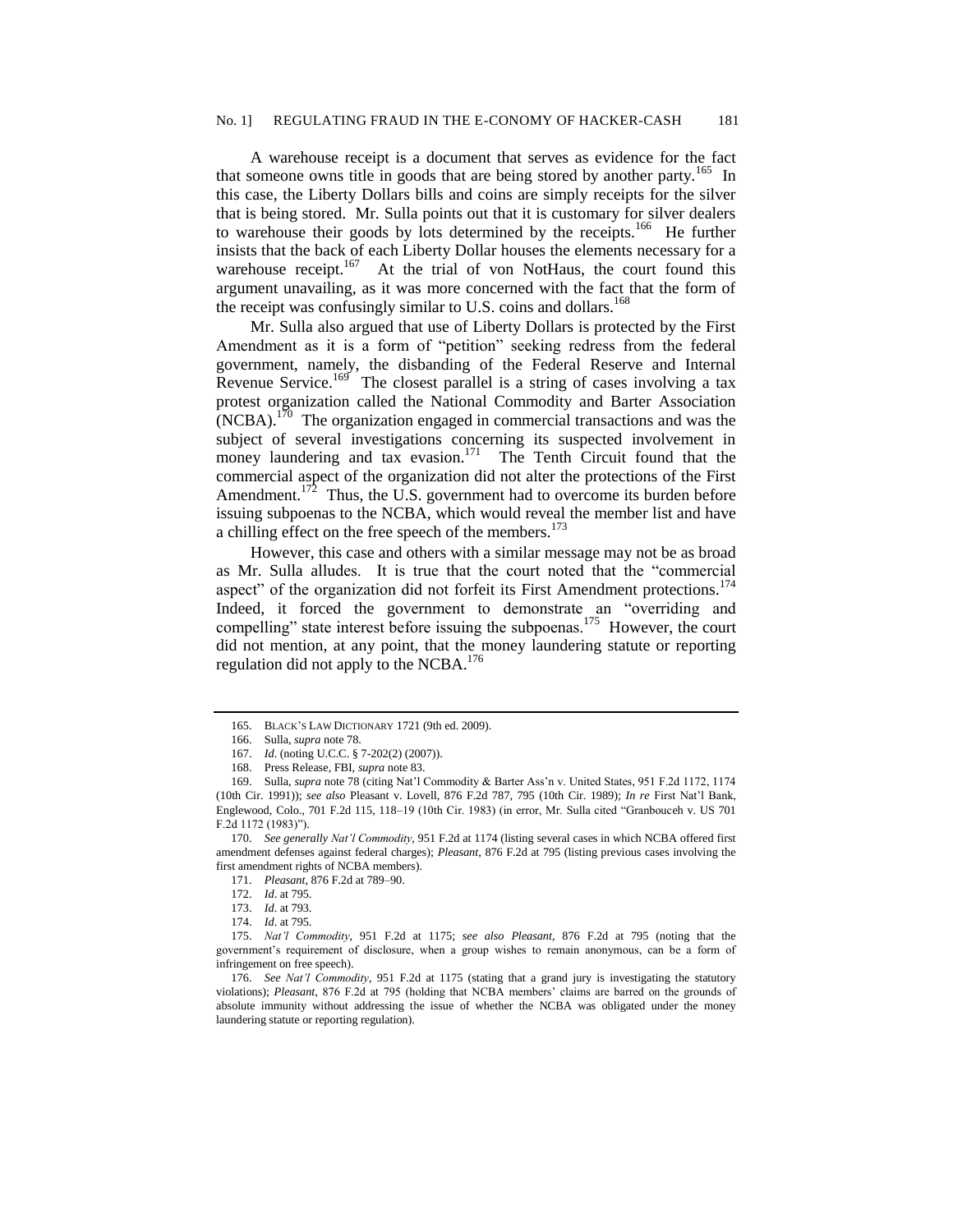#### III. ANALYSIS

Effective regulation of Bitcoin would theoretically capture or maximize the positive attributes of Bitcoin, while minimizing the negative attributes. Part (A) of this section will examine the real-world effects of Bitcoin. Part (B) will identify the best legal framework for regulating Bitcoin's faults while promoting its best attributes.

#### *A. The Ramifications of Bitcoin*

There are several qualities that make Bitcoin appealing and useful. First, its electronic nature makes it highly transferable.<sup>177</sup> Anyone who can access the Internet can download a Bitcoin wallet and store it on his or her computer.<sup>178</sup> Transfers can occur instantaneously without need for an institutional third party to verify the transaction, such as a bank in a traditional wire transfer. However, it should be noted that the gain in transaction cost over a business like Dwolla and PayPal is merely marginal.<sup>179</sup>

Because most intermediaries can be eliminated, Bitcoin has low transaction costs.<sup>180</sup> The only "cost" of a transaction is the computer-The only "cost" of a transaction is the computerprocessing work needed to solve block chains,<sup>181</sup> and most computers have spare capacity for this process.<sup>182</sup> Essentially, transaction costs can amount to nothing.

Bitcoin also has potential to serve as a "metacurrency"—a currency that bridges international legal tenders—and could compete with businesses like Western Union in this realm.<sup>183</sup> It has also provided liquidity in locations where cash is hard to come by. For example, in Iran, many citizens have used Bitcoin in response to the lack of currency in the economy.<sup>184</sup> Some claimed that Bitcoin's steady release of currency into the system was a cure for inflation.<sup>185</sup> But that claim is disputed.<sup>186</sup>

Finally, Bitcoin allows users to make legitimate donations and purchases

184. Max Raskin, *Dollar-Less Iranians Discover Virtual Currency*, BLOOMBERG BUSINESSWEEK (Nov. 29, 2012), http://www.businessweek.com/articles/2012-11-29/dollar-less-iranians-discover-virtual-currency.

<sup>177.</sup> *What Is a Good Way to Concisely Explain Bitcoin?*, WE USE COINS, http://bitcoin.stackexchange.com/questions/336 (last visited Feb. 3, 2013).

<sup>178.</sup> *Getting Started*, WE USE COINS, http://www.weusecoins.com/getting-started.php (last visited Feb. 3, 2013).

<sup>179.</sup> *Supra* note 29 and accompanying text.

<sup>180.</sup> Nakamoto, *supra* note 10, at 8.

<sup>181.</sup> The block chain is the agreed-upon ownership history of each Bitcoin. Transaction costs may be negligible, but *mining* costs are not necessarily moot. *See* Wallace, *Rise and Fall*, *supra* note 15 (describing how miners invested in souped-up machines and grew tired of burdensome energy bills).

<sup>182.</sup> *See* Ryan Broderick, *How to Get Rich on Bitcoin by a System Administrator Who's Secretly Growing Them on His School's Computers*, MOTHERBOARD (May 27, 2011), http://www.motherboard.tv/ 2011/5/ 27/how-to-get-rich-on-bitcoin-by-a-system-administrator-who-s-secretly-growing-them-on-his-schools-computers [hereinafter Broderick, *Administrator*] (explaining how computers can covertly solve block chains).

<sup>183.</sup> Lee, *supra* note 41.

<sup>185.</sup> J.P., *supra* note 14.

<sup>186.</sup> Lee, *supra* note 41 ("Bitcoin boosters forget that the value of a currency is based on supply *and* demand. . . . [D]emand for Bitcoin . . . fluctuate[s] wildly.").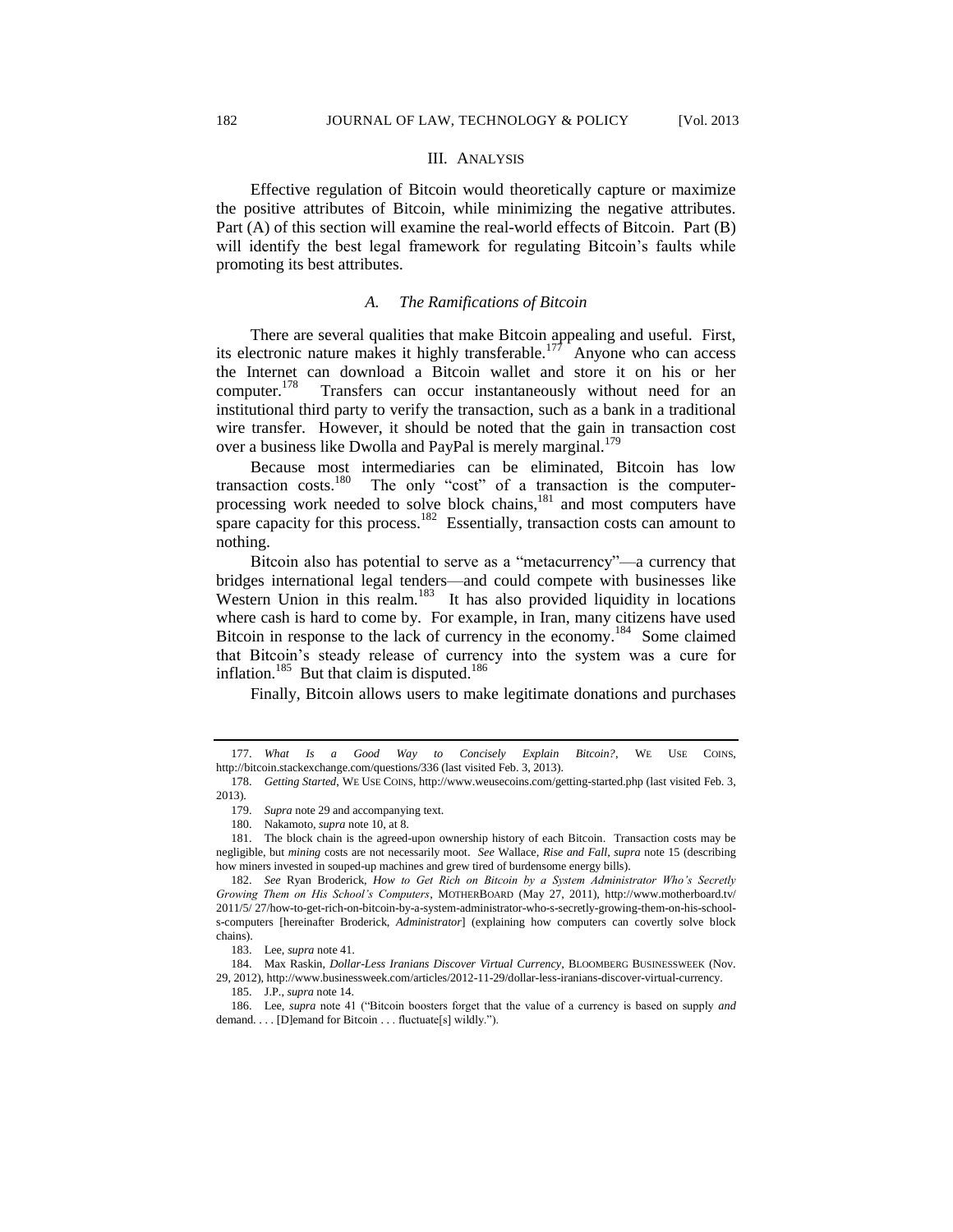anonymously.<sup>187</sup> This is a benefit in cases where an individual may not want to be associated with a transaction, even if that transaction is perfectly legal. For example, a controversial organization such as WikiLeaks could receive support from individuals without those donors fearing damaging association and accusation. Despite some positive attributes, there are plenty of reasons to find Bitcoin disconcerting. These include both (1) criminal concerns and (2) market concerns.

## *1. Bitcoin as a Criminal Vehicle*

Considering Bitcoin has no physical properties, it would be reasonable to think that an adept hacker would be able to create them out of nothing. However, this is less likely than it may initially seem. A deeper understanding of how Bitcoins make and validate transactions will help illustrate this assertion.

Counterfeiting can occur by double-spending Bitcoins. However, the public nature and verification of the transactions makes this process difficult to  $\overline{d}$  do. A Bitcoin contains the address of its current holder.<sup>188</sup> Essentially, when the owner is seeking to transfer a Bitcoin, she records the new public address on the Bitcoin and signs the Bitcoin with her own private key.<sup>189</sup>

The best way for a savvy hacker to counterfeit Bitcoins is to develop a way to seemingly spend a Bitcoin, while maintaining a "copy" for herself, complete with a legitimate block chain history.<sup>190</sup> However, in order to prevent this kind of double-spending, Bitcoin contains a validation system.<sup>191</sup> Whenever a proposed transaction is made, it is broadcast to the entire system.<sup>192</sup> To validate the transaction, the system works collectively to create  $\alpha$  timestamp for the block chain.<sup>193</sup> This signature identifies that a particular Bitcoin has been transferred at a particular time.<sup>194</sup> If a user were to try to double-spend her copied Bitcoin, the system would recognize that another Bitcoin, with a matching block chain, had already been notarized and would refuse to validate any further transactions. 195

Validating these transactions requires the system to have a massive number of Central Processing Units (CPUs). Since Bitcoin lacks infrastructure, there are no formal servers or systems to manage the validation process.<sup>196</sup> Instead, users of Bitcoin volunteer their computers' CPUs.<sup>197</sup> To incentivize this behavior, Bitcoins are "mined"; as one volunteers CPU power,

<sup>187.</sup> BITCOINS FOR CHARITY, supra note 33.

<sup>188.</sup> *Address*, *supra* note 17.

<sup>189.</sup> *Id*.

<sup>190.</sup> Nakamoto, *supra* note 10, at 2.

<sup>191.</sup> *Id.*

<sup>192.</sup> *Id.*

<sup>193.</sup> *Id.* at 3. 194. *Id.* at 2.

<sup>195.</sup> *Id.* at 3.

<sup>196.</sup> *Id*. at 1.

<sup>197.</sup> *What Is a Good Way to Concisely Explain Bitcoin?*, *supra* note 177.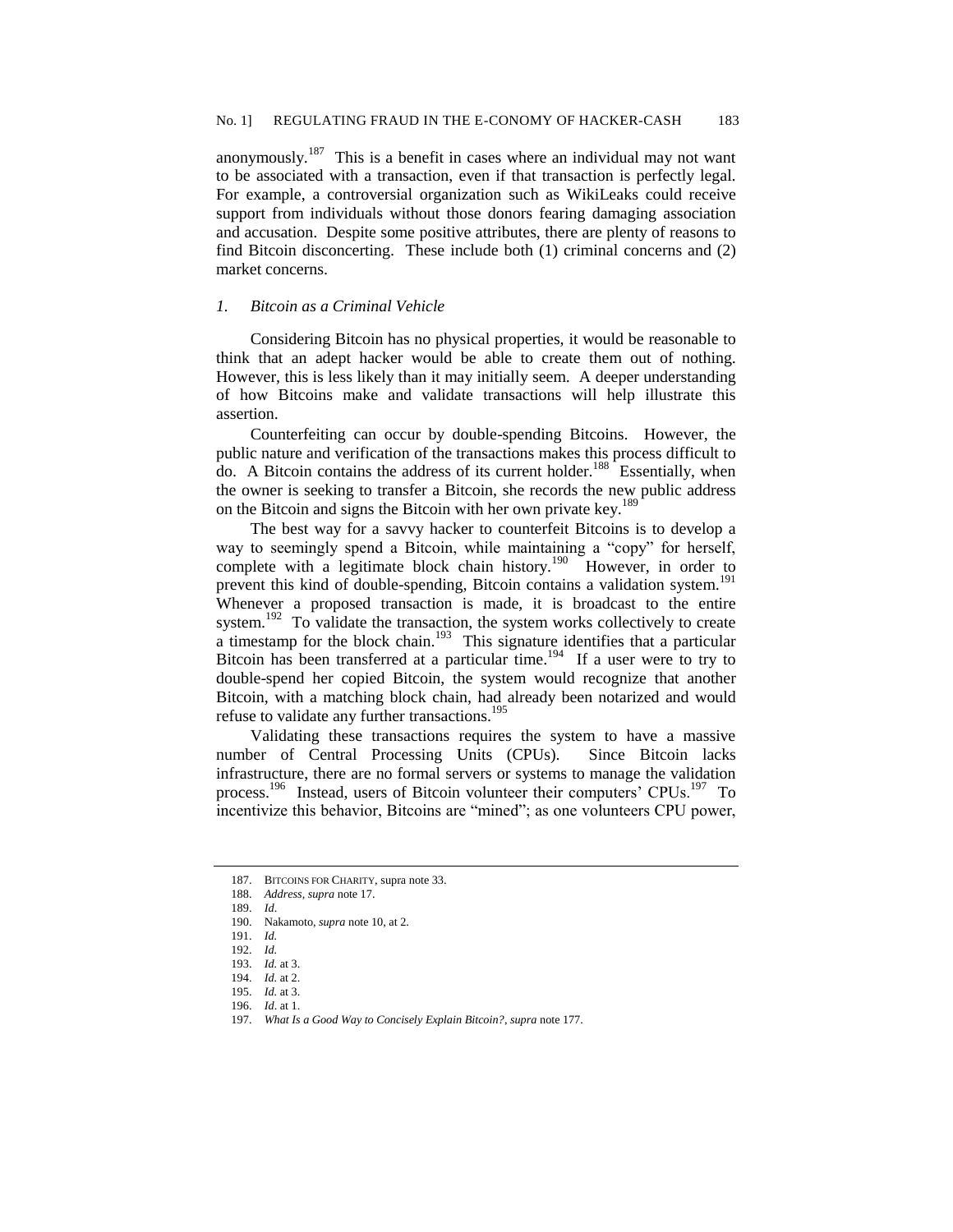their computer has a random chance of receiving Bitcoins for the work.<sup>198</sup>

Counterfeiting can still occur through a "brute force" attack—where an attacking hacker simply uses CPU power greater than the combined power of all the honest members of the system in order to falsely validate the spending of coins.<sup>199</sup> However, the system as a whole disincentivizes this behavior in two ways. First, the incentive system invites a large number of users to volunteer their CPUs thereby increasing the amount of brute force needed to compromise the system.<sup>200</sup> Secondly, if the hacker has access to such a large amount of CPU power, she stands to make a lot of money at little risk by using that power to mine for Bitcoins instead of trying to counterfeit them.<sup>201</sup> It is possible that this safeguard is worthy; as of yet, there are no reported instances of double-spending within the Bitcoin system.

However, protection against counterfeiting does not mean that Bitcoins cannot simply be stolen. This can occur when a hacker gains control of a user's private key and uses it to sign transactions that the true user is not aware of and would not consent to. 202 Although the validation process exists, its sole concern is making sure that one Bitcoin is not spent more than once. It does not and cannot validate whether the signing of a transaction was made with consent by the proper owner.

There have been several actual instances of hackers developing tools to falsely gain private key information and then using that information to steal Bitcoins. Thieves have several opportunities to determine who owns a lot of Bitcoins and discover the details of their information. For example, a website called bitcoinreport.com posts a list of the public addresses that hold the greatest number of Bitcoins.<sup>203</sup> This gives attackers a better idea of who to target within the system. A sophisticated hacker or investigator can use the Bitcoin forums to find connections to the owner's nickname or even real name.<sup>204</sup> Another site associates addresses with the age of the wallet, the number of transactions, the size of the wallet, and the number of Bitcoins that it holds.<sup>205</sup> A hacker is able to collect a great deal of information on a targeted victim.

Hackers have a number of tools to compromise a legitimate user's wallet. In April 2011, a program called "Stealthcoin" debuted.<sup>206</sup> The program uses compromised computers as "zombies" and has them mine for Bitcoins at a

<sup>198.</sup> Nakamoto, *supra* note 10, at 4.

<sup>199.</sup> *Id.*

<sup>200.</sup> *See* Wallace, *Rise and Fall*, *supra* note 15 (describing how Bitcoin mining grew quickly as value was discovered).

<sup>201.</sup> Nakamoto, *supra* note 10, at 4.

<sup>202.</sup> *Bitcoin Theft – The Top Ten Threats*, GENESYS GURU BLOG, http://genesysguru.com/blog/blog/ 2011/06/17/bitcoin-theft-the-top-ten-threats/ (last updated June 23, 2011) [hereinafter *Top Ten Threats*].

<sup>203.</sup> BITCOIN REP., http://bitcoinreport.appspot.com/ (last updated Dec. 3, 2011, 11:53 PM).

<sup>204.</sup> BITCOIN FORUM, http://forum.bitcoin.org/ (last visited Feb. 26, 2013). The hacking process is

described in detail in *Top Ten Threats*, *supra* note 202.

<sup>205.</sup> BITCOIN BLOCK EXPLORER, http://blockexplorer.com/ (last visited Feb. 26, 2013).

<sup>206.</sup> *Stealthcoin, or "Bitcoin: Botnet Edition*,*"* BITCOIN MINER (Apr. 19, 2011, 1:35 PM), http://www.bitcoinminer.com/post/4755112500/stealthcoin-introduced [hereinafter *Stealthcoin*].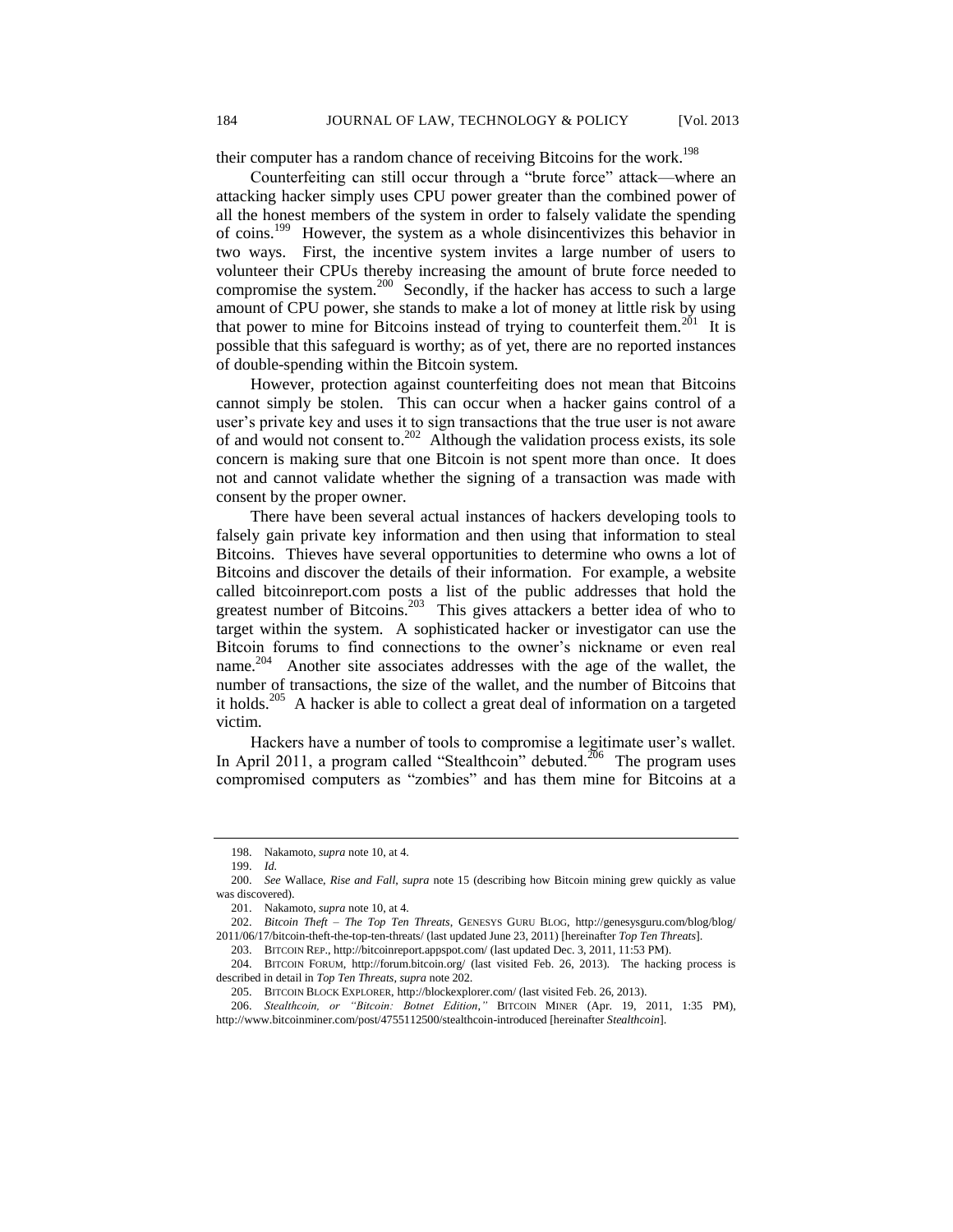slow rate to minimize harm to the victim.<sup>207</sup> The mined Bitcoins, of course, go to the "herder" and not the owner of the computer who mined it.<sup>208</sup> In another instance, an information technology administrator for a school purportedly used a Daemon script—a program that causes other computers to take specific actions—called "Botnet" to have the school system's computers mine Bitcoins when no one was using them.<sup>209</sup> In June of 2011, a Trojan—a virus that, to a computer, appears to be a non-threatening program—called "Infostealer.Coinbit" was discovered that targets a Windows user's default place for a Bitcoin wallet and then would email the wallet to the thief. $^{210}$ 

These infractions may seem minor, but the theft of Bitcoins can occur on a massive level. Symantec, a software security company, has surmised that Botnet is able to garner approximately \$100,000 (U.S. dollars, not Bitcoin) *monthly* for herders using compromised computers.<sup>211</sup> As for Infostealer, one Bitcoin user has reported that he lost approximately \$500,000 U.S. dollars' worth of Bitcoins on June 13, 2011.<sup>212</sup> Symantec and the victim suspected that Infostealer. Coinbit was responsible for draining the account.<sup>213</sup> Several days later, Mt. Gox, the largest Bitcoin exchange, which accounts for 90% of all Bitcoin/U.S. dollars trading, was compromised.<sup>214</sup> The hacker stole about \$8,750,000 U.S. dollars in Bitcoins, approximately a thirteenth of all the Bitcoins in existence.<sup>215</sup> An hour later, a hacker claimed credit and posted, "I have hacked into mtgox [sic] database. Got a huge number of logins [sic] password combos. Mtgox [sic] has fixed the problem now. Too late, cause [sic] I've already got the data. Will sell the database for the right price. Send your offers  $\dots$   $^{5216}$  The exchange suspected that the hacker was able to succeed with a brute force attack against "unsalted"<sup>217</sup> passwords that were relatively vulnerable.<sup>218</sup>

<sup>207.</sup> *Id.* A zombie computer is one that has been compromised and can be manipulated into taking certain actions by a hacker. *Zombie*, WEBOPEDIA, http://www.webopedia.com/TERM/Z/zombie.html (last visited Feb. 11, 2013).

<sup>208.</sup> *Stealthcoin*, *supra* note 206.

<sup>209.</sup> Broderick, *Administrator*, *supra* note 182.

<sup>210.</sup> Ken Poulsen, *New Malware Steals Your Bitcoin*, WIRED (June 16, 2011, 8:58 PM), http://www.wired.com/threatlevel/2011/06/bitcoin-malware/.

<sup>211.</sup> Peter Coogan, *Bitcoin Botnet Mining*, SYMANTEC (June 17, 2011), http://www.symantec.com/ connect/blogs/bitcoin-botnet-mining.

<sup>212.</sup> J.P., *supra* note 14; Tim Worstall, *Bitcoin: The First \$500,000 Theft*, FORBES (June 17, 2011, 1:09 PM), http://www.forbes.com/sites/timworstall/2011/06/17/bitcoin-the-first-500000-theft/.

<sup>213.</sup> Steve Ragan, *Malware Targeting Bitcoins Suspected in Recent Theft*, TECH HERALD (June 17, 2011, 6:00 AM), http://www.thetechherald.com/article.php/201124/7283/Malware-targeting-Bitcoins-suspected-inrecent-theft.

<sup>214.</sup> Jason Mick, *Inside the Mega-Hack of Bitcoin: The Full Story*, DAILY TECH (June 19, 2011, 6:40 PM), http://www.dailytech.com/Inside+the+MegaHack+of+Bitcoin+the+Full+Story/article21942.htm [hereinafter Mick, *Mega-Hack*].

<sup>215.</sup> *Id.*

<sup>216.</sup> *Id*.

<sup>217.</sup> Instead of cracking a firewall, one way a hacker can gain unauthorized entry is by loading a password on running memory to gain access to a nearby web server and then enter PCs within the network. Chris Hummel, SANS Inst., Why Crack When You Can Pass the Hash? 2 (Oct. 12, 2009) (unpublished), *available at* http://www.sans.org/reading\_room/whitepapers/testing/crack-pass-hash\_33219. Salting randomizes the password hash to keep a pass-the-hash attack from occurring because the password becomes obsolete on running memory. *Id.* at 3.

<sup>218.</sup> Mick, *Mega-Hack*, *supra* note 214.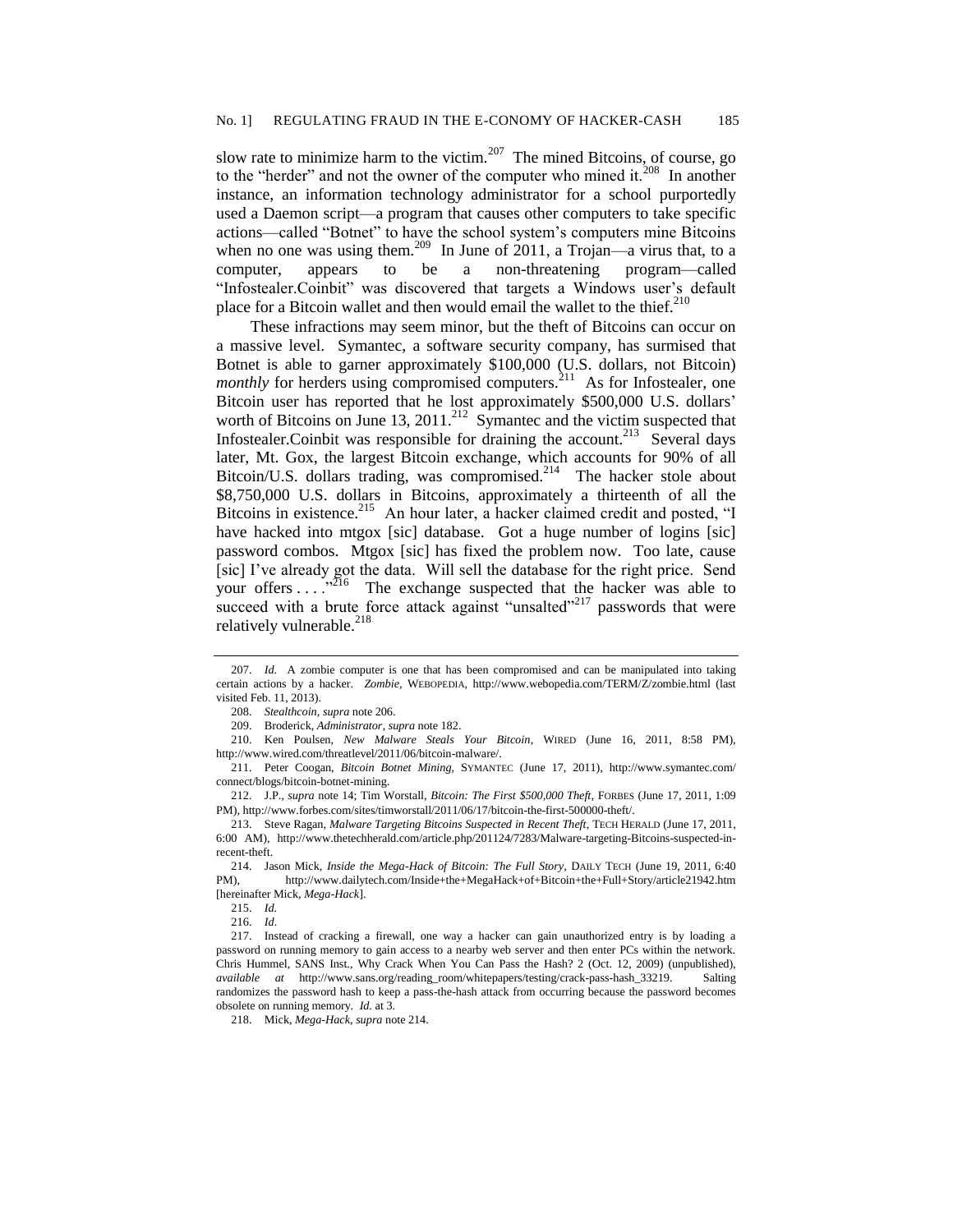Infostealer.Coinbit can't reach.<sup>220</sup> Bitcoin users are also developing their own methods of investigation so that they can track Bitcoin thieves. Internal investigators can use the public data available to show a public key's association with other public keys.<sup>221</sup> They then use this data to create maps of networks.<sup>222</sup> From these maps, they can draw conclusions about transactions that seem suspicious because they involve a user outside the normal network, occur at an unusual time, or pertain to an unusually large amount of Bitcoins.<sup>223</sup> Thus, the addresses of thieves and conspiracies can be identified.<sup>224</sup> These public keys cannot be linked to any one individual and therefore have limited use, but services such as the Bitcoin Faucet, which publishes the IP addresses of those it gives coins to, and voluntary disclosures on the Bitcoin forums can provide further personal details on alleged thieves. $225$ 

There is also potential for criminals to use Bitcoins to cover their tracks of ill-gotten gains. For example, a tech-savvy drug dealer could convert his cash into Bitcoins and then disperse them among a multitude of wallets. Then, as the criminal needed cash, he could reconvert the Bitcoins into U.S. dollars. Since the wallets are public but contain no information on the user, it could be quite a challenge for investigators to sort out the criminal's pattern for laundering cash. $<sup>2</sup>$ </sup>

As noted in the Background, in order to hamper money laundering, financial institutions must report any transaction over \$10,000.<sup>227</sup> Bitcoin exchanges have thus far not begun reporting.<sup>228</sup> Yet, due to increased pressure from various government bodies, Bitcoin Exchanges have begun to offer aid to investigating agencies by voluntarily reporting suspicious transactions and offering money-laundering aid.<sup>229</sup> The FBI has issued a report requiring that Bitcoin exchanges comply with the money laundering statutes.<sup>230</sup> Furthermore, gains from exchange transactions are supposed to be reported to

<sup>219.</sup> Poulsen, *supra* note 210.

<sup>220.</sup> Ragan, *supra* note 213. A virtual machine stores the Bitcoins in a non-physical location, but this creates other security concerns. *See* Ken Hess, *Virtual Machines Are No Security Blanket*, LINUX MAG. (Jan. 11, 2010), http://www.linux-mag.com/id/7665/ ("Virtual machines are no more secure than physical ones.").

<sup>221.</sup> Reid & Harrigan, *supra* note 19, at 3.

<sup>222.</sup> *Id.* at 4–7.

<sup>223.</sup> *Id.* at 10–12.

<sup>224.</sup> *Id.* at 11–12.

<sup>225.</sup> *Id*. at 7–8; *see also* BITCOIN BLOCK EXPLORER, *supra* note 205; BITCOIN REP., *supra* note 203 (providing additional information on Bitcoin users).

<sup>226.</sup> BITCOIN LAUNDRY (BETA), http://bitcoinlaundry.com (last visited Feb. 26, 2013) (offers to launder Bitcoins by receiving coins and sending ones with different block chains back to the sender).

<sup>227.</sup> 31 U.S.C. § 5313(a) (2006); 31 C.F.R. § 103.22 (2012).

<sup>228.</sup> Brett Wolf, *Bitcoin Exchanges Offer Anti-Money-Laundering Aid*, REUTERS (June 15, 2011, 6:01 PM), http:// www.reuters.com/article/2011/06/15/financial-bitcoin-idUSN1510930920110615.

<sup>229.</sup> *Id.*

<sup>230.</sup> FED. BUREAU OF INVESTIGATION, BITCOIN VIRTUAL CURRENCY: UNIQUE FEATURES PRESENT DISTINCT CHALLENGES FOR DETERRING ILLICIT ACTIVITY 8 (2012), *available at* http://www.wired.com/ images\_blogs/threatlevel/2012/05/Bitcoin-FBI.pdf.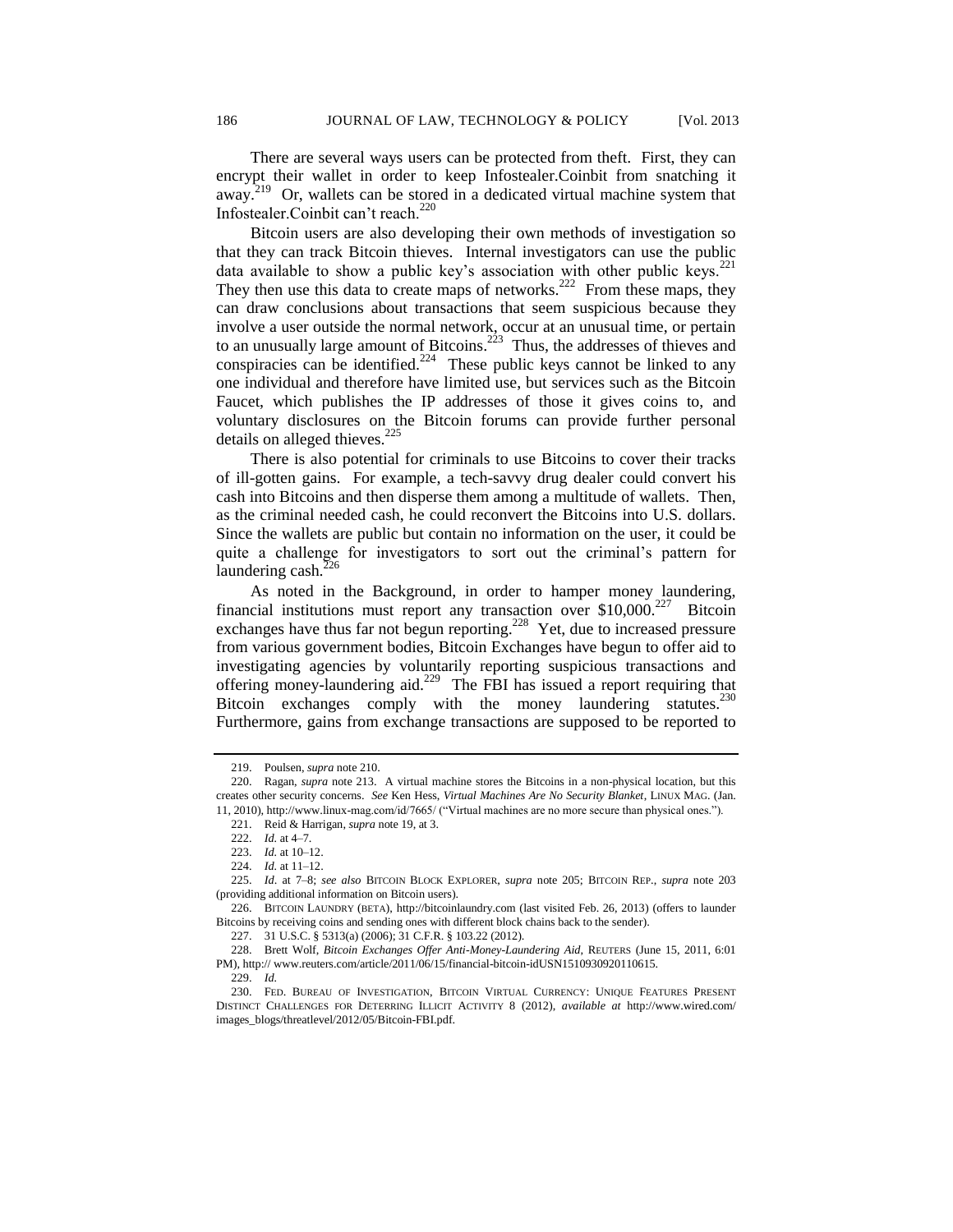the Internal Revenue Service (IRS) using Form  $1099(b)$ .<sup>231</sup> This includes gains made from trading in Bitcoins. However, due to the anonymous nature of the addresses on Bitcoin accounts, the IRS will struggle to enforce taxation on Bitcoin trading gains.

Finally, as noted in the Introduction, Bitcoins are ideal for purchasing illicit goods or supporting illegitimate groups. Not only are they anonymous, but they do not require a bank account for purchase, which means that an investigating authority cannot freeze it for seizure.<sup>232</sup> Silk Road is not the only way to illegally spend Bitcoins; some consider Bitcoin to be an ideal way to skirt the federal prohibition on online gambling.<sup>233</sup> Some individuals have given anonymous donations to criminal organizations. When LulzSec hackers cracked into Sony's Playstation Network, stole its source code for the Sony Computer Entertainment's Developer Network, and posted it online, LulzSec claimed that an individual donated \$7,200 U.S. dollars' worth of Bitcoins to their cause.<sup>234</sup>

Although counterfeiting is not a concern for Bitcoin, there are a number of reasons to be concerned with the currency's criminal uses.

## *2. Bitcoin as a Vulnerable Market*

Criminal activity aside, there are also market failures that make Bitcoin vulnerable. Critics have expressed concern over Bitcoin's limited liquidity, its tendency towards hyper-fluctuation, its long-term deflationary vulnerability, its susceptibility to pump-and-dump scams, and its bias toward early adopters.

One major concern for Bitcoin exchanges is liquidity. Mt. Gox does not accept credit/debit transactions, and PayPal refuses to service Mt. Gox, citing a policy against virtual currencies.<sup>235</sup> TradeHill, a large U.S. exchange, has suspended trading due to liquidity concerns.<sup>236</sup> This leaves a number of unusual ways to convert U.S. dollars into Bitcoins. One way is to use Liberty Reserve—a private exchange system based in Costa Rica that will allow a client to put dollars into an account and then trade that money on a Bitcoin exchange.<sup>237</sup> Another method is to mail a personal check directly to the Mt. Gox exchange and direct it to an individual named "Morpheus," who will

<sup>231.</sup> *Instructions for Form 1099-B*, IRS, http://www.irs.gov/instructions/i1099b/ar02.html (last visited Feb. 26, 2013).

<sup>232.</sup> Andy Greenberg, *Crypto Currency*, FORBES (Apr. 20, 2011, 6:00 PM), http://www.forbes.com/ forbes/2011/0509/technology-psilocybin-bitcoins-gavin-andresen-crypto-currency.html; Don Reisinger, *Senators Target Bitcoin Currency, Citing Drug Sales*, CNET NEWS (June 9, 2011, 7:48 AM), http://news.cnet.com/8301-13506\_3-20070268-17/senators-target-bitcoin-currency-citing-drug-sales/.

<sup>233.</sup> Timothy B. Lee, *Bitcoin-Based Gambling to Expand in 2013*, ARS TECHNICA (Jan. 4, 2013, 1:45 PM), http://arstechnica.com/tech-policy/2013/01/bitcoin-based-gambling-to-expand-in-2013/.

<sup>234.</sup> Parmy Olson, *LulzSec Hackers Post Sony Dev. Source Code, Get \$7K Donation*, FORBES (June 6, 2011, 12:57 PM), http://blogs.forbes.com/parmyolson/2011/06/06/lulzsec-hackers-posts-sony-dev-sourcecode-get-7k-donation/.

<sup>235.</sup> Mick, *Black Friday*, *supra* note 26.

<sup>236.</sup> Evan Applegate, *Bitcoin Exchange Shuttered; Nerds Rattled*, BLOOMBERG (Feb. 17, 2012, 1:03 AM), http://www.businessweek.com/technology/bitcoin-exchange-shuttered-nerds-rattled-02172012.html.

<sup>237.</sup> Mick, *Black Friday*, *supra* note 26; *What Is Liberty Reserve*, LIBERTY RES., http://www.libertyreserve.com/en/help/whatis (last visited Mar. 10, 2013).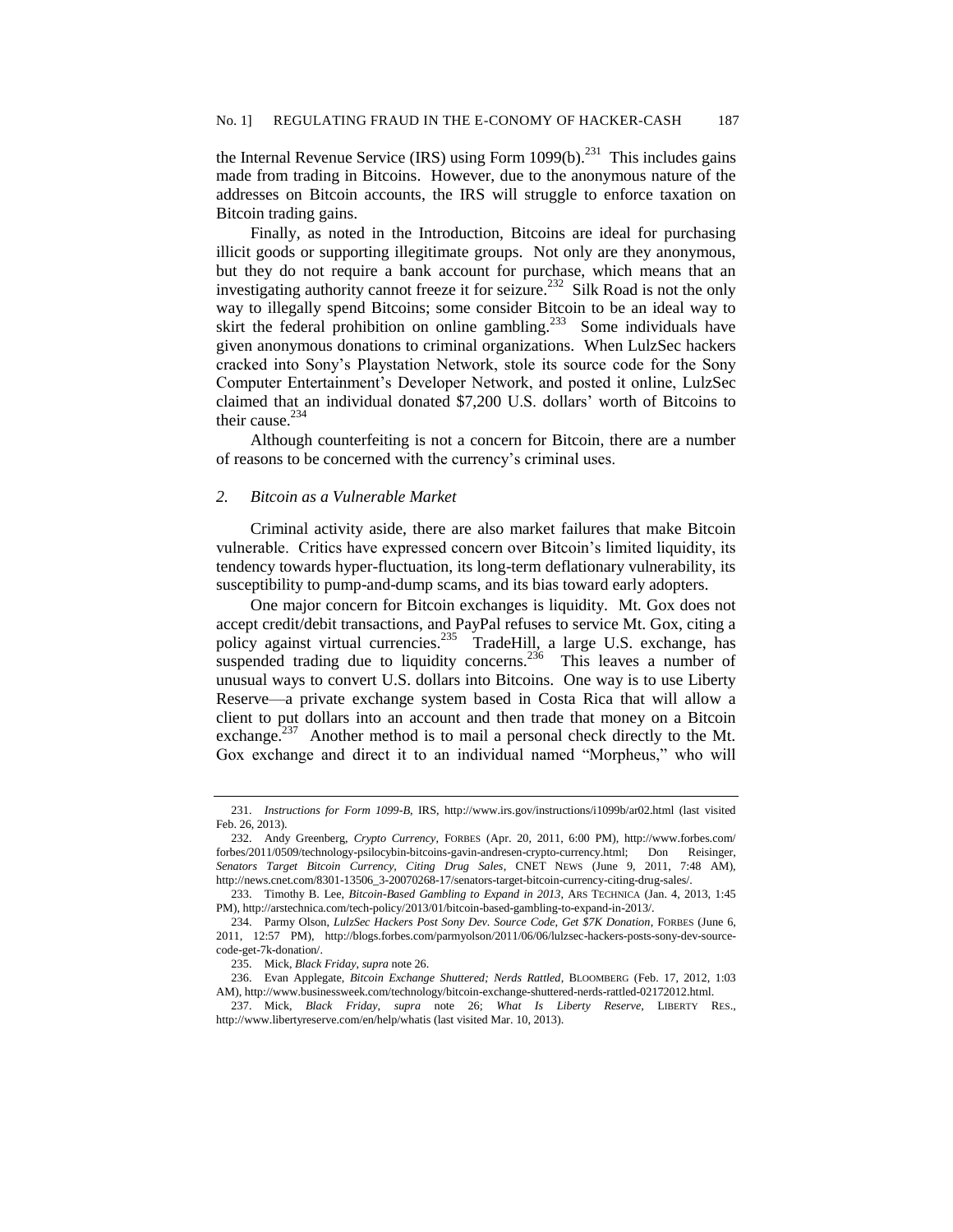exchange cash for Bitcoins.<sup>238</sup> The final method of exchange involves purchasing Linden Dollars on Second Life and then converting the Linden Dollars into Bitcoins.<sup>239</sup> Regardless, these cumbersome methods leave individuals who seek to trade out of Bitcoins during a period of price fluctuation without a quick way to do so.

A concern for price fluctuation is not ill-founded. The price of Bitcoins has seen marked variation in the past year. Early in 2011, Bitcoins were worth approximately  $$0.30<sup>240</sup>$  In May and June of 2011, the price of Bitcoins inflated rapidly from \$1 to  $$30.<sup>241</sup>$  Then, on June 10, the Bitcoin market lost 30% of its value in one day; Bitcoin prices dropped from \$28.919 to \$20.01 U.S. dollars.<sup>242</sup> When Mt. Gox was hacked on June 19, and \$8.75 million U.S. dollars were stolen, the exchange went into free fall: Bitcoins sold for pennies on the dollar, and the exchange was forced to negate a number of transactions, rolling back Bitcoin prices to about \$17. $^{243}$  Appendix 2 shows two graphs: one illustrates the inflation of the Bitcoin bubble from July of 2010 to June 2011; the other illustrates the collapse of the Bitcoin on June 19.<sup>244</sup>

New Bitcoins are mined by computers at a fixed rate that will eventually reach 21,000,000.<sup>245</sup> After 2030, when 21,000,000 coins have been mined, no more Bitcoins will be "discovered" and unless Bitcoins are counterfeited the number of coins in the system will remain constant.<sup>246</sup> The philosophy behind this is to protect Bitcoins from market fluctuations.<sup>247</sup> For example, if a new large gold reserve is discovered, the price of gold will drop.<sup>248</sup> However, this solution gives rise to a number of other concerns. First, there is a long-term possibility for deflation.<sup>249</sup> Bitcoin's price will fall as mining slows because individuals will begin to hoard their Bitcoins. Second, the incentive for volunteering CPU power is eliminated, which means fewer individuals will actively be involved in validating transactions. This leaves the whole system vulnerable to a brute force attack. Bizarrely, if this were to occur, the result would be an influx of double-spent counterfeit coins, which would increase the

<sup>238.</sup> Bitcoin Morpheus, *How to Buy Mt Gox USD With a Check or Money Order*, TUMBLR, http://bitcoinmorpheus.tumblr.com/how\_to\_buy\_mt\_gox\_usd\_with\_a\_check\_or\_money\_order (last visited Feb. 26, 2013); Mick, *Black Friday*, *supra* note 26.

<sup>239.</sup> Mick, *Black Friday*, *supra* note 26.

<sup>240.</sup> J.P., *supra* note 14.

<sup>241.</sup> Mick, *Mega-Hack*, *supra* note 214.

<sup>242.</sup> Mick, *Black Friday*, *supra* note 26.

<sup>243.</sup> Mick, *Mega-Hack*, *supra* note 214.

<sup>244.</sup> Richard Chirgwin, *Bitcoin Collapses on Malicious Trade—Mt. Gox Scrambling to Raise the Titanic*, REGISTER (June 19, 2011, 10:07 PM), http://www.theregister.co.uk/2011/06/19/bitcoin\_values\_collapse\_ again/ (graph of the Bitcoin crash); John Robb, *The Bitcoin Bubble*, GLOBAL GUERRILLAS (June 6, 2011, 10:00 PM), http://globalguerrillas.typepad.com/globalguerrillas/2011/06/the-bitcoin-bubble.html (graph of the steady climb in Bitcoin prices).

<sup>245.</sup> *What Is a Good Way to Concisely Explain Bitcoin?*, *supra* note 177.

<sup>246.</sup> J.P., *supra* note 14.

<sup>247.</sup> *Id.*

<sup>248</sup>*. See generally* DAVID MILLER BARBOUR, THE INFLUENCE OF THE GOLD SUPPLY ON PRICES AND PROFITS 14–18 (1913) (describing the impact of increases in the gold supply on market prices).

<sup>249.</sup> Paul Krugman, *Golden Cyberfetters*, N.Y. TIMES (Sept. 7, 2011, 12:00 AM), http://krugman.blogs.nytimes.com/2011/09/07/golden-cyberfetters/. For an ideologically-based counterargument, see Jon Matonis, *Fear Not Deflation*, FORBES (Dec. 23, 2012, 12:01 PM), http://www.forbes.com/ sites/jonmatonis/2012/12/23/fear-not-deflation/.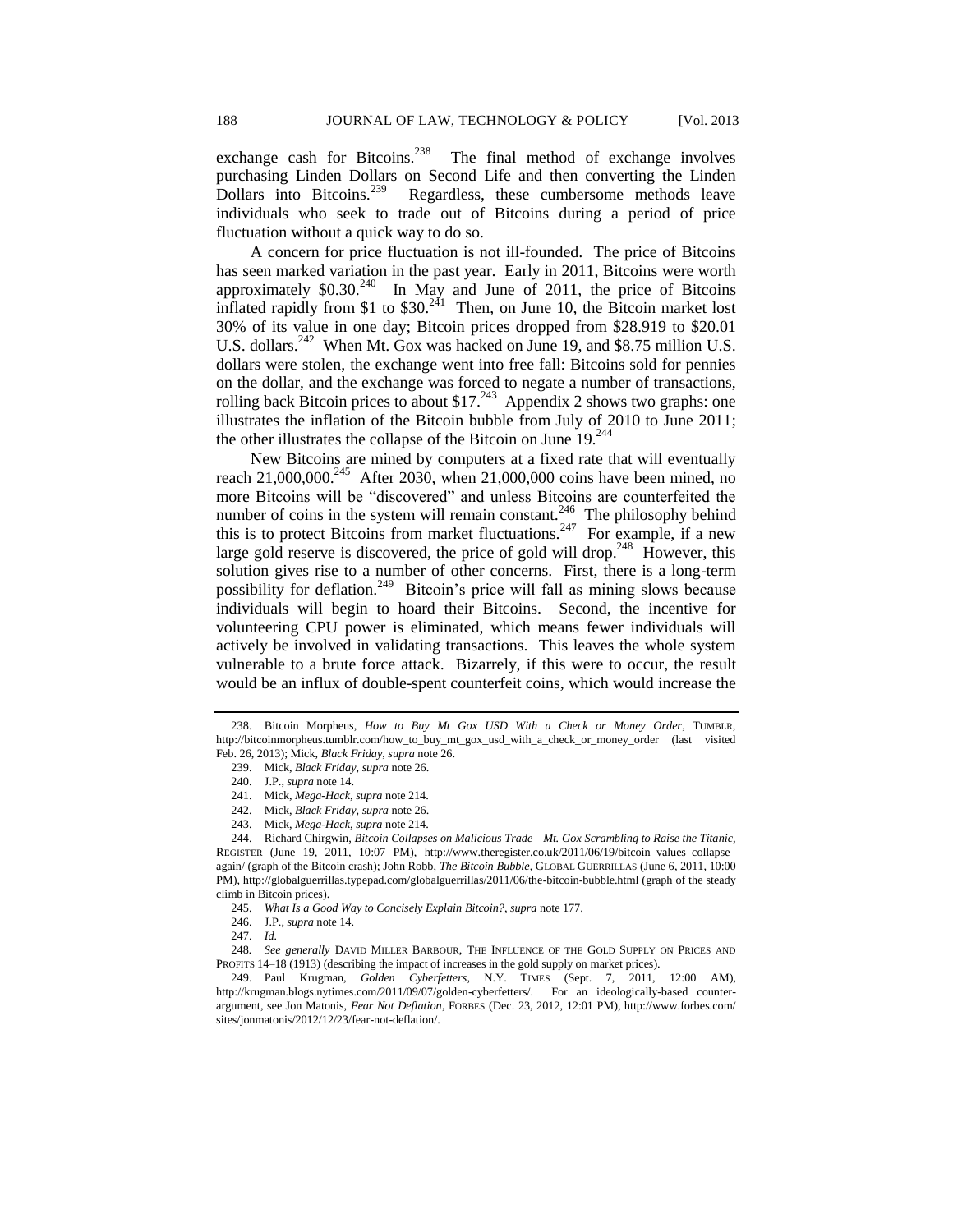amount of coins in the system, which could crack the deflationary cycle.

There is also a risk for individuals to use Bitcoins for pump-and-dump scams. A pump-and-dump scam occurs when an individual owns an investment that they maliciously encourage others to purchase, thereby "pumping" up the price.<sup>250</sup> The scammer, knowing that this price is inflated and unsustainable, rides the investment to the top of its price and then sells off his investment.<sup>251</sup> Bitcoin is particularly susceptible to these sorts of scams because there is a small amount of coins and few transactions.<sup>252</sup> Thus, just a couple hundred trades can change the price dramatically.<sup>253</sup> Furthermore, Bitcoins are traded and hoarded among a niche group of tightly knit enthusiasts. A credible scammer could have great influence using blogs and message boards.<sup>254</sup>

The mining of coins and the plateau of Bitcoin supply in 2030 creates a bias toward early adopters. An advantage exists to those who commit CPU now, particularly for those with faster computers and more resources.<sup>255</sup> A wealth gap among Bitcoin holders may occur because a relatively small group can afford the amount of CPU it takes to create new block chains en masse. This is particularly true when one considers the disproportionate effect programs such as Botnet can have on the creation and possession of Bitcoins. The long-term effect is the creation of an oligarchical class of Bitcoin hoarders, which will do damage to the liquidity, utility, and democratic spirit of Bitcoin.

## *B. How to Best Regulate Bitcoin*

## *1. Counterfeiting*

To properly examine whether Bitcoin is a form of counterfeiting, one must first examine the rationale of the prosecution and the court in the Liberty Dollars case. Next, one must examine the differences between Liberty Dollars and Bitcoin not just as a currency, but as an organization. Finally, one can consider the policy implications of using the counterfeiting laws to regulate Bitcoin.

The FBI noted that it was illegal for individuals to create currency systems that attempted to compete with U.S. legal tender.<sup>257</sup> If the FBI's statement is to be read broadly, it would seem to certainly implicate Bitcoin.

<sup>250.</sup> "*Pump-and-Dumps" and Market Manipulations*, U.S. SEC. & EXCHANGE COMMISSION, http://www.sec.gov/answers/pumpdump.htm (last visited Mar. 10, 2013).

<sup>251.</sup> *Id.*

<sup>252.</sup> Mick, *Black Friday*, *supra* note 26.

<sup>253.</sup> This is exacerbated by the fact that most Bitcoins are hoarded and not spent. Dorit Ron & Adi Shamir, Quantitative Analysis of the Full Bitcoin Transaction Graph 13 (2012) (unpublished), *available at* http://eprint.iacr.org/2012/584.pdf.

<sup>254.</sup> *See Top Ten Threats*, *supra* note 202 (demonstrating how much information Bitcoin users are willing to give away on the Internet).

<sup>255.</sup> Nathan Willis, *Bitcoin: Virtual Money Created by CPU Cycles*, LWN.NET (Nov. 10, 2010), http://lwn.net/Articles/414452/.

<sup>256.</sup> Wallace, *Rise and Fall*, *supra* note 15 (elaborating on "mining-rig porn"—photos of expensive, souped-up computers to better mine Bitcoins).

<sup>257.</sup> Press Release, FBI, *supra* note 83.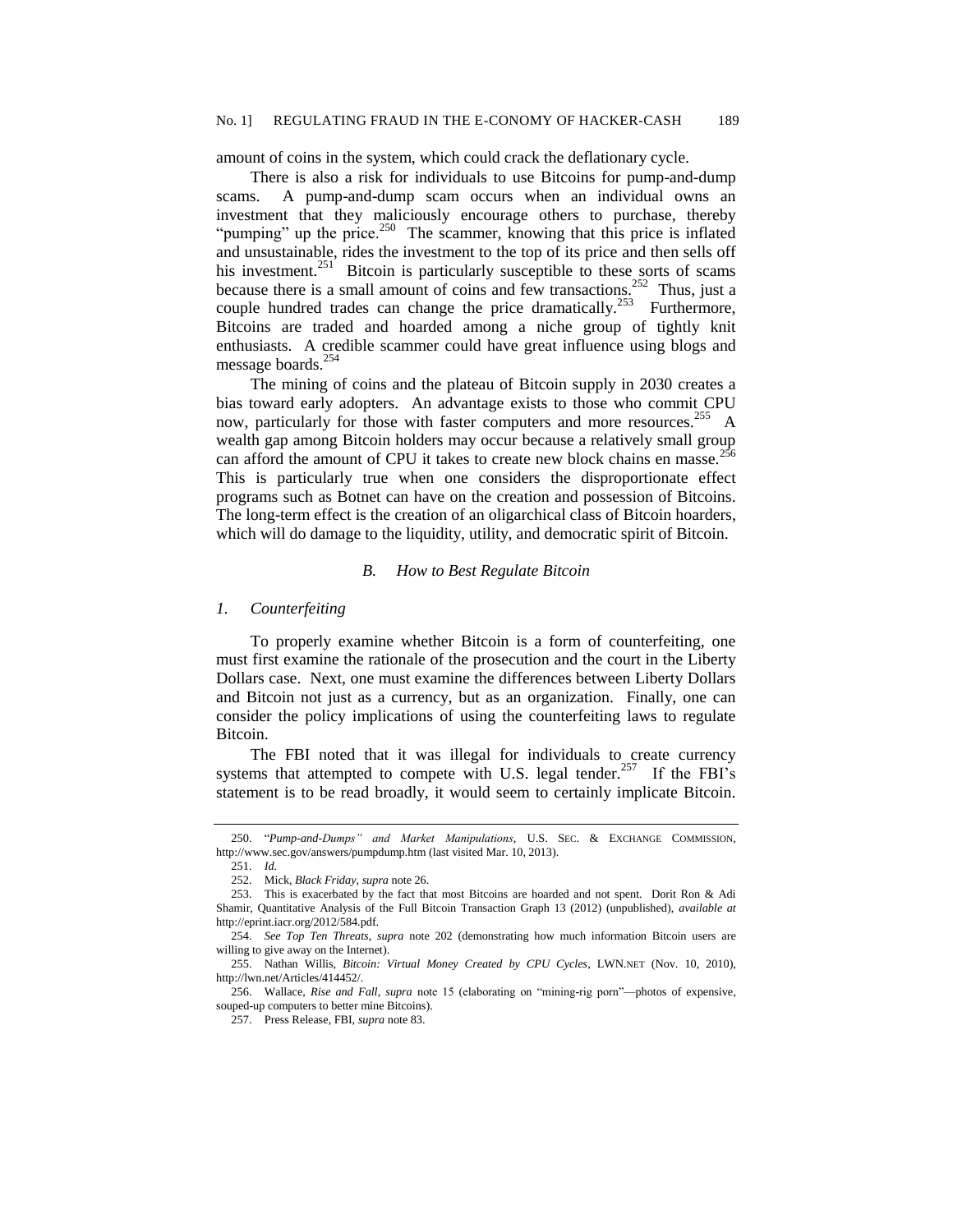Yet, it is quite likely that private currencies are not per se illegal. But rather, Liberty Dollars fall within the purview of counterfeiting due to their particular use of symbols that are or could be used for American currency, as well as the adoption of terms such as "dollars," "USA," and "Trust in God."<sup>258</sup> Furthermore, the advertisements noted Liberty Dollars were "real money," "constitutional," and "legal." $^{259}$  Thus, in this instance, there was a real chance a purchaser could buy Liberty Dollars under the false belief that she was purchasing a new or rare minting of U.S. dollars or coins.

As an e-currency, Bitcoin cannot physically contain images associated with U.S. legal tender. As seen in Appendix A.2, the "image" of the Bitcoin, really just a logo, is simply a cartoon coin with a stylized "B."<sup>260</sup> Bitcoin does advertise itself as a "currency." Yet it avoids any claims of legality or "constitutionality."<sup>261</sup> Thus, from the perspective of a litigator, the argument that Bitcoin is on par with Liberty Dollars is a strained one, particularly because the trial judge removed the "compete" clause from the indictment before jury deliberations. $^{262}$ 

For the purposes of enforcement, the differences between how Bitcoin and Liberty Dollars derive their value are even more important. Liberty Dollars were backed by specie stored in warehouses.<sup>263</sup> Thus, when the FBI seized the specie in the warehouses, the bills lost their value.<sup>264</sup> However, Bitcoins are backed by no specie.<sup>265</sup> Although mining the Bitcoins requires computing power, their value is derived completely by supply and demand they have no inherent value.<sup>266</sup> Thus, even if a compelling argument could be made that the counterfeiting statute applies to *all* private currencies, the logistics of seizing Bitcoins becomes extremely problematic.<sup>26</sup>

Liberty Dollars, to the benefit of the FBI, had a face to their organization through Bernard von NotHaus.<sup>268</sup> Thus, when von NotHaus was found guilty of counterfeiting, Liberty Dollars lost their figurehead. The case is different

<sup>258.</sup> Press Release, U.S. Mint, *supra* note 72.

<sup>259.</sup> *Frequently Asked Questions*, *supra* note 75.

<sup>260.</sup> BITCOIN, http://bitcoin.org/ (last visited Mar. 10, 2013).

<sup>261.</sup> *See What Is a Good Way to Concisely Explain Bitcoin?*, *supra* note 177 (explaining that Bitcoin is already utilized in today's market).

<sup>262.</sup> Lipsky, *supra* note 86.

<sup>263.</sup> Sulla, *supra* note 78.

<sup>264.</sup> Personal Blog of Dustin D. Trammel, *The Problem With the Liberty Dollar*, DUSTIN D. TRAMMEL, http://blog.dustintrammell.com/2008/12/07/the-problem-with-the-liberty-dollar/ (last visited Feb. 26, 2013) (complaining that the Liberty Dollar warehouse receipts he holds after the FBI raid are "essentially worthless except for their collector's value").

<sup>265.</sup> *See generally* Nakamoto, *supra* note 10.

<sup>266.</sup> Lee, *supra* note 41.

<sup>267.</sup> Of course, the government could delete the wallets to destroy the Bitcoins (at least those that weren't saved and backed-up by more cautious users). *Securing Your Wallet*, BITCOIN WIKI, https://en.bitcoin.it/wiki/Securing\_your\_wallet (last visited Mar. 10, 2013). However, the algorithm for Bitcoins is based on the number of block chains in the system. *Controlled Supply*, BITICOIN WIKI, https://en.bitcoin.it/wiki/Controlled\_Currency\_Supply (last visited Feb. 26, 2013). If there are fewer block chains, mining Bitcoins will simply become easier in order to get the number of Bitcoins in the system back on track. *Id.* Or, put another way, seizing and destroying a lot of wallets, only makes those who are left mining for Bitcoins more wealthy, with more control over their relative share of all Bitcoins. And, ironically, a government-created oligopoly of Bitcoin holders just increases the capacity for fraud.

<sup>268.</sup> Williamson, *supra* note 71.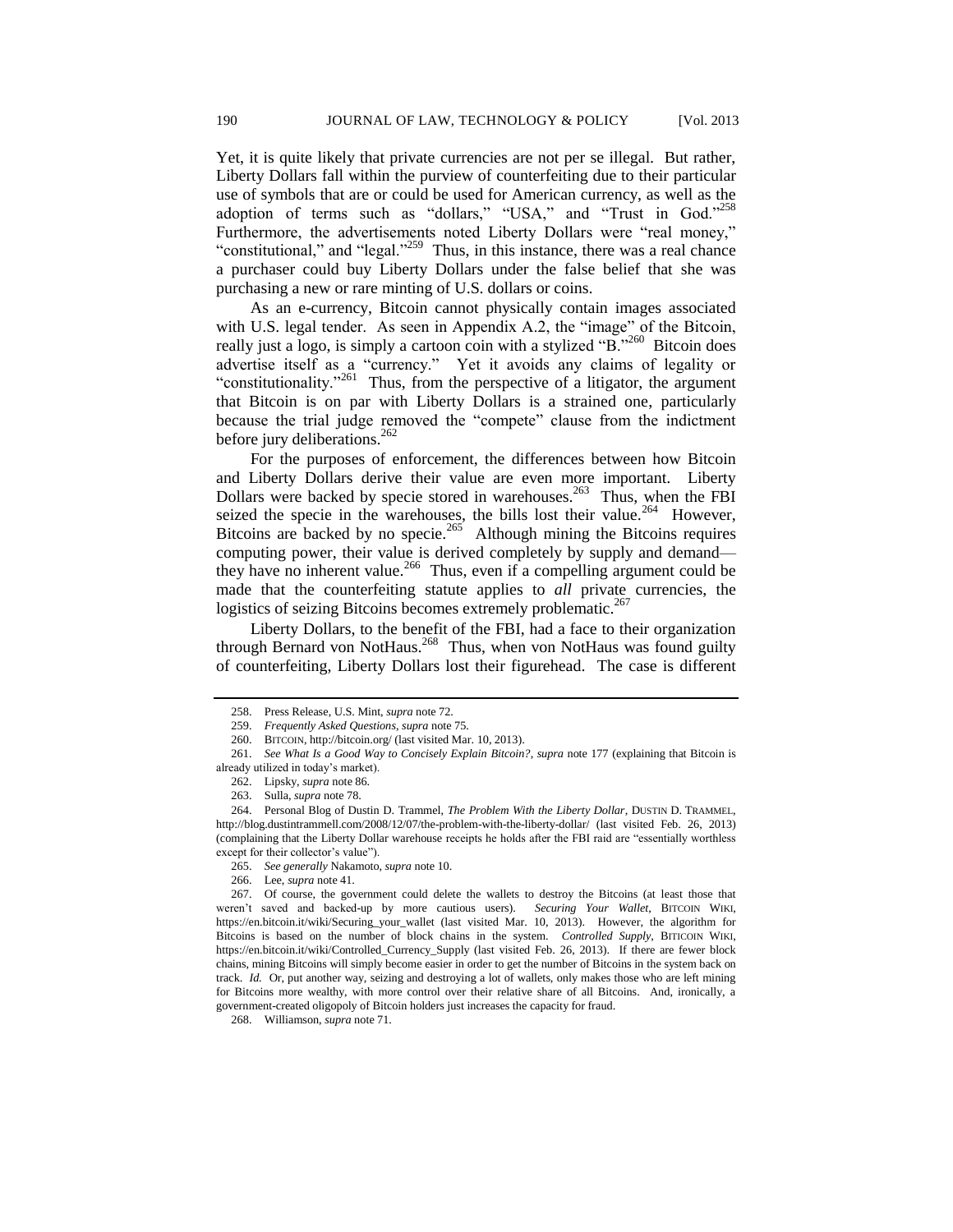for Bitcoin. Satoshi Nakamoto created the Bitcoin algorithm,  $269$  but the name is most likely an alias, and not even hardcore Bitcoin users know Nakamoto personally.<sup>270</sup> Even if prosecutors were able to identify Nakamoto, they could be facing a proverbial Spartacus,<sup>271</sup> where another person would step forward within the Bitcoin community and assume the role of figurehead.

Finally, prosecutors must consider the fact that Bitcoins are not the only digital currency. For example, Second Life, a massive-multiplayer online game,<sup>272</sup> has a fiat currency called Linden Dollars, which is backed by money held by Linden Labs.<sup>273</sup> Within Second Life, users create avatars and can create their own online businesses that use Linden Dollars as a currency.<sup>274</sup> For a time, Second Life was praised as the next major iteration of the Internet, an opportunity for many tech entrepreneurs to cut their teeth.<sup>275</sup> This is not to say that Linden Dollars are a shining example of what e-commerce can be,  $276$ but rather, prosecutors should avoid destroying the technological and economic possibilities of e-currency in a zealous attempt to topple Bitcoin.

#### *2. Stamp Payments Act*

Alternately, the government could choose to argue that Bitcoin falls within the purview of the Stamp Payments Act. The purpose of the Stamp Payments Act was to encourage the use of greenbacks.<sup>277</sup> Unlike the "currencies" in *Van Auken* and *Monongahela*, Bitcoins are not for payment in goods and are not limited to a specific geographic area.<sup>278</sup> Furthermore, unlike the tokens in *Gellman*, Bitcoins are intended to be used as currency, and people are regularly convinced into accepting them as such.<sup>279</sup> The question turns on whether Bitcoin competes with U.S. coin. Indeed, it is hard to argue that, were it not for Bitcoin, quarters and dimes would be shipped to pay for goods over the Internet. Of course, if one takes a more comprehensive view of the term "coin" as part of a collective monetary system, the argument that Bitcoin

<sup>269</sup>*. See generally* Nakamoto, *supra* note 10.

<sup>270.</sup> There are some guesses as to who Satoshi Nakamoto is. These include a team at Google, Bitcoin developer Gavin Andresen, WikiLeaks founder Julian Assange, and a combination of the corporate monikers: SAmsung TOSHIba NAKAmichi MOTOrola. Wallace, *Rise and Fall*, *supra* note 15.

<sup>271.</sup> In the film, dozens of men claim, "I am Spartacus!" and face crucifixion rather than give up their brother-in-arms. SPARTACUS (Universal Pictures 1960). It should be noted that "I am Satoshi Nakamoto" shirts have already been sold. Wallace, *Rise and Fall*, *supra* note 15.

<sup>272.</sup> MMORPGs are games that allow thousands of players to interact with each other in a virtual world. *MMORPG*, WEBOPEDIA, http://www.webopedia.com/TERM/M/MMORPG.html (last visited Feb. 26, 2013).

<sup>273.</sup> *Hey Buddy, Can You Spare a Linden Dollar?*, FORBES (Oct. 21, 2005, 6:00 AM), http://www.forbes.com/2005/10/20/onlinegaming-worldofwarcraft-gaming-cx\_1021wharton.html.

<sup>274.</sup> David Kirkpatrick, *Second Life: It's Not a Game*, CNN MONEY (Jan. 23, 2007, 2:24 PM), http://money.cnn.com/2007/01/22/magazines/fortune/whatsnext\_secondlife.fortune/index.htm?postversion=20 07012211.

<sup>275.</sup> *Id.*

<sup>276.</sup> David Talbot, *The Fleecing of the Avatars*, MIT TECH. REV. (Dec. 18, 2007), http://www.technologyreview.com/printer\_friendly\_article.aspx?id=19844.

<sup>277.</sup> Sarah Jane Hughes, *A Case for Regulating Cyberpayments*, 51 ADMIN. L. REV. 809, 812 n.10 (1999).

<sup>278.</sup> United States v. Van Auken, 96 U.S. 366, 369 (1877); United States v. Monongahela Bridge Co., 22 F. Cas. 1292, 1293 (W.D. Pa. 1863).

<sup>279.</sup> United States v. Gellman, 44 F. Supp, 360, 362–64 (D. Minn. 1946).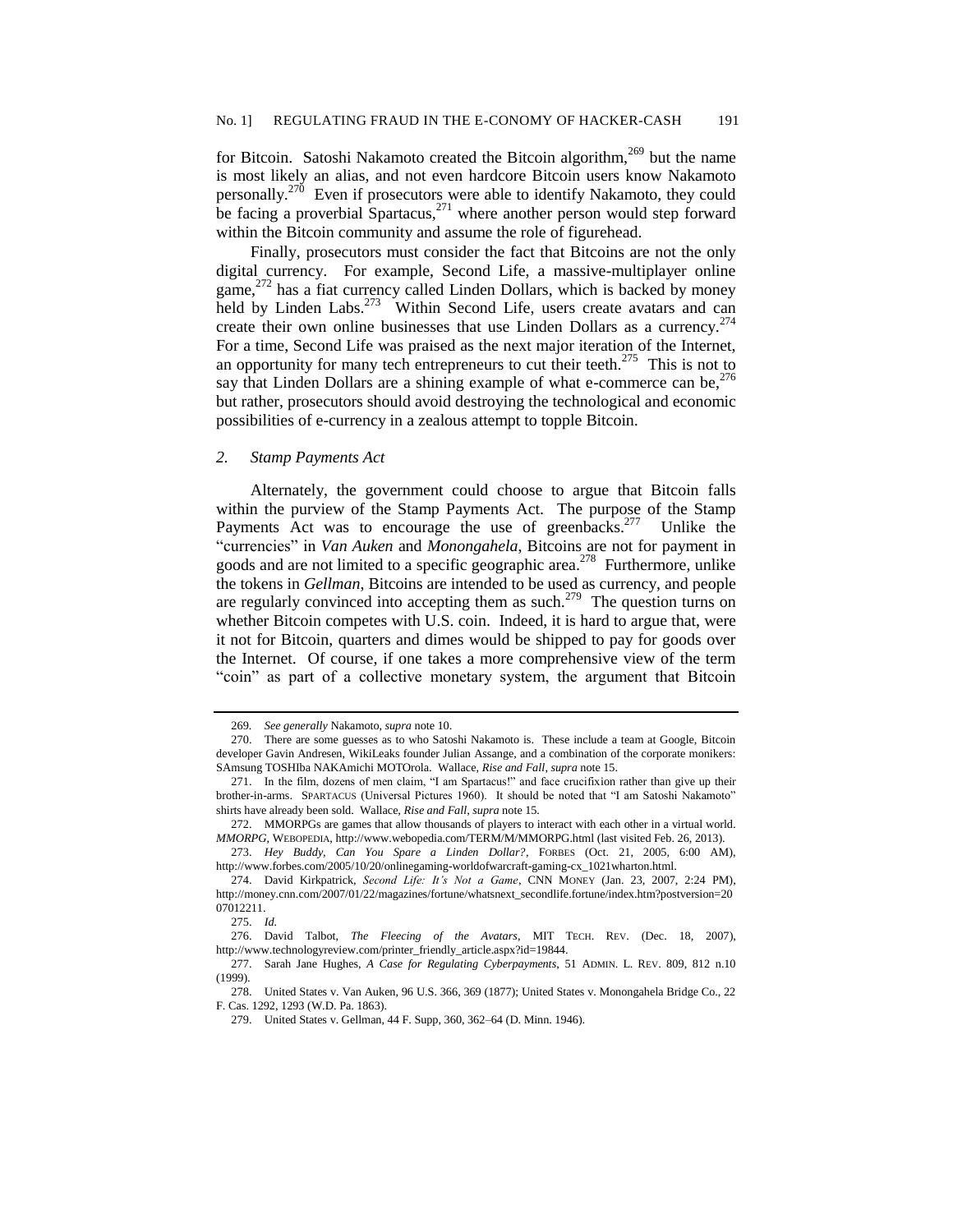diminishes the value of the dollar as a whole becomes more palpable.<sup>280</sup>

Of course, the age of the statute, $281$  as well as the statute's limited enforcement, $282$  works against an argument based fully on the purpose of the act. On the other hand, the act has been amended as recently as  $1994$ <sup>283</sup> This amendment could be read to suggest that Congress recognizes a need to use the Stamp Payments Act in a modern context (including e-currency).<sup>284</sup> The lack of such intent seems just as likely.<sup>285</sup>

The act punishes those who issue, circulate, or pay out prohibited tokens.<sup>286</sup> For enforcement persons, it is unclear who "issues" Bitcoin. The most likely candidate is Satoshi Nakamoto. It would be a difficult argument to claim that those who solve block chains are issuing Bitcoin.<sup>287</sup> However, those who solve block chains are aiding in the circulation of the coins. This would implicate anyone who has downloaded the Bitcoin program. Furthermore, Bitcoin exchanges could be found in violation of the Stamp Payments Act for "paying out" cash for Bitcoins.

If the government were to choose to regulate Bitcoin through the Stamp Payments Act, it would have to consider the peer-to-peer nature of the currency. Bringing a case against one actor in the Bitcoin system, even a significant one like Mt. Gox, will not bring an ultimate end to Bitcoin trading. However, if the government's concern is competition with "greenbacks,"<sup>288</sup> removing large trading houses and making the entire system less liquid will discourage all but the most ardent of Bitcoin advocates.

## *3. Securities and Exchange Acts*

Another way for regulators to attempt to reign in Bitcoin is through the use of the Securities and Exchange Acts. First, comparing the purpose of the Securities and Exchange Acts and the unique historical circumstance behind them, to the current environment that Bitcoins reside within will provide a proper context for this analysis. Second, Bitcoins must be examined through the lens of the definitions of the traditional securities, as provided in Part II. Third, it should be discussed whether trading in Bitcoin creates an investment contract. Finally, one must consider the policy implications of expanding the securities laws to include e-currencies.

The securities laws were born from the "Wild West" of the state-

<sup>280.</sup> Bitcoin total value is at least \$30 million. Lee, s*upra* note 41. NORFED claimed that Liberty Dollars were only worth \$20 million. Press Release, U.S. Mint, *supra* note 72.

<sup>281.</sup> *Echoes of the Past*, *supra* note 49, at 467.

<sup>282.</sup> The cases described in Part II.B.3. are some of the only charges in existence.

<sup>283.</sup> *Echoes of the Past*, *supra* note 49, at 467.

<sup>284.</sup> Kerry Lynn Macintosh, *The New Money*, 14 BERKELEY TECH. L.J. 659, 672 n.78 (1999).

<sup>285.</sup> Grinberg, *supra* note 9, at 190.

<sup>286.</sup> 18 U.S.C. § 336 (2006).

<sup>287.</sup> "To issue" means "the first delivery of a negotiable instrument by its maker or holder." BLACK'S LAW DICTIONARY 908 (9th ed. 2009). Those who solve block chains are not delivering the coins, merely verifying that the delivery is valid.

<sup>288.</sup> Hughes, *supra* note 277. Compared to the \$30 million USD of Bitcoin in existence, the U.S. economy has the size of \$13 trillion. Lee, *supra* note 41.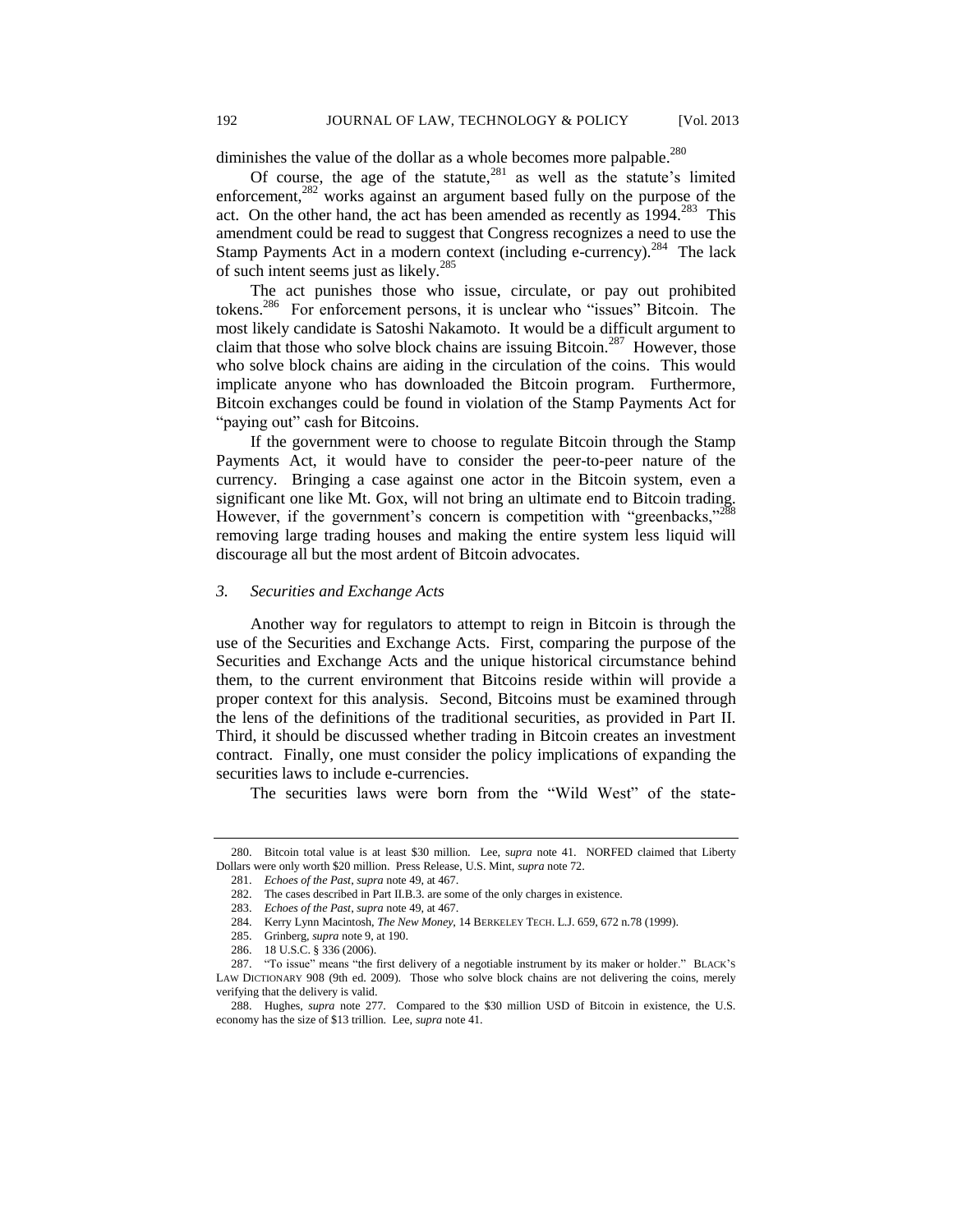regulated securities market.<sup>289</sup> At the time, securities were misunderstood by most investors, who fell prey to fraudsters manipulating the market, as well as companies who operated with unique accounting schemes and often would not disclose negative facts.<sup>290</sup> This environment is quite similar to the current Bitcoin market—it is misunderstood by most, which leads to mass speculation and crime. There is alignment in the purpose of the Securities Acts and the reality of the current Bitcoin market.

However, Bitcoins do not fall within the category of "notes"—there is no promise to pay for Bitcoin, though some are willing to trade for them.<sup>291</sup> Nor can Bitcoins be considered a commodity, which refers to *tangible* goods<sup>292</sup> rather than intangible objects. There are more similarities between Bitcoins and stocks—for the more CPU an individual invests in solving block chains, she receives a proportional amount of Bitcoins. However, Bitcoin, of course, lacks the organization of a corporation, and there are no "voting rights" associated with owning more Bitcoins.<sup>293</sup>

The Securities Acts also cover investment contracts. However, Bitcoins themselves seem to fail under this definition as well. First, an investment presumes a return in the future. Individuals trading Bitcoins for U.S. dollars are not necessarily looking to eventually cash out their coins for traditional currency, perhaps they merely want to enjoy Bitcoins. Secondly, even if they were, attempting to ride a currency market to the top should hardly be considered a "common enterprise."

But where the securities laws may fail to regulate Bitcoins themselves, they can be used to regulate Bitcoin exchanges.<sup> $2\frac{3}{4}$ </sup> One must consider the flexible nature of the definitions within the Securities Acts in order to cover instruments that had not yet been invented.<sup>295</sup> Furthermore, it is a much more compelling argument to say that those who trade on the exchanges are looking for a future return based on the actions of others.<sup>296</sup>

Bitcoin exchanges bring together willing buyers and sellers.<sup>297</sup> More importantly, they have a virtual trading floor, which was a crucial distinction in a case like *Board of Trade*. 298 Unlike the computer program Delta, the Bitcoin exchanges behave in ways "generally understood" to be a currency exchange.<sup>299</sup>

296. Robb, *supra* note 244.

<sup>289.</sup> DONNA M. NAGY ET AL., SECURITIES LITIGATION AND ENFORCEMENT 2 (3d ed. 2012).

<sup>290.</sup> *Id.*

<sup>291.</sup> BLACK'S LAW DICTIONARY 1162 (9th ed. 2009).

<sup>292.</sup> *Id.* at 310.

<sup>293.</sup> John Williams Nelson, *Why Bitcoin Isn't a Security Under Federal Securities Law*, LEX TECHNOLOGIAE (June 26, 2011, 11:49 PM), http://www.lextechnologiae.com/2011/06/26/why-bitcoin-isnt-asecurity-under-federal-securities-law/ ("Bitcoin does not possess the general characteristics of a security.").

<sup>294.</sup> *[Id.](http://www.lextechnologiae.com/2011/06/26/why-bitcoin-isnt-a-security-under-federal-securities-law/)*

<sup>295.</sup> SEC v. Am. Commodity Exch., Inc., 546 F.2d 1361, 1366 (10th Cir. 1976) (Securities are to be construed "in light of economic realities.").

<sup>297.</sup> *Buying Bitcoins*, BITCOIN WIKI, https://en.bitcoin.it/wiki/Buying\_bitcoins (last visited Feb. 26, 2013).

<sup>298.</sup> Bd. of Trade of City of Chi. v. SEC, 923 F.2d 1270, 1272 (7th Cir. 1991).

<sup>299.</sup> *Id.* For an overview of the behavior of the largest exchange, see *Mt. Gox*, BITCOIN WIKI, https://en.bitcoin.it/wiki/MtGox (last visited Feb. 26, 2013).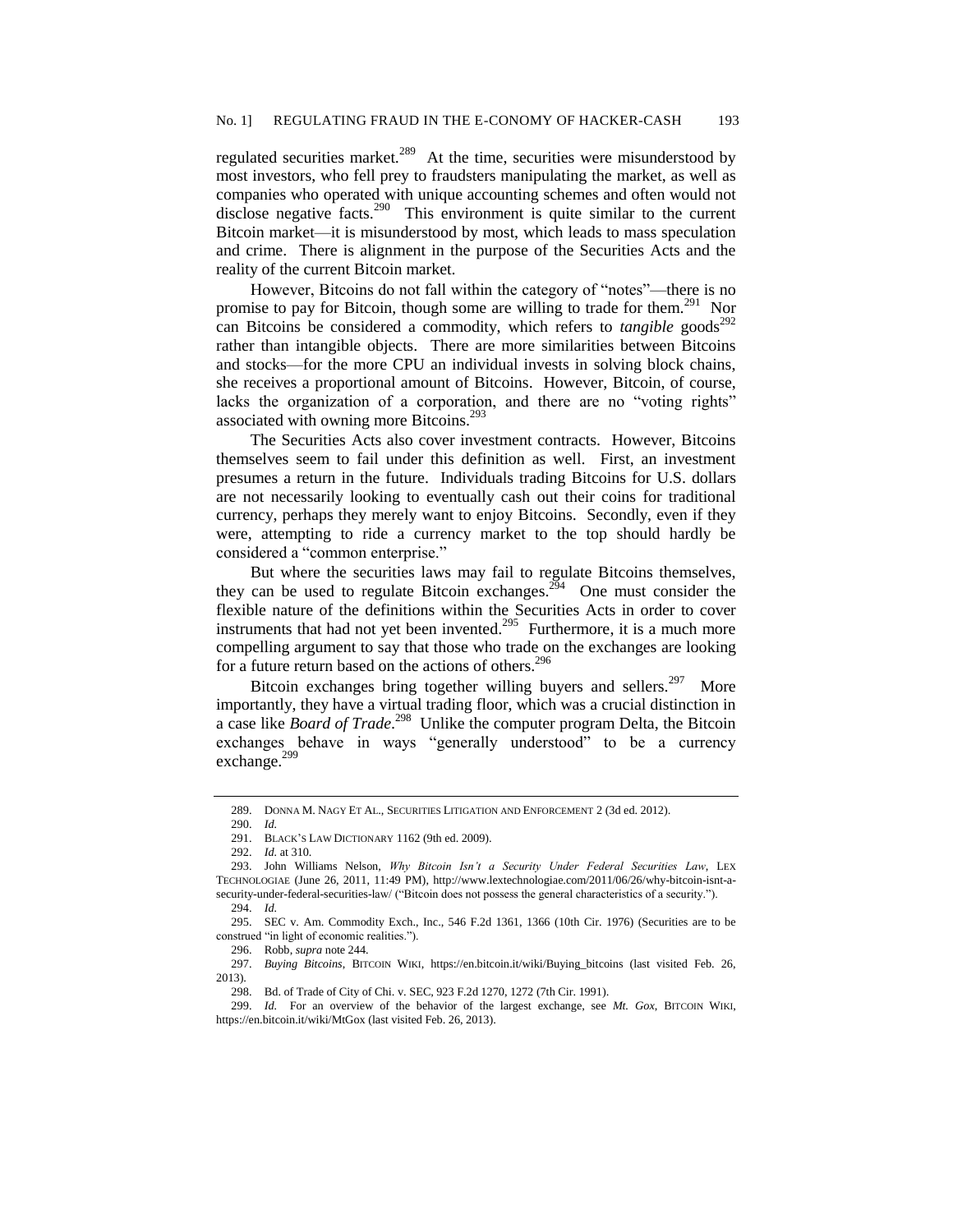Bitcoin exchanges run as nonprofit entities that are registered to individuals outside the United States.<sup>300</sup> It is true that nonprofit exchanges are exempt from registration requirements,<sup>301</sup> though not anti-fraud requirements.<sup>302</sup> However, the registration "will not be assumed; it must be affirmatively pleaded and proved by the defendant."<sup>303</sup> Also, foreign currency exchanges have been required to follow the securities laws, as well.<sup>304</sup> Thus, although these elements make the argument in favor of registering the Bitcoin exchanges more challenging, they are not insurmountable.

Were the exchanges to fall under the purview of the securities laws, they would be forced to make a number of changes. First of all, an exchange would have to register with the SEC.<sup>305</sup> It would also have to file a number of public reports<sup>306</sup> which could have a double benefit—informing potential investors on the full reality of Bitcoin investment, while providing the government with useful information that it previously had lacked. Most importantly, the exchanges would be liable for instances of fraud.<sup>307</sup> This would force them to invest in self-policing mechanisms.

No doubt this will increase the transaction cost for the exchanges. However, spreading this cost across all investors is preferable to investors bearing the entire risk of fraud themselves. This solution also allows the exchanges to continue operation, albeit at greater cost.<sup>308</sup>

## *4. Financial Requirements*

Finally, a prosecutor could attack Bitcoin exchanges through the use of the money laundering laws. Examining these laws, particularly with regard to e-Gold and PayPal as comparable test cases, can shed light on the feasibility and effectiveness of using these statutes to regulate Bitcoin.

Because Bitcoin exchanges trade from U.S. dollars (and other currencies) to Bitcoin and back, they are currency exchanges. Thus, they are subject to the requirements of the Bank Secrecy Act.<sup>309</sup> FinCEN has released a recent press release specifically stating an interest in regulating all money service

<sup>300.</sup> Jason Mick, *Cracking the Bitcoin: Digging into a \$131M USD Virtual Currency*, DAILY TECH (June 12, 2011, 7:35 PM), http://www.dailytech.com/Cracking+the+Bitcoin+Digging+Into+a+131M+USD+Virtual+ Currency/article21878.htm.

<sup>301.</sup> 15 U.S.C. §§ 77c(a)(4), 78(g)(2)(D) (2006).

<sup>302.</sup> Forman v. Cmty. Servs., Inc., 366 F. Supp. 1117, 1132 n.44 (S.D.N.Y.1973) (noting that antifraud provisions of both Securities Act and Exchange Act are applicable to securities exempt from registration), *rev'd on other grounds*, 500 F.2d 1246 (2d Cir. 1974), *rev'd sub nom.* United Housing Found., Inc. v. Forman, 421 U.S. 837 (1975).

<sup>303.</sup> SEC v. Bennett, 889 F. Supp. 804, 807 n.2 (E.D. Pa. 1995).

<sup>304.</sup> United States v. Roberts, No. 4:08CR00181, 2008 WL 5111165, at \*1 (E.D. Ark. Dec. 2, 2008).

<sup>305.</sup> 15 U.S.C. §§ 77(e)(a), (e)(c).

<sup>306.</sup> 17 C.F.R. § 229.601 (2011).

<sup>307.</sup> *See* Caravan Mobile Home Sales v. Lehman Bros. Kuhn Loeb, 769 F.2d 561, 564 (9th Cir. 1985) (providing elements of scienter for liability).

<sup>308.</sup> Some may argue that the exchanges can ill-afford greater costs due to their nonprofit nature. This author recognizes that risk. However, if Bitcoin is properly regulated, it is likely that it would be viewed as more stable and is thus more likely to attract more investors. The increased cost is easier to justify as demand rises.

<sup>309.</sup> 31 U.S.C. § 5312(a)(2)(J) (2006).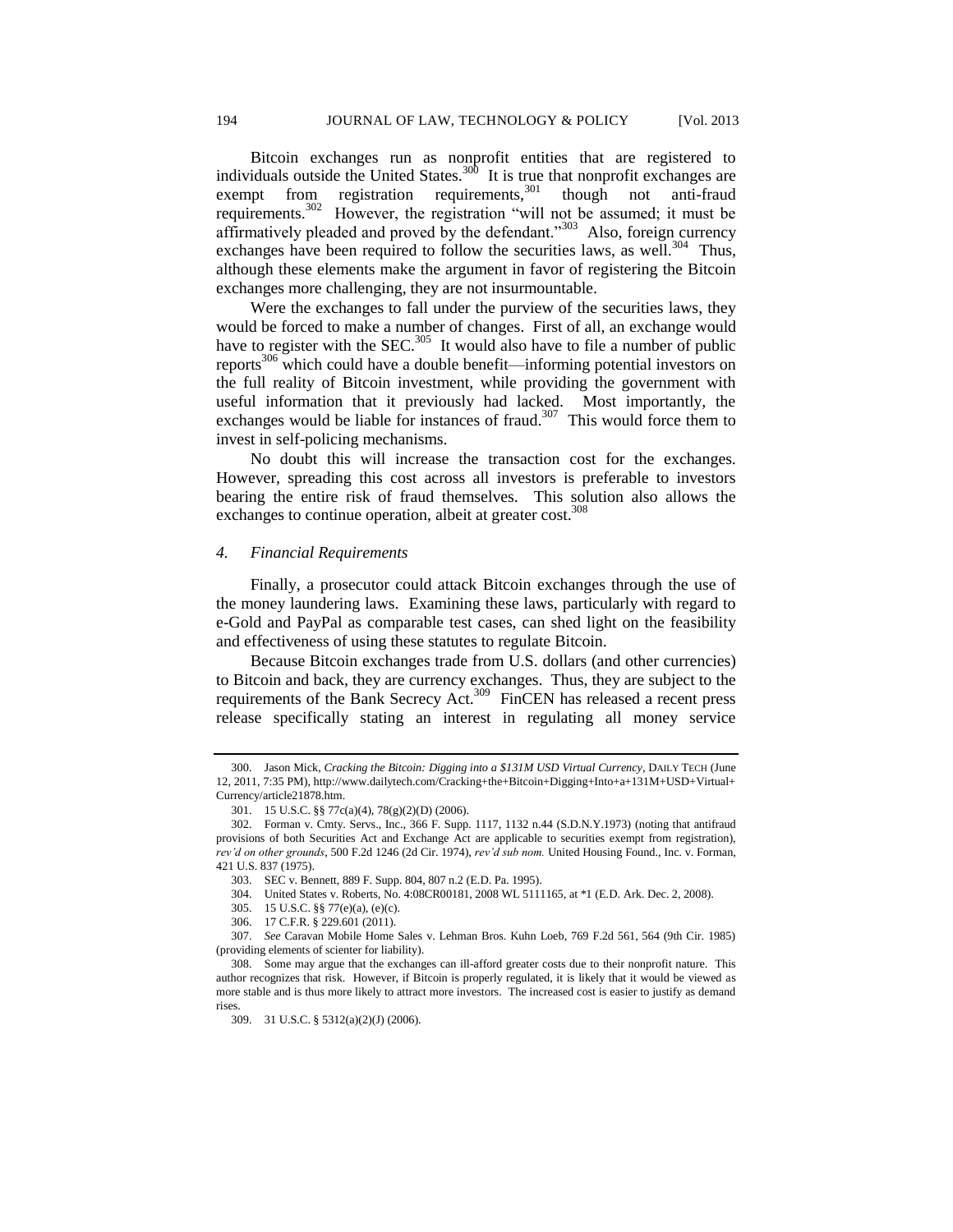businesses, including Bitcoin, whether they are U.S. companies or not.<sup>310</sup> Specifically, Bitcoin exchanges are required to report exchanges greater than  $$10,000$ ,<sup>311</sup> register with FinCEN, and begin self-policing for instances of fraud. $312^{7}$ 

The exchanges are also vulnerable to sanction stemming from the Money Laundering Act. Individuals are able to gain Bitcoins in a number of illegal ways.<sup>313</sup> It is fair to assume that these same individuals would use the exchanges for conversions into other currencies because it would be inefficient to try and make trades involving such a large amount of Bitcoins on an individual basis.<sup>314</sup> Furthermore, criminals leave a trail of telltales as they engage in suspicious behavior on the exchanges.<sup>315</sup> Mt. Gox and others must be aware of the problem of criminals using the exchanges. Although it may be unfair to accuse them of knowing about particular acts of criminality and knowingly aiding in money laundering, the "willful blindness" aspect of scienter can still apply. For example, Bitcoin exchanges allow individuals to make trades in anonymity, do not police trades on their exchange, and do not provide proper documentation for taxation on investment gains.<sup>316</sup> Furthermore, it is rare when the exchanges reverse trades.<sup>317</sup> These elements can be used against the Bitcoin exchanges as evidence that they have the necessary scienter.

There are similarities between e-Gold and Bitcoin. Both involve an electronic currency that touts anonymity as a benefit.<sup>318</sup> Both are used by criminals and fraudsters as a mechanism for gaining or cleaning illegal cash.<sup>319</sup> Both have exchanges, which process massive amounts of transactions and charge per transaction.<sup>320</sup> Surely, the two systems are similar enough that Bitcoin exchanges face the same risks as e-Gold of being shuttered and the owners of the exchanges being prosecuted for criminal penalties.

But, as with e-Gold, if regulators were to use the Money Laundering Act to close Mt. Gox and others, they would be missing an opportunity to use the exchanges as a pipeline to information on criminal behavior. e-Gold began to require registration, and instituted internal mechanisms to provide the FBI with information on suspicious behavior. $321$ 

PayPal took the steps necessary to appease law enforcement by appointing a compliance officer, installing fraud detection software, and

<sup>310.</sup> Press Release, U.S. Dept. of the Treasury Fin. Crimes Enforcement Network, FinCEN Releases the New Registration of Money Services Businesses (RMSB) (Mar. 14, 2012), *available at* http://www.fincen.gov/news\_ room/nr/pdf/20120314.pdf.

<sup>311.</sup> 31 U.S.C. § 5313(a) (2006); 31 C.F.R. § 103.22 (2011).

<sup>312.</sup> *Forms*, *supra* note 133.

<sup>313.</sup> As noted in Part III.A.1—for example, theft, computer fraud, and selling illegal items.

<sup>314.</sup> In describing how to purchase illegal drugs on Silk Road, the author directs the reader to use Mt. Gox to buy Bitcoins. Broderick, *supra* note 5.

<sup>315.</sup> Zetter, *supra* note 138.

<sup>316.</sup> *Mt. Gox*, *supra* note 300.

<sup>317.</sup> Mick, *Mega-Hack*, *supra* note 214.

<sup>318.</sup> Wallace, *supra* note 15; Zetter, *supra* note 138.

<sup>319.</sup> Chen, *supra* note 1; Herpel, *supra* note 141.

<sup>320.</sup> Indictment, United States v. e-Gold LTD., No. 07-109, (D.D.C. 2006); *Mt. Gox*, *supra* note 300.

<sup>321.</sup> Zetter, *supra* note 138.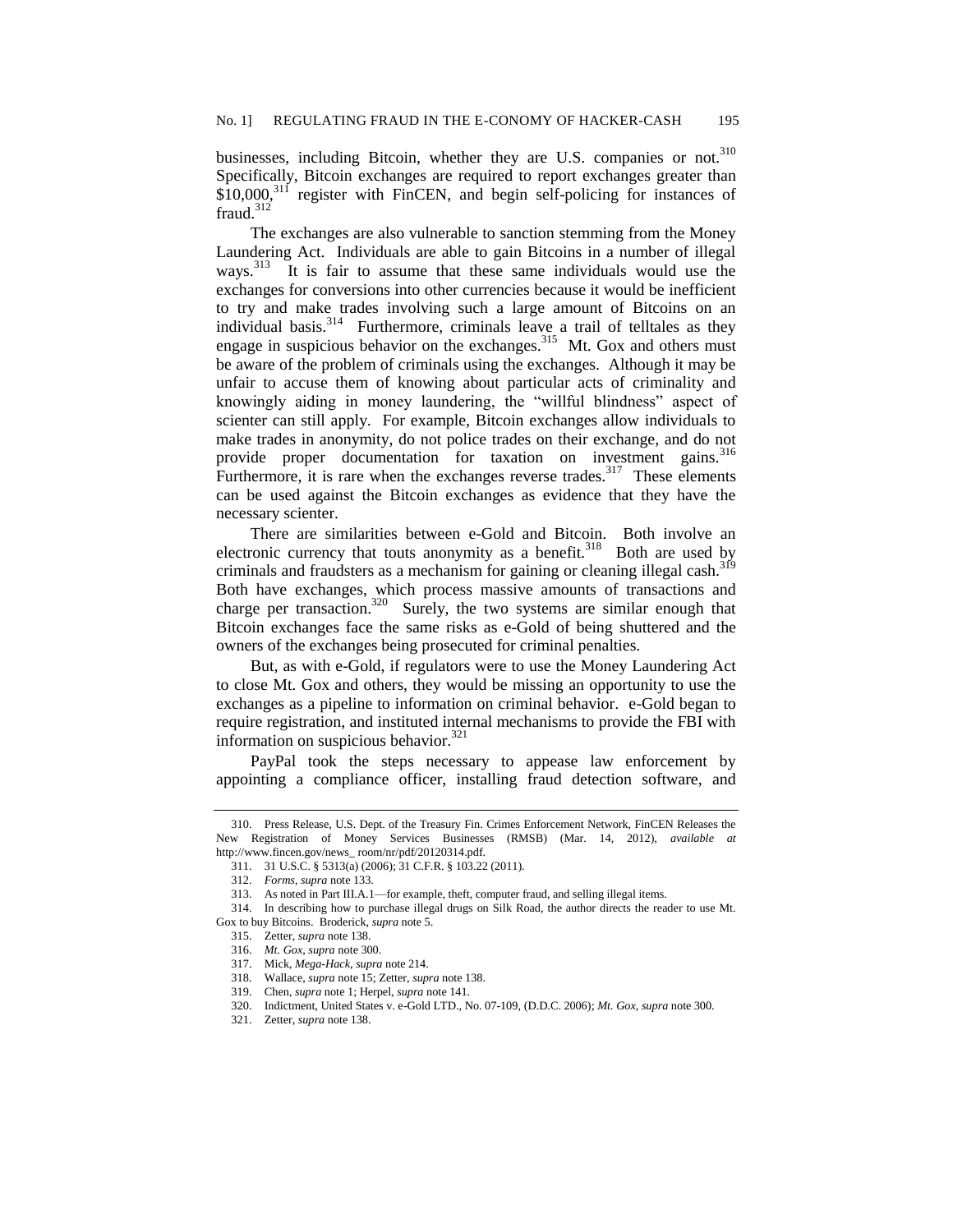making reports to law enforcement.<sup>322</sup> Although this affected the transaction costs, PayPal has been a successful business model without sacrificing compliance to U.S. law.

Bitcoin exchanges, too, have shown an interest in cooperating with law enforcement.<sup>323</sup> In Europe, French authorities have licensed the first Bitcoin exchange that will operate like a bank, complete with debit cards, accounts, and an easier mechanism for converting cash into Bitcoin.<sup>324</sup> Regulators should not miss the opportunity to get valuable information from a few large information aggregators, rather than trying the impossible task of monitoring the vast network of peer-to-peer Bitcoin trades.

Closing the exchanges would surely dry up the liquidity of the Bitcoin system. Most investors would pull out of Bitcoin, creating a run on the currency in general. However, what would remain, after the dust settled, is a cadre of dedicated users, $325$  mostly those dedicated to criminal activity, ideology, or technical novelty. Illegal acts such as purchases on Silk Road or Black Market [Reloaded] would not end, they would simply occur within a Bitcoin black market that cannot be monitored.

## *5. Addressing Potential Defenses*

The potential defenses raised in the case of the Liberty Dollar should not be a concern for the Bitcoin litigator.

The UCC defense, flimsy in its own right, $326$  is completely inapplicable in the case of Bitcoin. Bitcoin lacks both the specie and paper warehouse receipt that Mr. Sulla referred to. At best, proponents of this argument would be forced to argue that ownership of Bitcoin is an electronic receipt of the computer power devoted to mining the coin. This argument is unavailing, as the UCC requires certain information be documented to be considered a warehouse receipt.<sup>327</sup>

The First Amendment defense, though stronger, will not protect Bitcoin or the exchanges. Unlike the NCBA, which was organized behind the belief that the Federal Reserve and IRS are illegitimate, Bitcoin is not united behind a common ideology.<sup>328</sup> However, to ensure that any First Amendment violations do not occur, regulators should be prepared to articulate and prove an

<sup>322.</sup> Kaminski, *supra* note 153, at 390.

<sup>323.</sup> To their credit, the exchanges have stated that they are willing to monitor transactions and seek "legalized, regulated status." Wolf, *supra* note 228. Mt. Gox solicits information from traders who seek transactions greater than \$10,000 U.S. dollars. *Transaction Limits*, MT.GOX (Sept. 29, 2011, 6:19 PM), https://support.mtgox.com/entries/20490576-withdrawals-and-deposits.

<sup>324.</sup> Alexis Santos, *Bitcoin-Central Becomes the First Bitcoin Exchange to Operate Like a Bank*, ENGADGET (Dec. 9, 2012, 3:09 AM), http://www.engadget.com/2012/12/09/bitcoin-exchange-bitcoin-centrallicensed-bank/.

<sup>325.</sup> Bitcoin has already survived one major run. Lee, *supra* note 41.

<sup>326.</sup> The argument was unavailing in the trial for von NotHaus. Press Release, FBI, *supra* note 83.

<sup>327.</sup> U.C.C. § 7-202(2) (2007).

<sup>328.</sup> Although it is true that some Bitcoin investors use the currency because they share the belief that U.S. legal tender is unconstitutional, Bitcoin as an organization—if it can even be called that—invites all. *What Is a Good Way to Concisely Explain Bitcoin?*, *supra* note 177.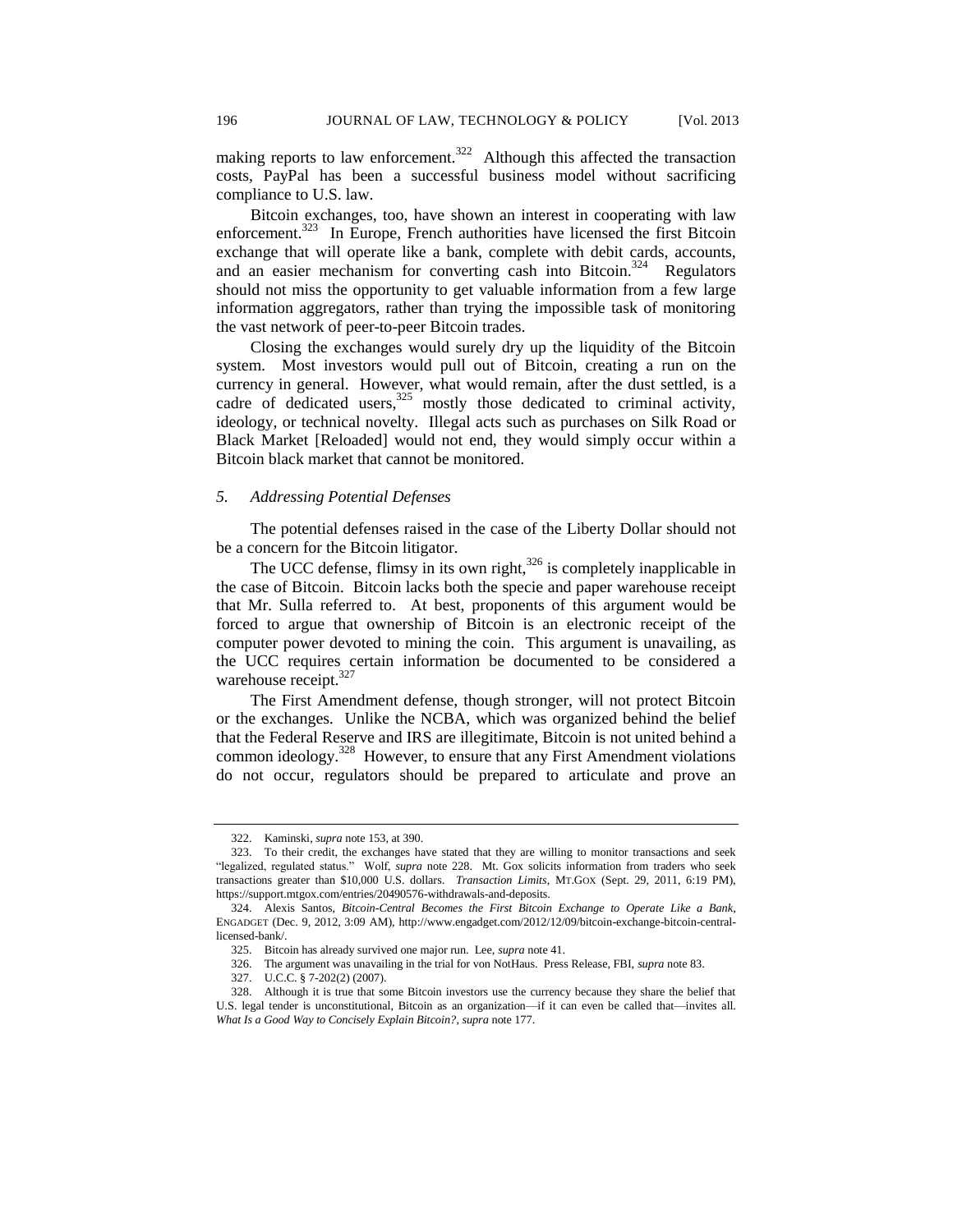"overriding state interest"<sup>329</sup> in issuing subpoenas to investigate any money laundering, tax evasion, or other criminal violations.

#### IV. RECOMMENDATIONS

Although not illegal, it is clear that Bitcoins increase subversive actors' capacity to commit criminal offenses and are problematic as a currency. However, they should not be strictly outlawed. Instead, Bitcoins should see heavier regulation and fall within the purview of the SEC.

It is true that Bitcoins offer little legitimate advantage to traditional currency, existing legitimate business (such as PayPal), or investment activities. The fact that they are novel, relatively anonymous, used for the purchase of illegitimate goods, and easy to use as a vehicle for eluding reporting and tax requirements does not justify their existence and points to a need to restrict their use.

Outlawing Bitcoin would not address the problem. In the short run, exchanges such as Mt. Gox would probably close and many users would abandon the currency. However, Bitcoin would retain a core of tech-savvy or anarchist users that are all the more intrigued by the currency's newfound illegality. It is quite likely that they would trade Bitcoins secretly and continue to use them as a mechanism for sponsoring hackers and purchasing drugs. However, the trades would no longer happen in a large exchange but rather one at a time between users. These savvy users would be more prone to constantly changing public addresses on their Bitcoins and laundering the coins to randomize their trading network. This would hamper an investigating agency's ability to aggregate network patterns and evaluate trends. They also would be more cautious about maintaining backups to their coins, so that if their computer is seized and the Bitcoins on their hard drive are destroyed, they would have backup copies. Furthermore, websites that publish information on addresses with large amounts of Bitcoins would surely shut down, severing another way to gather valuable information on suspicious actors.

A better solution is for Congress to explicitly create a comprehensive set of statutes that address the regulation of private electronic currencies, like Bitcoin. The first element should require Bitcoin to maintain a database of registered wallets. This database would be subject to subpoena but could not be accessed by the government otherwise. This failsafe helps to ensure that the registry of wallets is not in violation of the First Amendment.

Depending on Congress is all well and good, but the rash of thefts, cons, and hacks already occurring in the Bitcoin world suggest that prosecutors and investigators should not wait. The primary concern needs to be avoiding options that lead to the closure of the exchanges. To this end, a prosecutor's argument that Bitcoin is per se counterfeiting, or in violation of the Stamp Payments Act, is not only a weak legal argument, it is against sound policy.

This is not to say the exchanges should be left alone. Using the weight of

<sup>329.</sup> Nat'l Commodity & Barter Ass'n v. United States, 951 F.2d 1172, 1175 (10th Cir. 1991).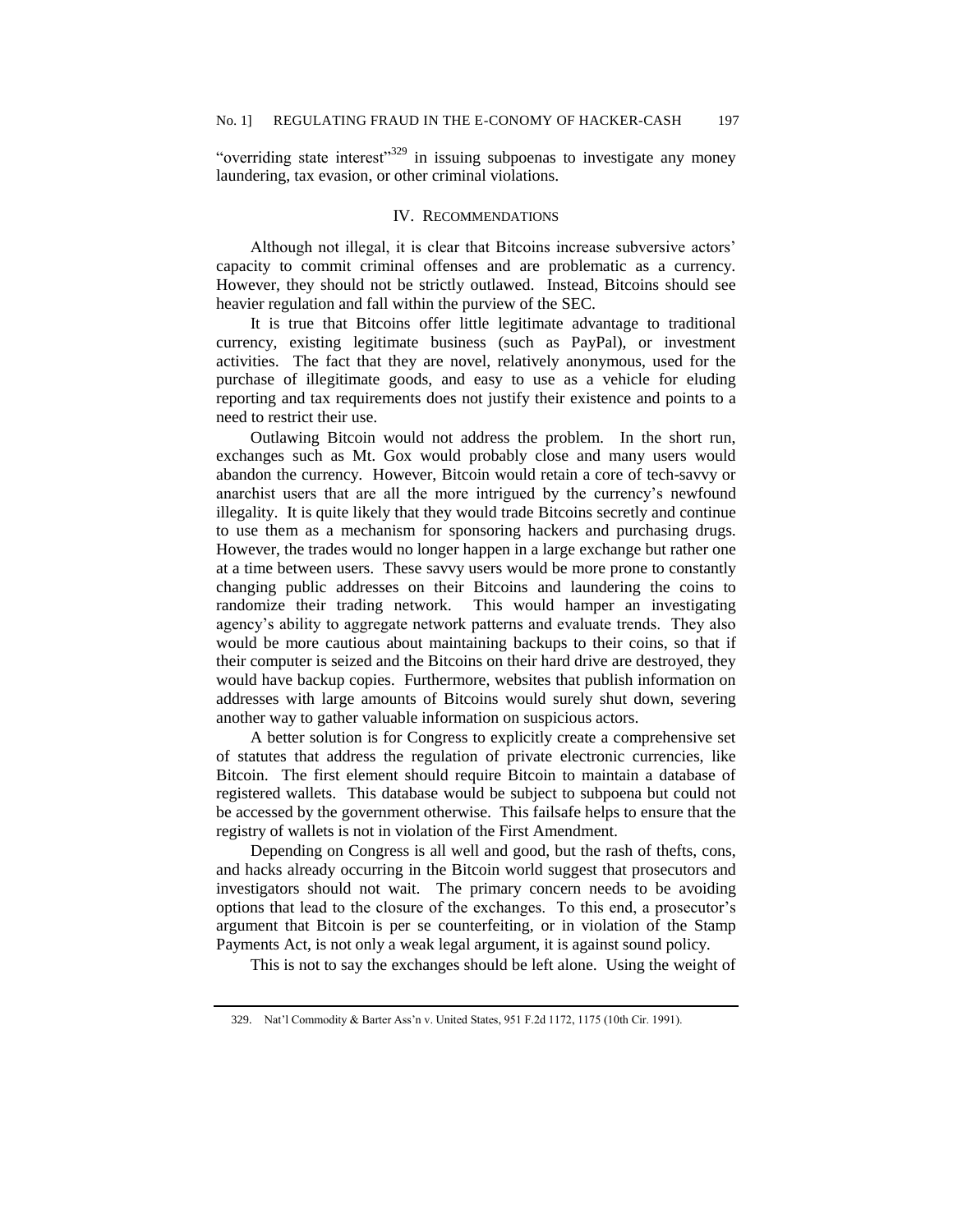the Money Laundering Acts, the government can leverage the exchanges into keeping a record of their transactions, policing suspicious trades, and making the necessary reports to regulatory agencies. In so doing, it must consider the success story of PayPal over the relative failure of e-Gold.

In the long run, the Bitcoin exchanges should fall within the purview of the SEC. They should be forced to report large transactions and be subject to the rigorous accounting standards of the Financial Accounting Standards Board. They should be subject to the securities laws, which help to eliminate opportunities for fraud. Like other financial institutions, the exchanges should face rigorous audits by the IRS and be compelled to supply their traders with information to file Form 1099(b).

Where these attempts fail, prosecutors can also rely on the federal wire fraud statute, which has a broad purview and could be used to prosecute just about any scheme, scam, or fraud committed within Bitcoin.<sup>330</sup>

Finally, the DOJ, SEC, FBI, and Drug Enforcement Agency should each maintain a small division that specializes in investigating the illegitimate use of electronic currencies.<sup>331</sup> These agencies should expect crime and violations revolving around e-currency to grow in the coming years.

Investigative techniques such as mapping user networks and tracking suspicious trading behavior will help identify targeted criminal accounts. These units would also use the existing information on exchanges and websites to gather intelligence on suspicious users such as their web aliases, their account histories, their web presence, and potentially, their real names and addresses. Combined with a successful attempt to have registered users on the exchanges, in the case of a large theft, such as the Mt. Gox "mega-hack," investigators could create a network of the Bitcoins involved. Known users can be investigated and eliminated, and then used to cull down to a smaller list of criminal suspects. Importantly, all of these investigative techniques involve public information, which ameliorates the concern for garnering warrants, Title III permissions, or subpoenas.

## V. CONCLUSION

Despite much travail, the bizarre world of Bitcoin has prevailed through currency exchange mega-hacks, burst bubbles, and an army of Trojans. Litigators, investigators, and regulators need to begin preparing themselves for how best to manage a corner of the Internet that has eluded regulation and has great potential for crime, particularly when there is no one law that neatly covers Bitcoin within its purview. Due to the peer-to-peer nature of the currency and the technical aptitude of many of its adherents, searching for an option that dismantles Bitcoin in one fell swoop is futile. Instead, regulators must seek a balance between oversight and cooperation from the major

<sup>330.</sup> 18 U.S.C. § 1343 (2006).

<sup>331.</sup> This unit may find its best home within the DOJ's Computer Crime and Intellectual Property Section. The SEC's Enforcement Division could also house such a unit. The DEA might find best use for such a unit within their intelligence division. For the FBI, this unit could reside within the Cyber Division.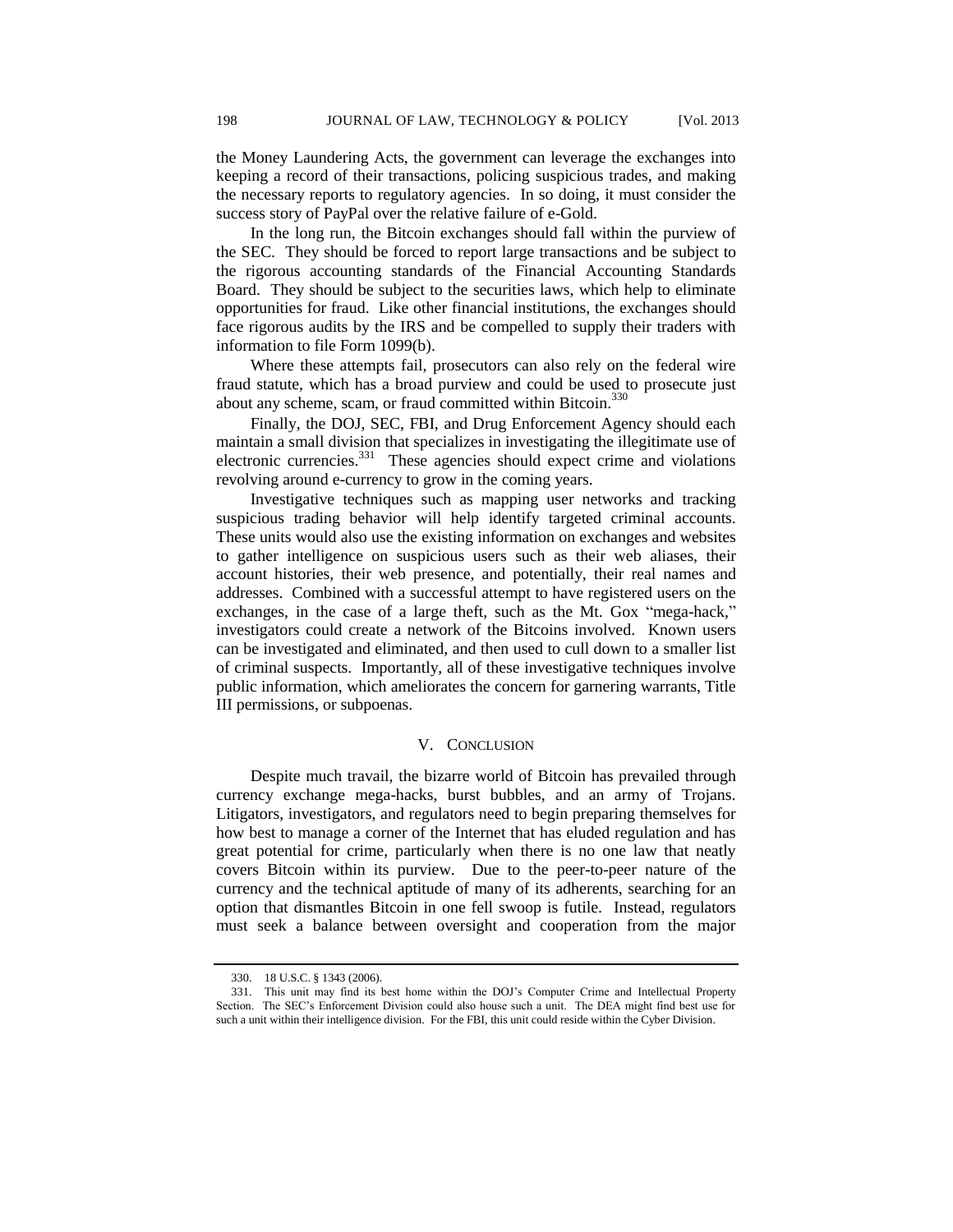# institutions, namely the exchanges.

Through the use of the Money Laundering Act and the Exchange Act, the government can achieve that balance. What will be left is a currency that is stronger and safer for use by the everyday consumer, but also easier to navigate in order to rout out those who would use it to commit illegal acts.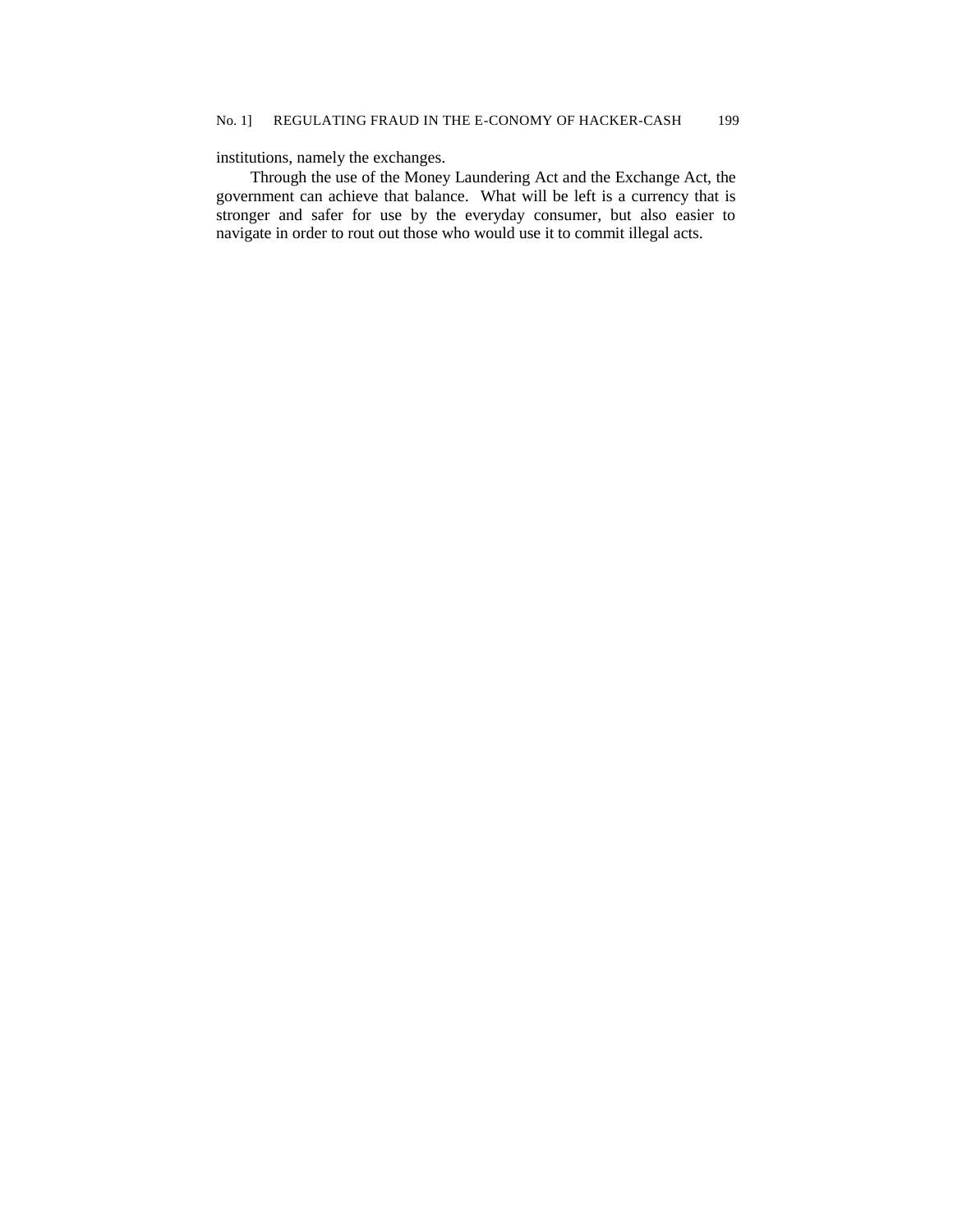# Appendix A.1 U.S. Dollars Compared to Liberty Dollars



Appendix A.2 The Icon that Represents Bitcoin